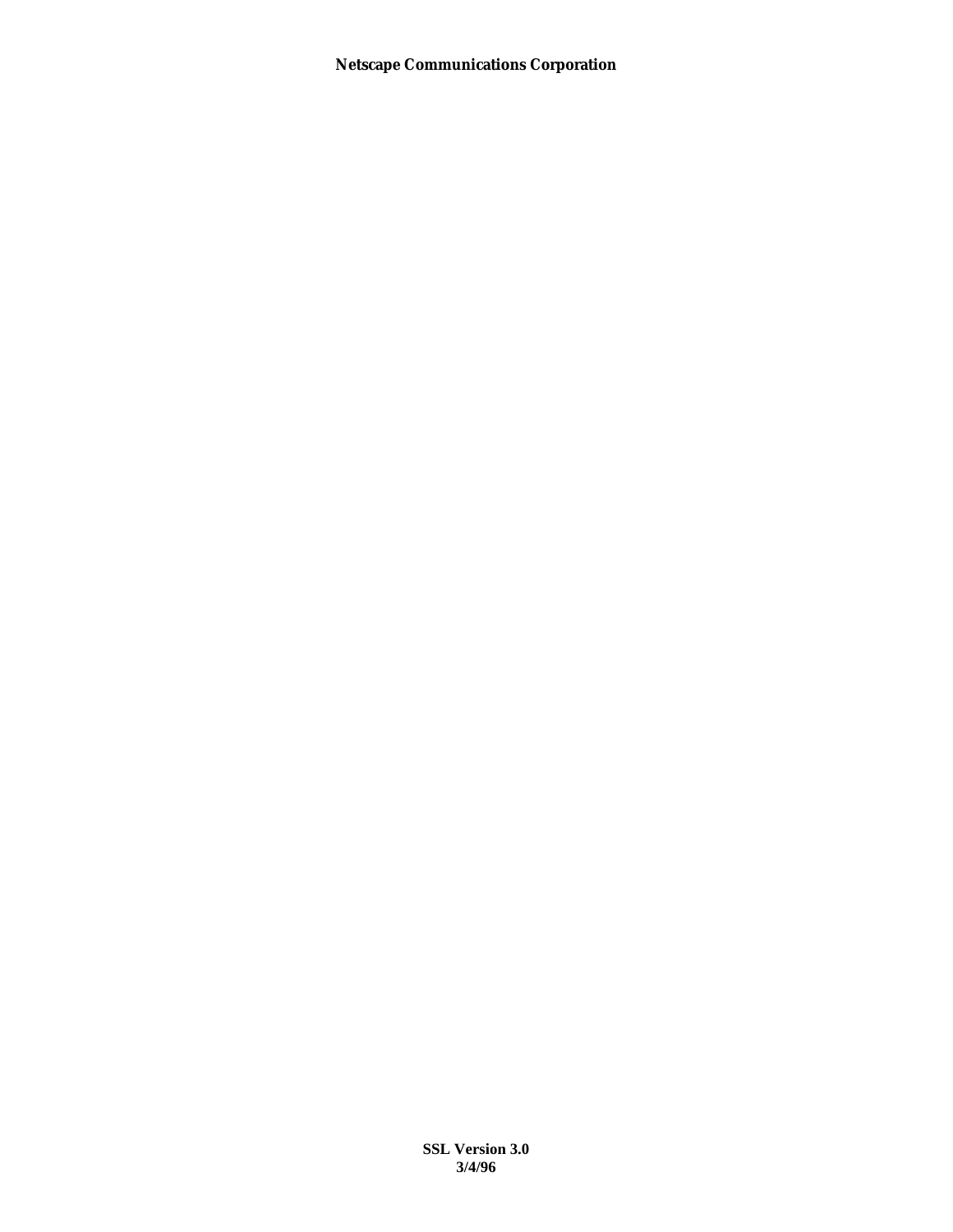### **Table of Contents**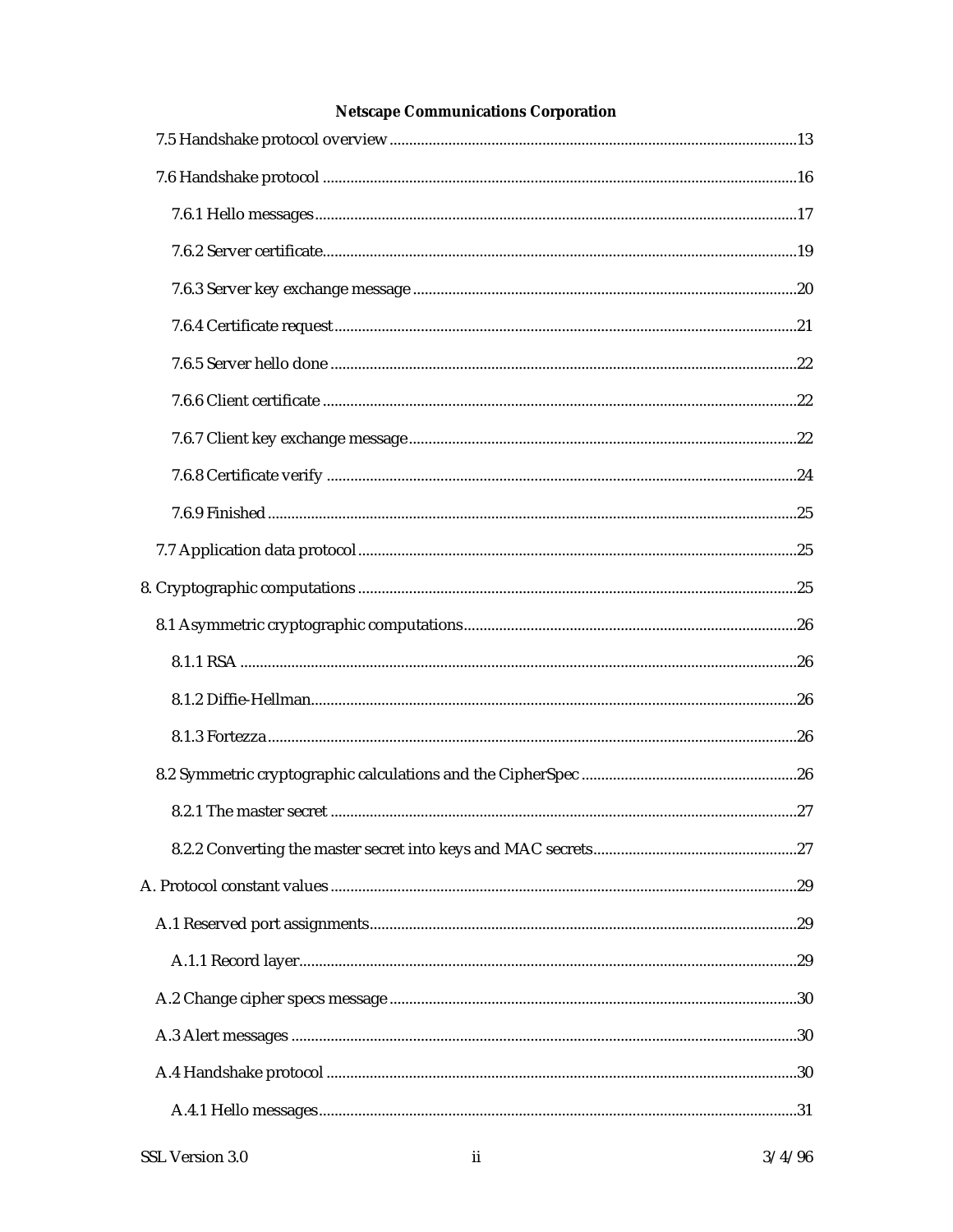| .49 |
|-----|
|     |
|     |
|     |
|     |
|     |
|     |
|     |
|     |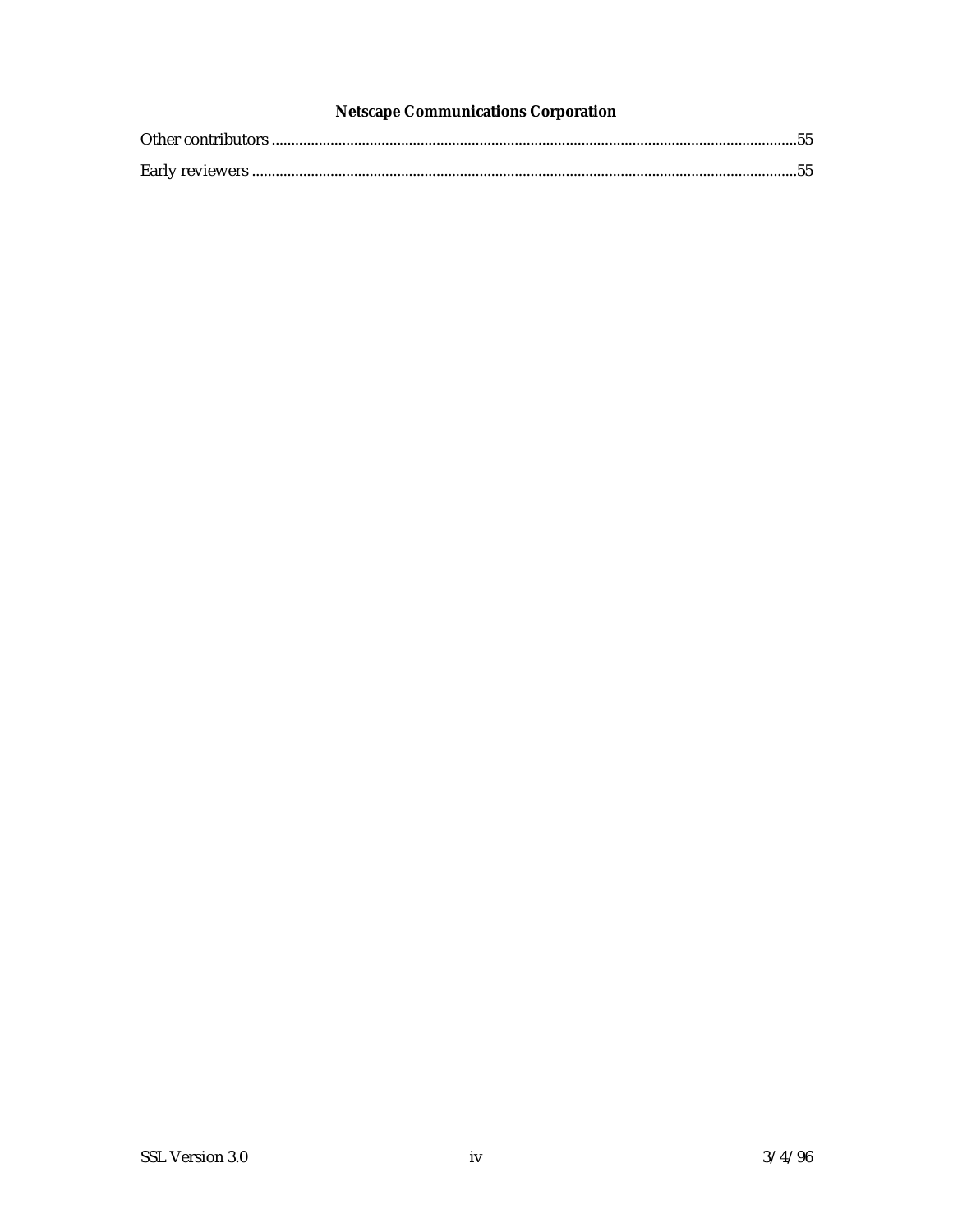### **1. Status of this memo**

This document is an Internet-Draft. Internet-Drafts are working documents of the Internet Engineering Task Force (IETF), its areas, and its working groups. Note that other groups may also distribute working documents as Internet-Drafts.

Internet-Drafts are draft documents valid for a maximum of six months and may be updated, replaced, or made obsolete by other documents at any time. It is inappropriate to use Internet-Drafts as reference material or to cite them other than as *work in progress*.

To learn the current status of any Internet-Draft, please check the *1id-abstracts.txt* listing contained in the Internet Drafts Shadow Directories on ds.internic.net (US East Coast), nic.nordu.net (Europe), ftp.isi.edu (US West Coast), or munnari.oz.au (Pacific Rim).

### **2. Abstract**

This document specifies Version 3.0 of the Secure Sockets Layer (SSL V3.0) protocol, a security protocol that provides communications privacy over the Internet. The protocol allows client/server applications to communicate in a way that is designed to prevent eavesdropping, tampering, or message forgery.

### **3. Introduction**

The primary goal of the SSL Protocol is to provide privacy and reliability between two communicating applications. The protocol is composed of two layers. At the lowest level, layered on top of some reliable transport protocol (*e.g.,* TCP[TCP]), is the **SSL Record Protocol**. The SSL Record Protocol is used for encapsulation of various higher level protocols. One such encapsulated protocol, the **SSL Handshake Protocol**, allows the server and client to authenticate each other and to negotiate an encryption algorithm and cryptographic keys before the application protocol transmits or receives its first byte of data. One advantage of SSL is that it is application protocol independent. A higher level protocol can layer on top of the SSL Protocol transparently.

The SSL protocol provides *connection security* that has three basic properties:

- The connection is private. Encryption is used after an initial handshake to define a secret key. Symmetric cryptography is used for data encryption (*e.g.,* DES[DES], RC4[RC4], *etc*.)
- The peer's identity can be authenticated using asymmetric, or public key, cryptography (*e.g.,* RSA[RSA], DSS[DSS], *etc*.).
- The connection is reliable. Message transport includes a message integrity check using a keyed MAC. Secure hash functions (*e.g*., SHA, MD5, *etc*.) are used for MAC computations.

### **4. Goals**

The goals of SSL Protocol v3.0, in order of their priority, are:

1. Cryptographic security SSL should be used to establish a secure connection between two parties.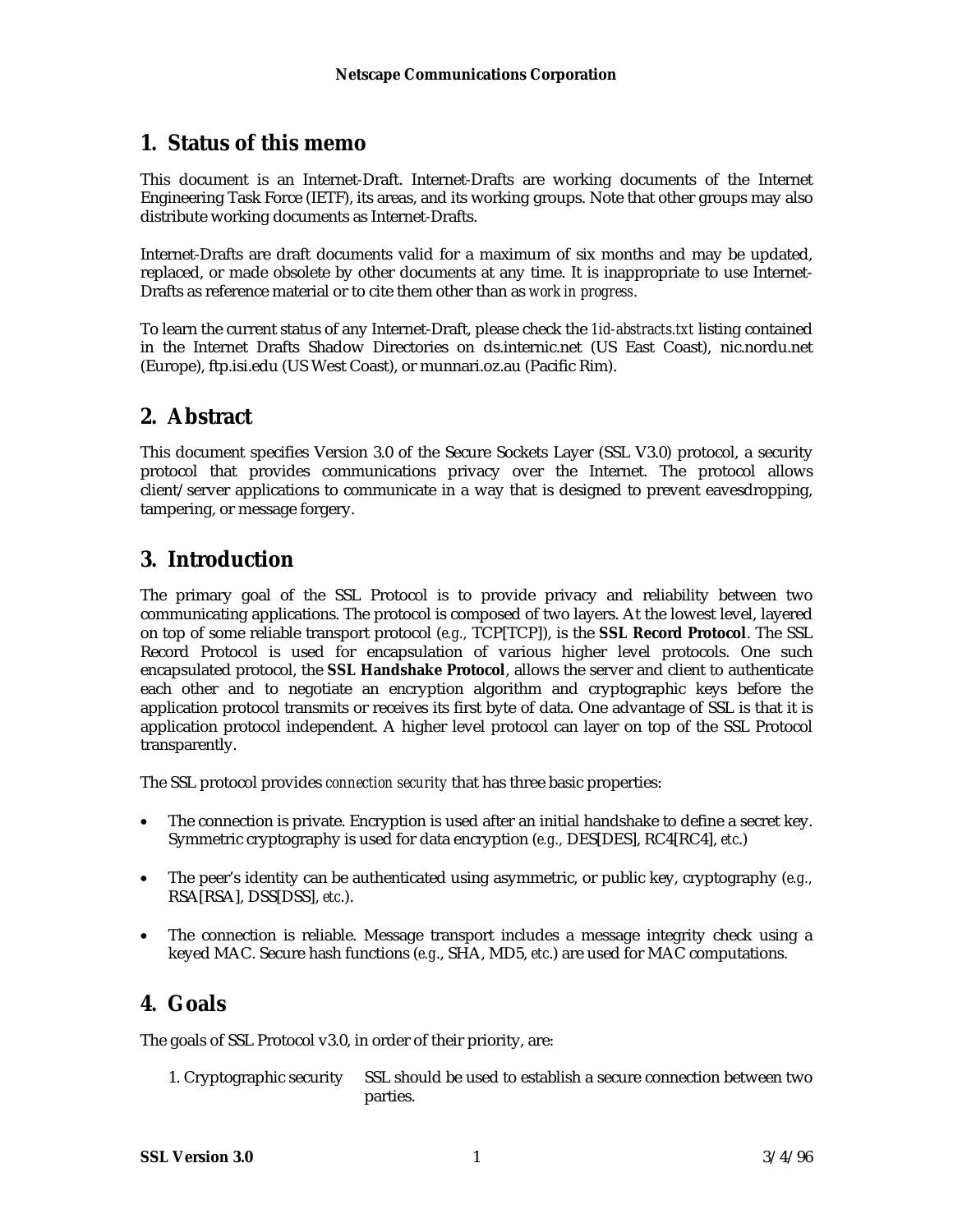| 2. Interoperability    | Independent programmers should be able to develop<br>applications utilizing SSL 3.0 that will then be able to<br>successfully exchange cryptographic parameters without<br>knowledge of one another's code.                                                                                                                                                |
|------------------------|------------------------------------------------------------------------------------------------------------------------------------------------------------------------------------------------------------------------------------------------------------------------------------------------------------------------------------------------------------|
| Note:                  | It is not the case that all instances of SSL (even in the same application domain)<br>will be able to successfully connect. For instance, if the server supports a<br>particular hardware token, and the client does not have access to such a token,<br>then the connection will not succeed.                                                             |
| 3. Extensibility       | SSL seeks to provide a framework into which new public key<br>and bulk encryption methods can be incorporated as necessary.<br>This will also accomplish two sub-goals: to prevent the need to<br>create a new protocol (and risking the introduction of possible<br>new weaknesses) and to avoid the need to implement an entire<br>new security library. |
| 4. Relative efficiency | Cryptographic operations tend to be highly CPU intensive,<br>particularly public key operations. For this reason, the SSL<br>protocol has incorporated an optional session caching scheme to<br>reduce the number of connections that need to be established<br>from scratch. Additionally, care has been taken to reduce<br>network activity.             |

### **5. Goals of this document**

The SSL Protocol Version 3.0 Specification is intended primarily for readers who will be implementing the protocol and those doing cryptographic analysis of it. The spec has been written with this in mind, and it is intended to reflect the needs of those two groups. For that reason, many of the algorithm-dependent data structures and rules are included in the body of the text (as opposed to in an Appendix), providing easier access to them.

This document is not intended to supply any details of service definition nor interface definition, although it does cover select areas of policy as they are required for the maintenance of solid security.

### **6. Presentation language**

This document deals with the formatting of data in an external representation. The following very basic and somewhat casually defined presentation syntax will be used. The syntax draws from several sources in its structure. Although it resembles the programming language 'C' in its syntax and **XDR** [XDR] in both its syntax and intent, it would be risky to draw too many parallels. The purpose of this presentation language is to document SSL only, not to have general application beyond that particular goal.

### **6.1 Basic block size**

The representation of all data items is explicitly specified. The basic data block size is one byte (*i.e.* 8 bits). Multiple byte data items are concatenations of bytes, from left to right, from top to bottom. From the bytestream a multi-byte item (a numeric in the example) is formed (using C notation) by: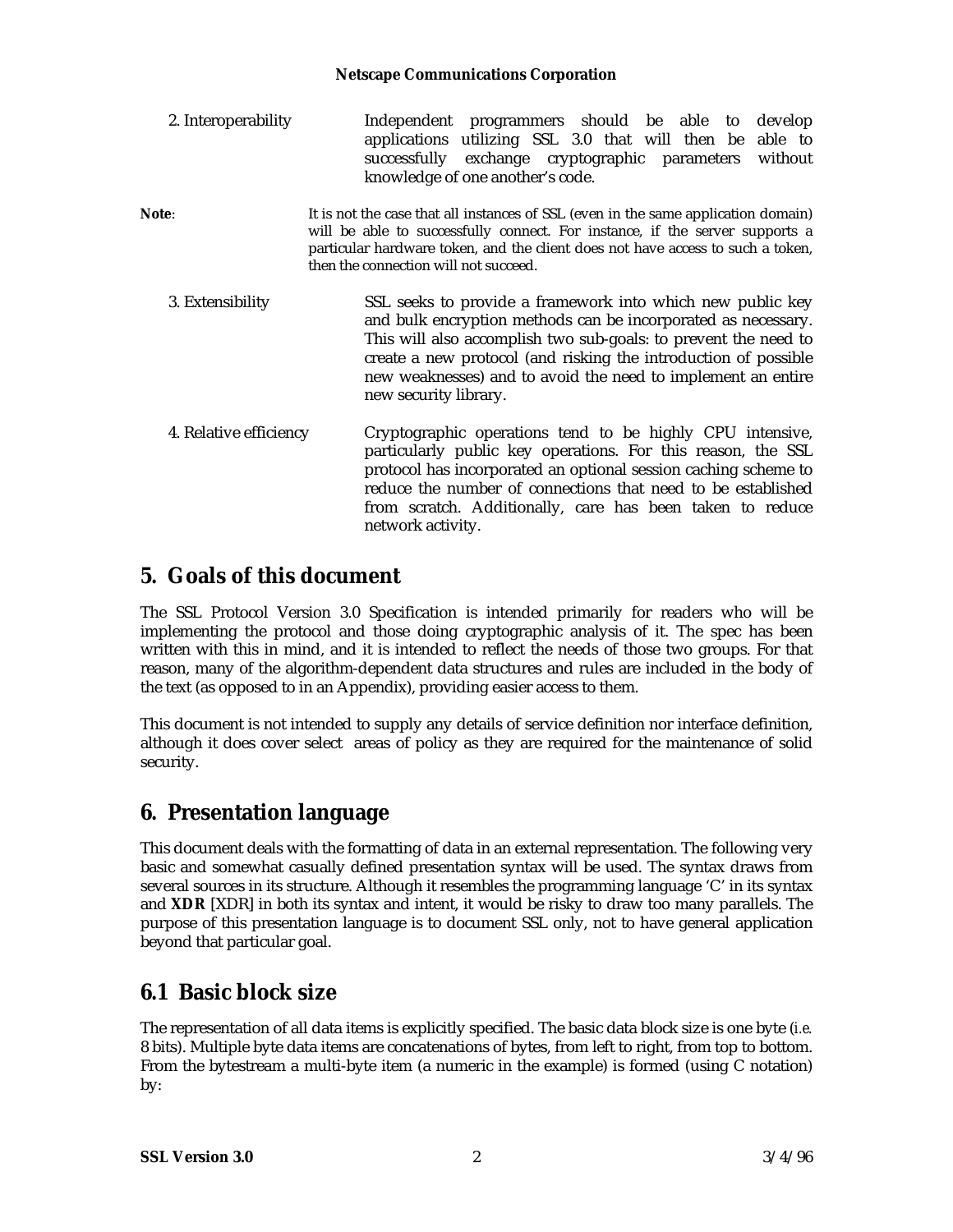value =  $(byte[0] << 8*(n-1))$  |  $(byte[1] << 8*(n-2))$  | ... | byte $[n-1]$ ;

This byte ordering for multi-byte values is the commonplace *network byte order* or *big endian* format.

### **6.2 Miscellaneous**

Comments begin with "/\*" and end with "\*/".

Optional components are denoted by enclosing them in italicized "*[ ]*" brackets.

Single byte entities containing uninterpreted data are of type opaque.

### **6.3 Vectors**

A vector (single dimensioned array) is a stream of homogeneous data elements. The size of the vector may be specified at documentation time or left unspecified until runtime. In either case the length declares the number of bytes, not the number of elements, in the vector.

The syntax for specifying a new type *T'* that is a fixed length vector of type *T* is

 $T T'[n];$ 

Here T' occupies *n* bytes in the data stream, where *n* is a multiple of the size of *T*. The length of the vector is not included in the encoded stream.

In the following example, Datum is defined to be three consecutive bytes that the protocol does not interpret, while Data is three consecutive Datum, consuming a total of nine bytes.

```
opaque Datum[3]; /* three uninterpreted bytes of data */
Datum Data[9]; \frac{1}{2} /* 3 consecutive 3 byte vectors */
```
Variable length vectors are defined by specifying a subrange of legal lengths, inclusively, using the notation <floor..ceiling>. When encoded, the *actual length* precedes the vector's contents in the byte stream. The length will be in the form of a number consuming as many bytes as required to hold the vector's specified maximum (*ceiling*) length. A variable length vector with an *actual length* field of zero is referred to as an *empty* vector.

T T'<floor..ceiling>;

In the following example, mandatory is a vector that must contain between 300 and 400 bytes of type opaque. It can never be empty. The *actual length* field consumes two bytes, a uint16, sufficient to represent the value 400 (see **Section 6.4**). On the other hand, longer can represent up to 800 bytes of data, or 400 uint16 elements, and it may be empty. Its encoding will include a two byte *actual length* field prepended to the vector.

opaque mandatory<300..400>; /\* length field is 2 bytes, cannot be empty \*/<br>uint16 longer<0..800>; /\* zero to 400 16-bit unsigned integers \*/  $\frac{1}{10}$  zero to 400 16-bit unsigned integers \*/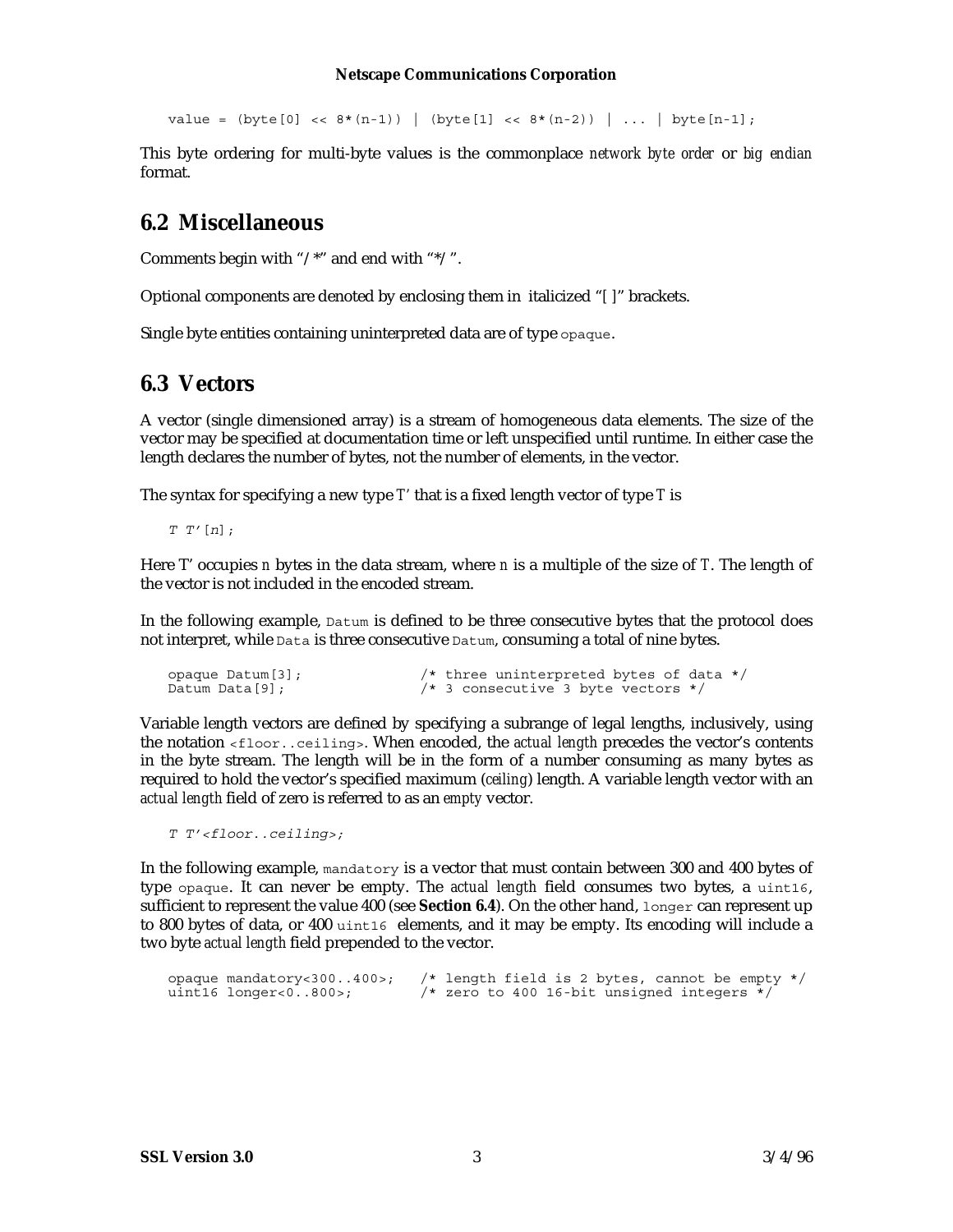### **6.4 Numbers**

The basic numeric data type is an unsigned byte (uint8). All larger numeric data types are formed from fixed length series of bytes concatenated as described in **Section 6.1** and are also unsigned. The following numeric types are predefined.

```
uint8 uint16[2];
uint8 uint24[3];
uint8 uint32[4];
uint8 uint64[8];
```
### **6.5 Enumerateds**

An additional sparse data type is available called enum. A field of type enum can only assume the values declared in the definition. Each definition is a different type. Only enumerateds of the same type may be assigned or compared. Every element of an enumerated must be assigned a value, as demonstrated in the following example. Since the elements of the enumerated are not *ordered*, they can be assigned any unique value, in any order.

enum  $\{ e_{i}(v_{i}), e_{i}(v_{i}), \ldots, e_{i}(v_{n}), [n] \}$   $T_{e}$ ;

Enumerateds occupy as much space in the byte stream as would its maximal defined ordinal value. The following definition would cause one byte to be used to carry fields of type Color.

enum  $\{red(3), blue(5), white(7) \} Color;$ 

One may optionally specify a value without its associated tag to force the width definition without defining a superfluous element. In the following example, Taste will consume two bytes in the data stream but can only assume the values 1, 2 or 4.

enum  $\{$  sweet(1), sour(2), bitter(4), (32000)  $\}$  Taste;

The names of the elements of an enumeration are scoped within the defined type. In the first example, a fully qualified reference to the second element of the enumeration would be Color.blue. Such qualification is not required if the target of the assignment is well specified.

```
Color color = Color.blue; /* overspecified, but legal */<br>Color color = blue; /* correct, type is implicit *
                                              y' correct, type is implicit */
```
For enumerateds that are never converted to external representation, the numerical information may be omitted.

enum { low, medium, high } Amount;

### **6.6 Constructed types**

Structure types may be constructed from primitive types for convenience. Each specification declares a new, unique type. The syntax for definition is much like that of C.

struct {  $T_i$   $f_i$ ;  $\overline{T}_2$   $\overline{f}_2$ ;  $\overline{T}_n \cdot \overline{f}_n$ ;  $\}$   $[T\overline{j};$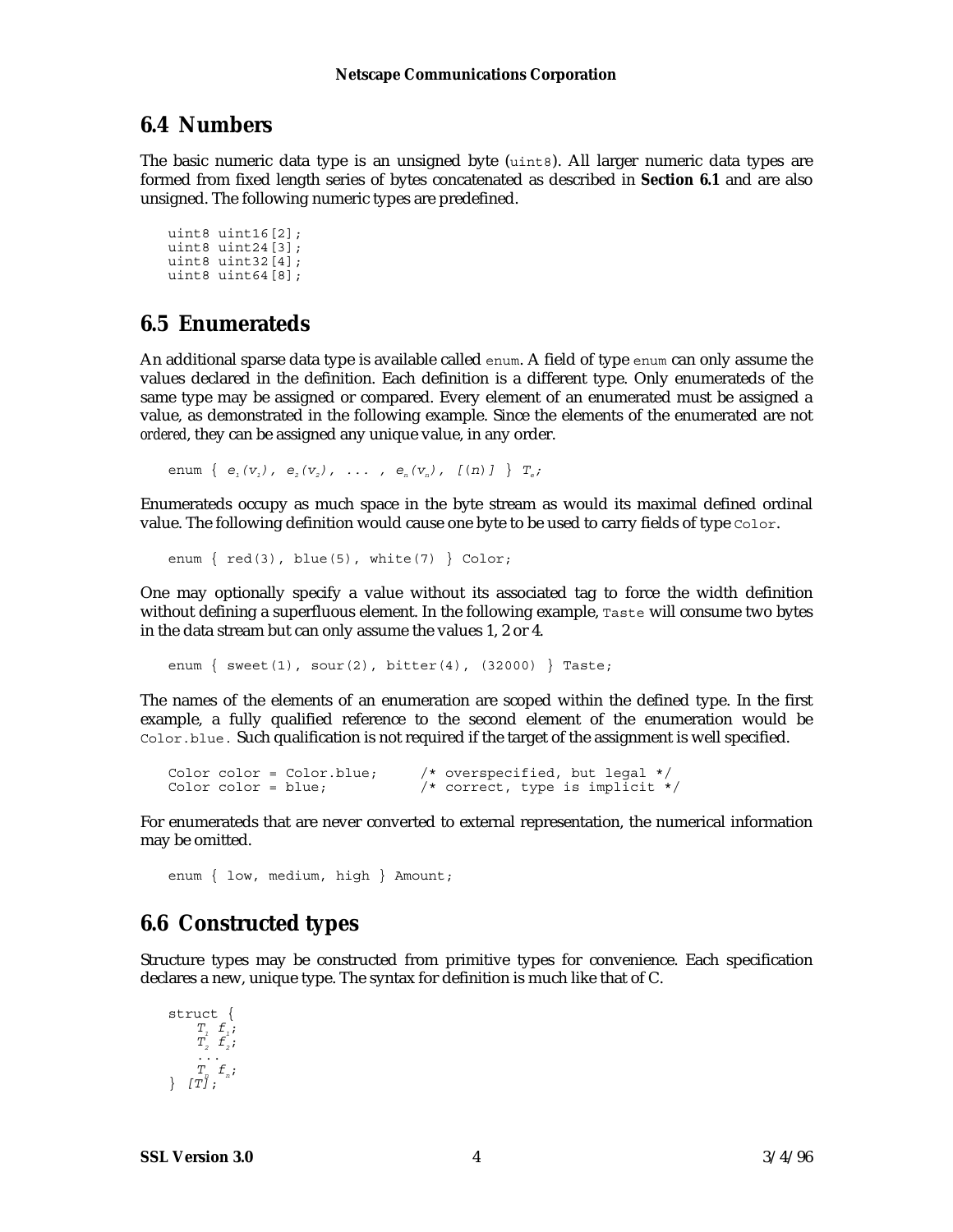The fields within a structure may be qualified using the type's name using a syntax much like that available for enumerateds. For example,  $\tau.f_{_2}$  refers to the second field of the previous declaration. Structure definitions may be embedded.

### **6.6.1 Variants**

Defined structures may have *variants* based on some knowledge that is available within the environment. The selector must be an enumerated type that defines the possible variants the structure defines. There must be a case arm for every element of the enumeration declared in the select. The body of the variant structure may be given a label for reference. The mechanism by which the variant is selected at runtime is not prescribed by the presentation language.

```
struct {
     T_1 f_1;
     T_2^{\dagger} \dot{\mathsf{F}}_2^{\dagger};
      T_{n} f_{n};
     select (E) {
      case e_i: T_{ei};
      case e_i: T_{e_2}; ....
      case e_n: T_{en};
      \} [f<sub>v</sub>];
\} [T_v];
```
#### For example

```
enum { apple, orange } VariantTag;
struct {
   uint16 number;
   opaque string<0..10>; /* variable length */
} \overline{V1};struct {
   uint32 number;<br>opaque string[10];
                               /* fixed length */
} V2;
struct {<br>select (VariantTag) {
       ect (VariantTag) { /* value of variant selector is implicit */<br>case apple: V1; /* definition of VariantBody, tag = apple *
     case apple: V1; /* definition of VariantBody, tag = apple */
     case orange: V2; /* definition of VariantBody, tag = orange */
    } variant body; \frac{1}{2} /* optional label on the variant portion */
} VariantRecord;
```
Variant structures may be qualified (narrowed) by specifying a value for the selector prior to the type. For example, a

orange VariantRecord

is a *narrowed* type of a VariantRecord containing a variant body of type V2.

### **6.7 Cryptographic attributes**

The four cryptographic operations *digital signing, stream cipher encryption, block cipher encryption,* and *public key encryption* are designated digitally-signed, stream-ciphered, blockciphered, and public-key-encrypted, respectively. A field's cryptographic processing is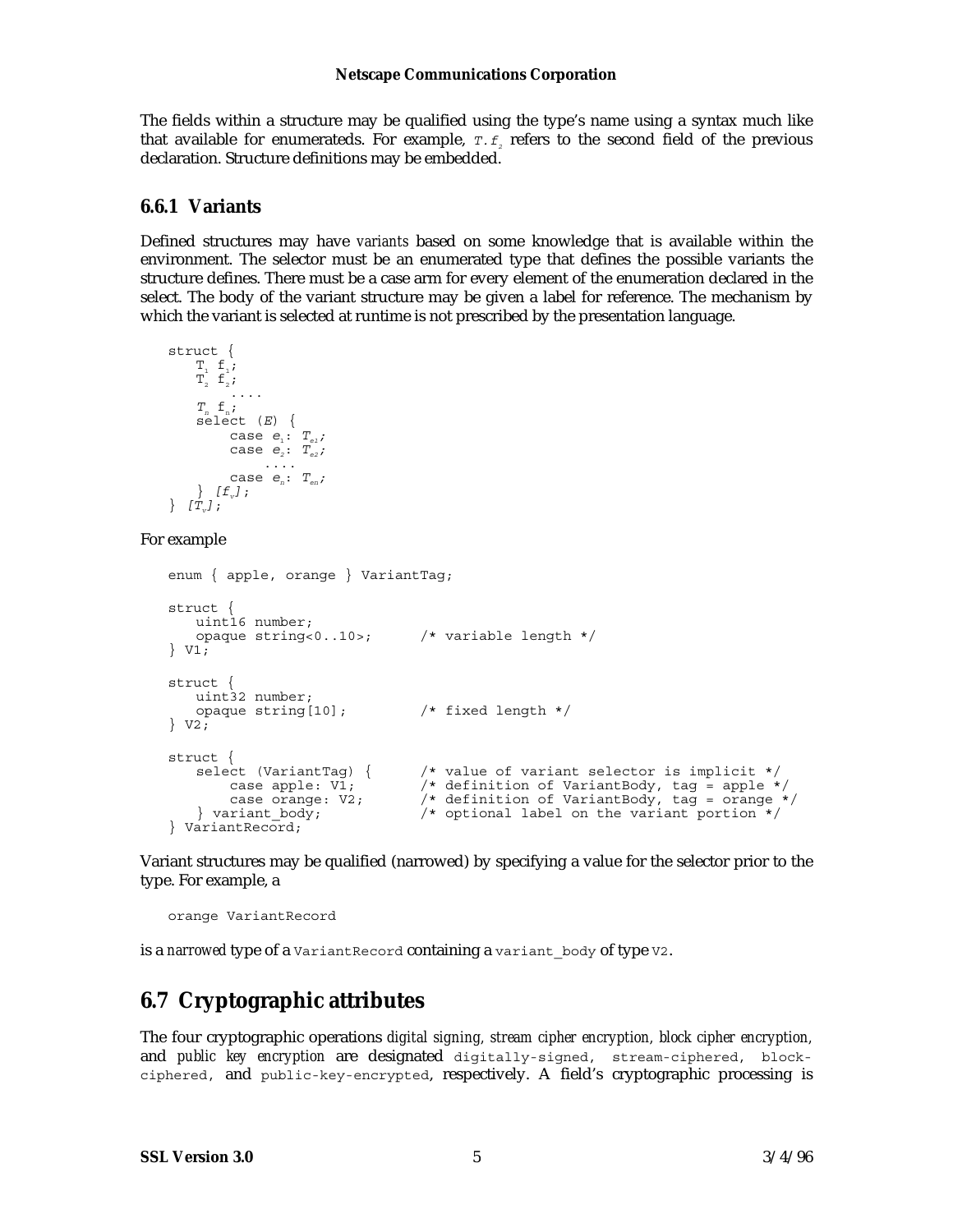specified by prepending an appropriate key word designation before the field's type specification. Cryptographic keys are implied by the *current session state* (see **Section 7.1**).

In digital signing, one-way hash functions are used as input for a signing algorithm. In RSA signing, a 36-byte structure of two hashes (one SHA and one MD5) is *signed* (encrypted with the private key). In DSS, the 20 bytes of the SHA hash are run directly through the Digital Signing Algorithm with no additional hashing.

In stream cipher encryption, the plaintext is exclusive-ORed with an identical amount of output generated from a cryptographically-secure keyed pseudorandom number generator.

In block cipher encryption, every block of plaintext encrypts to a block of ciphertext. Because it is unlikely that the plaintext (whatever data is to be sent) will break neatly into the necessary block size (usually 64 bits), it is necessary to pad out the end of short blocks with some regular pattern, usually all zeroes.

In public key encryption, one-way functions with secret "trapdoors" are used to encrypt the outgoing data. Data encrypted with the public key of a given key pair can only be decrypted with the private key, and vice-versa.

In the following example:

```
stream-ciphered struct {
   uint8 field1;
   uint8 field2;
   digitally-signed opaque hash[20];
} UserType;
```
The contents of hash are used as input for the signing algorithm, then the entire structure is encrypted with a stream cipher.

### **6.8 Constants**

Typed constants can be defined for purposes of specification by declaring a symbol of the desired type and assigning values to it. Under-specified types (opaque, variable length vectors, and structures that contain opaque) cannot be assigned values. No fields of a multi-element structure or vector may be elided.

For example,

```
struct {
   uint<sup>8</sup> f1;
   uint8 f2;
} Example1;
Example1 ex1 = \{1, 4\}; /* assigns f1 = 1, f2 = 4 */
```
### **7. SSL protocol**

SSL is a layered protocol. At each layer, messages may include fields for length, description, and content. SSL takes messages to be transmitted, fragments the data into manageable blocks, optionally compresses the data, applies a MAC, encrypts, and transmits the result. Received data is decrypted, verified, decompressed, and reassembled, then delivered to higher level clients.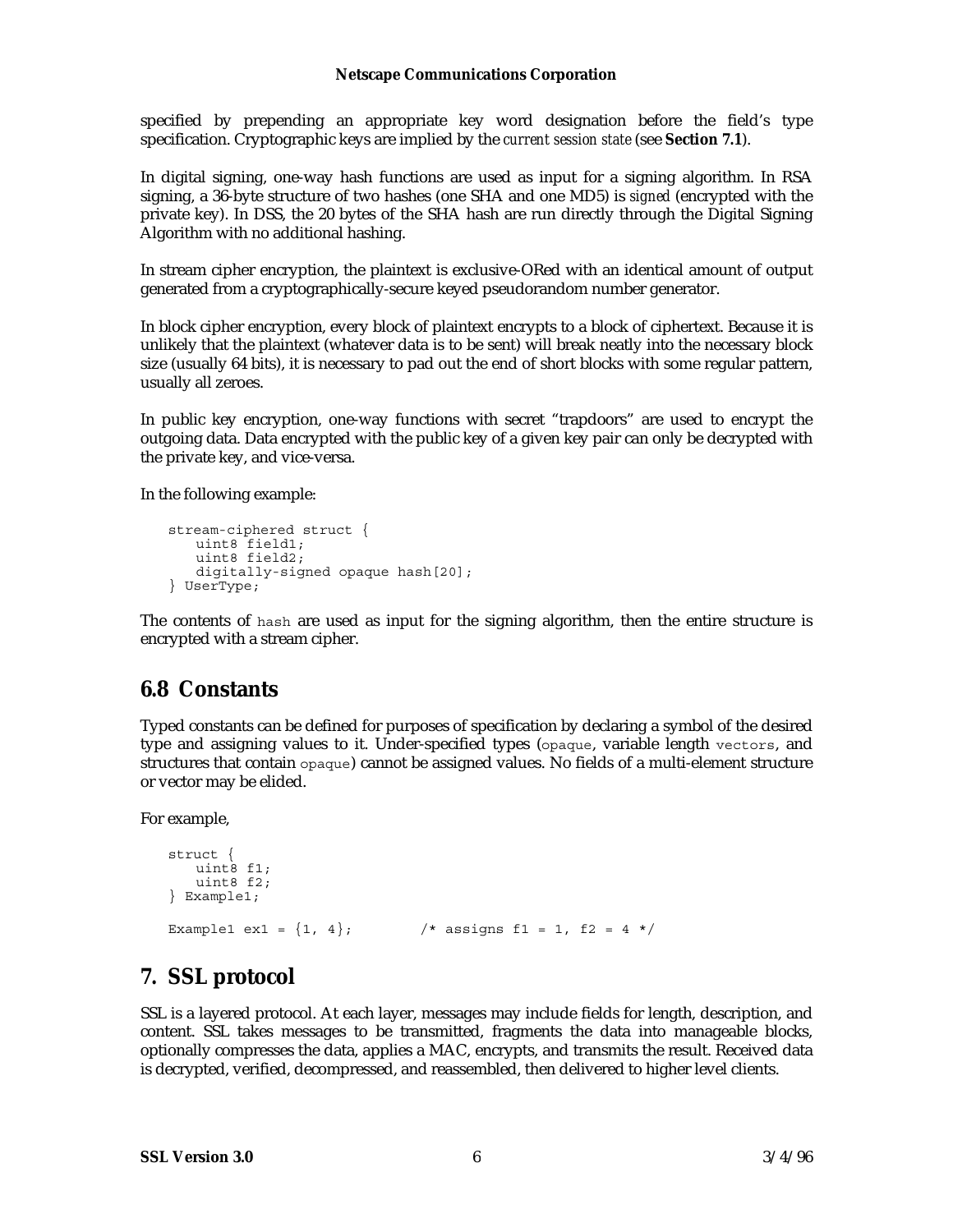### **7.1 Session and connection states**

An SSL session is *stateful*. It is the responsibility of the SSL Handshake protocol to coordinate the states of the client and server, thereby allowing the protocol state machines of each to operate consistently, despite the fact that the state is not exactly parallel. Logically the state is represented twice, once as the current *operating* state, and (during the handshake protocol) again as the *pending* state. Additionally, separate read and write states are maintained. When the client or server receives a **change cipher spec** message, it copies the pending read state into the current read state. When the client or server sends a **change cipher spec** message, it copies the pending write state into the current write state. When the handshake negotiation is complete, the client and server exchange **change cipher spec** messages (see **Section 7.3**), and they then communicate using the newly agreed-upon cipher spec.

An SSL session may include multiple secure connections; in addition, parties may have multiple simultaneous sessions.

The session state includes the following elements:

| session identifier | An arbitrary byte sequence chosen by the server to identify an<br>active or resumable session state.                                                                                                                               |
|--------------------|------------------------------------------------------------------------------------------------------------------------------------------------------------------------------------------------------------------------------------|
| peer certificate   | X509.v3[X509] certificate of the peer. This element of the state<br>may be null.                                                                                                                                                   |
| compression method | The algorithm used to compress data prior to encryption.                                                                                                                                                                           |
| cipher spec        | Specifies the bulk data encryption algorithm (such as null, DES,<br>etc.) and a MAC algorithm (such as MD5 or SHA). It also defines<br>cryptographic attributes such as the hash size. (See Appendix<br>A.7 for formal definition) |
| master secret      | 48-byte secret shared between the client and server.                                                                                                                                                                               |
| is resumable       | A flag indicating whether the session can be used to initiate new<br>connections.                                                                                                                                                  |

The connection state includes the following elements:

| server and client random | Byte sequences that are chosen by the server and client for each<br>connection.      |
|--------------------------|--------------------------------------------------------------------------------------|
| server write MAC secret  | The secret used in MAC operations on data written by the<br>server.                  |
| client write MAC secret  | The secret used in MAC operations on data written by the client.                     |
| server write key         | The bulk cipher key for data encrypted by the server and<br>decrypted by the client. |
| client write key         | The bulk cipher key for data encrypted by the client and<br>decrypted by the server. |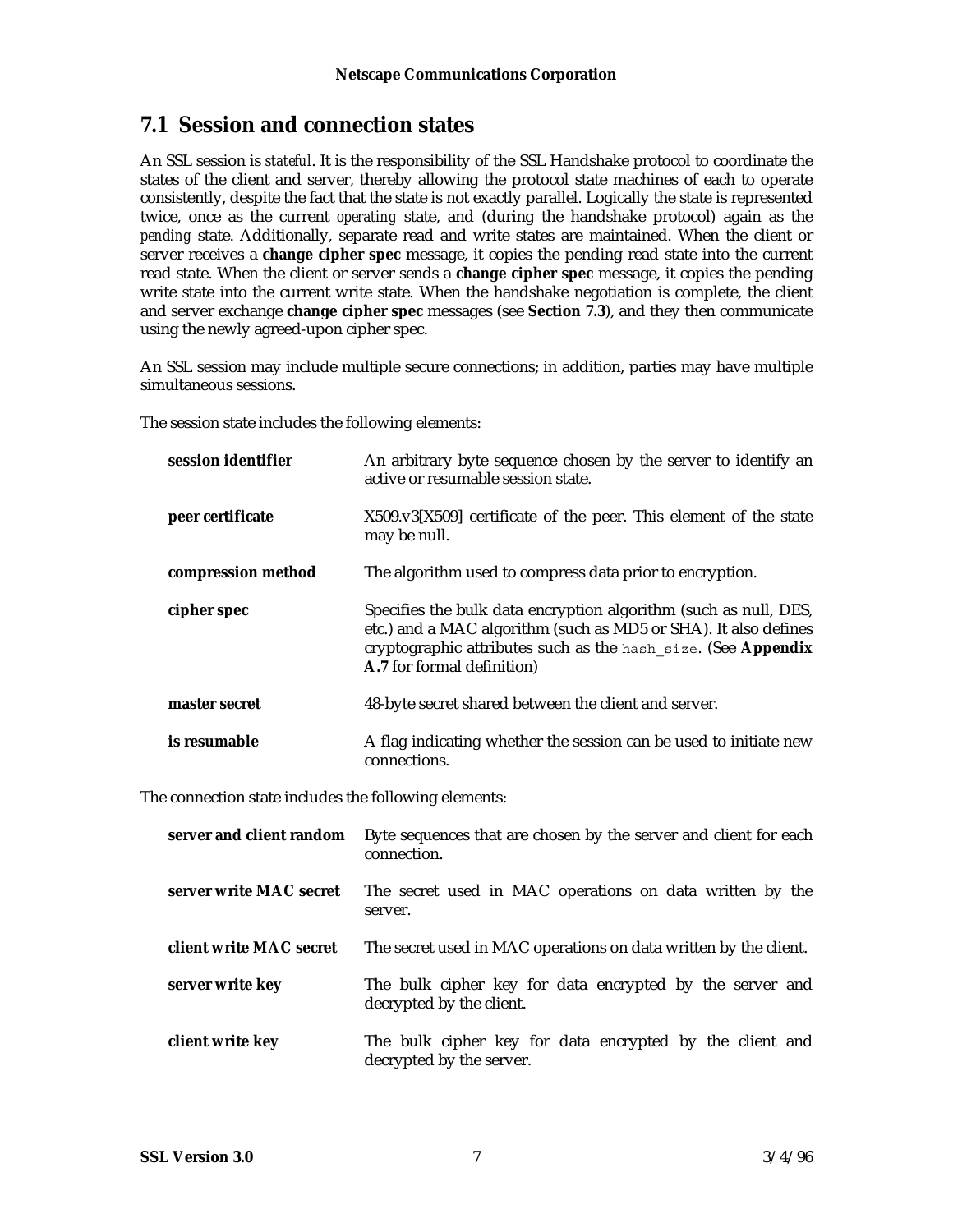| initialization vectors | When a block cipher in CBC mode is used, an initialization<br>vector (IV) is maintained for each key. This field is first<br>initialized by the SSL handshake protocol. Thereafter the final<br>ciphertext block from each record is preserved for use with the<br>following record.                    |
|------------------------|---------------------------------------------------------------------------------------------------------------------------------------------------------------------------------------------------------------------------------------------------------------------------------------------------------|
| sequence numbers       | Each party maintains separate sequence numbers for transmitted<br>and received messages for each connection. When a party sends<br>or receives a change cipher spec message, the appropriate<br>sequence number is set to zero. Sequence numbers are of type<br>uint 64 and may not exceed $2^{64}$ -1. |

### **7.2 Record layer**

The SSL Record Layer receives uninterpreted data from higher layers in non-empty blocks of arbitrary size.

### **7.2.1 Fragmentation**

The record layer fragments information blocks into  $\text{ssLPlaintext}$  records of  $2^{14}$  bytes or less. Client message boundaries are not preserved in the record layer (*i.e.*, multiple client messages of the same ContentType may be coalesced into a single SSLPlaintext record).

```
struct {
      uint8 major, minor;
   } ProtocolVersion;
   enum {
      change_cipher_spec(20), alert(21), handshake(22),
      application data(23), (255)
   } ContentType;
   struct {
      ContentType type;
      ProtocolVersion version;
      uint16 length;
      opaque fragment[SSLPlaintext.length];
   } SSLPlaintext;
   type The higher level protocol used to process the enclosed fragment.
   version The version of protocol being employed. This document
                           describes SSL Version 3.0 (See Appendix A.1.1).
   length The length (in bytes) of the following SSLPlaintext.fragment.
                            The length should not exceed 2^{14}.
   fragment The application data. This data is transparent and treated as an
                           independent block to be dealt with by the higher level protocol
                           specified by the type field.
Note: Data of different SSL Record layer content types may be interleaved. Application
                    data is generally of lower precedence for transmission than other content types.
```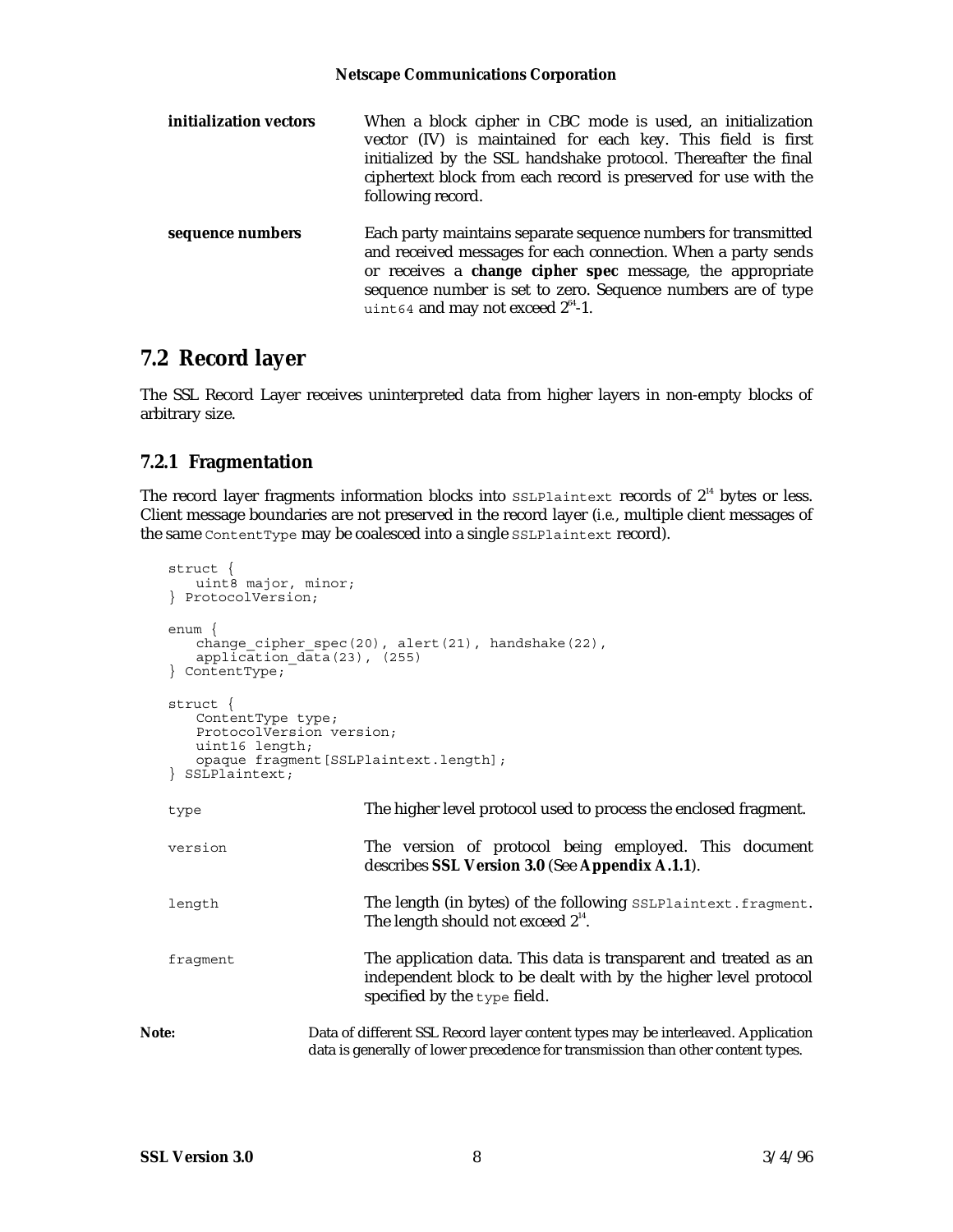### **7.2.2 Record compression and decompression**

All records are compressed using the compression algorithm defined in the current session state. There is always an active compression algorithm, however initially it is defined as CompressionMethod.null. The compression algorithm translates an SSLPlaintext structure into an SSLCompressed structure. Compression functions erase their state information whenever the CipherSpec is replaced.

**Note:** The CipherSpec is part of the *session state* described in **Section 7.1**. References to fields of the CipherSpec are made throughout this document using presentation syntax. A more complete description of the CipherSpec is shown in **Appendix A.7**.

Compression must be lossless and may not increase the content length by more than 1024 bytes. If the decompression function encounters an SSLCompressed.fragment that would decompress to a length in excess of 214 bytes, it should issue a fatal decompression\_failure **alert** (**Section 7.4.2**).

| struct ·<br>ContentType type;<br>uint16 length;<br>SSLCompressed; | $/*$ same as SSLPlaintext.type $*/$<br>/* same as SSLPlaintext.version */<br>ProtocolVersion version;<br>opaque fraqment [SSLCompressed.length]; |
|-------------------------------------------------------------------|--------------------------------------------------------------------------------------------------------------------------------------------------|
| length                                                            | The length (in bytes) of the following SSLCompressed. fragment.<br>The length should not exceed $2^{14}$ + 1024.                                 |
| fraqment                                                          | The compressed form of SSLPlaintext.fragment.                                                                                                    |
| Note:                                                             | A compression Method null operation is an identity operation; no fields are<br>altered. (See Appendix A.4.1)                                     |
| <b>Implementation note:</b>                                       | Decompression functions are responsible for ensuring that messages cannot<br>cause internal buffer overflows.                                    |

### **7.2.3 Record payload protection and the CipherSpec**

All records are protected using the encryption and MAC algorithms defined in the current CipherSpec. There is always an active CipherSpec, however initially it is SSL\_NULL\_WITH\_NULL\_NULL, which does not provide any security.

Once the handshake is complete, the two parties have shared secrets which are used to encrypt records and compute keyed message authentication codes (MACs) on their contents. The techniques used to perform the encryption and MAC operations are defined by the CipherSpec and constrained by CipherSpec.cipher\_type. The encryption and MAC functions translate an SSLCompressed structure into an SSLCiphertext. The decryption functions reverse the process. Transmissions also include a sequence number so that missing, altered, or extra messages are detectable.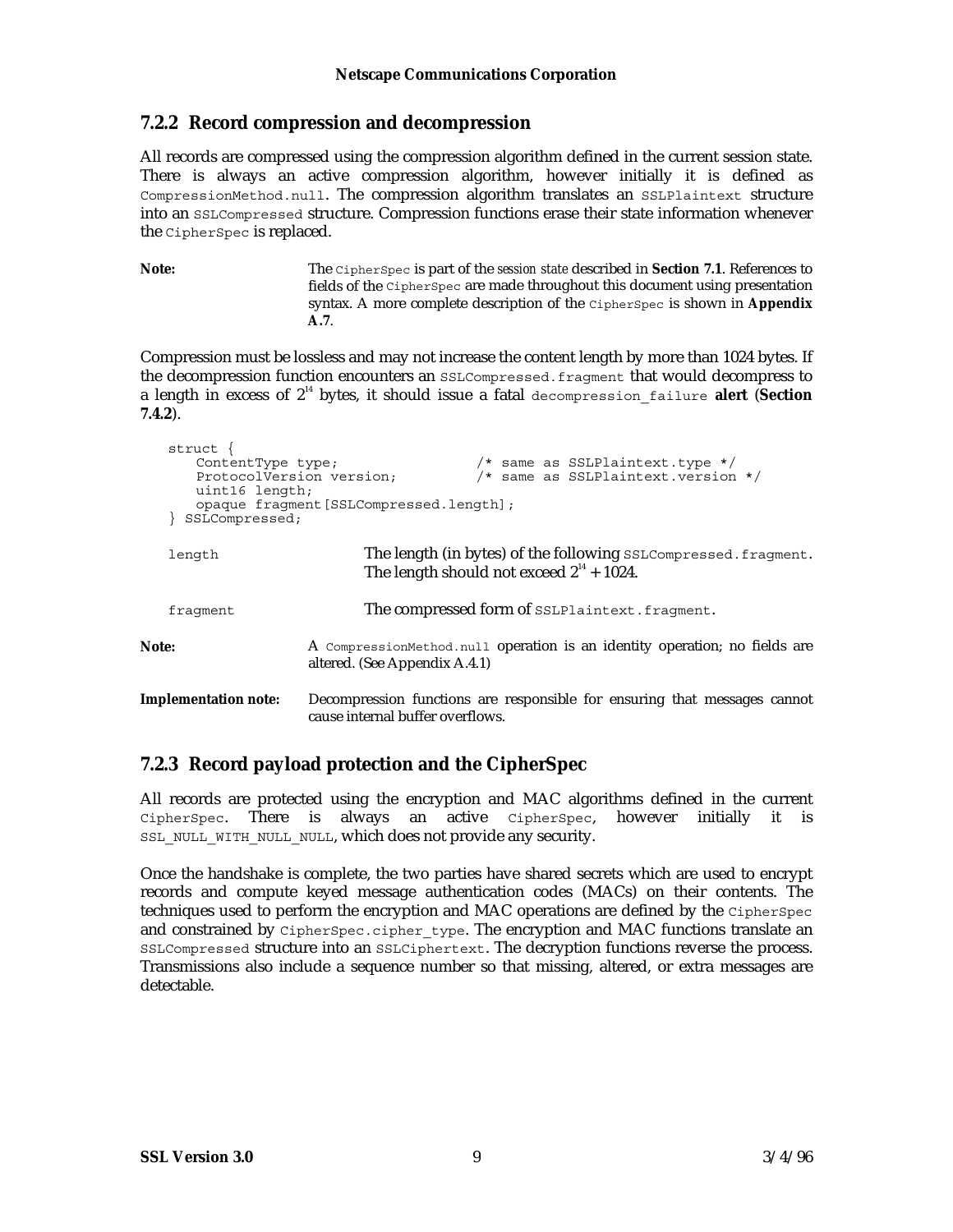```
struct {
   ContentType type;
   ProtocolVersion version;
   uint16 length;
   select (CipherSpec.cipher_type) {
    case stream: GenericStreamCipher;
    case block: GenericBlockCipher;
   } fragment;
} SSLCiphertext;
type The type field is identical to SSLCompressed.type.
version The version field is identical to SSLCompressed.version.
length The length (in bytes) of the following SSLCiphertext.fragment.
                      The length may not exceed 2^{14} + 2048.
fragment The encrypted form of SSLCompressed.fragment, including the
                      MAC.
```
#### **7.2.3.1 Null or standard stream cipher**

Stream ciphers (including BulkCipherAlgorithm.null - see Appendix A.7) convert SSLCompressed.fragment structures to and from stream SSLCiphertext.fragment structures.

```
stream-ciphered struct {
      opaque content[SSLCompressed.length];
      opaque MAC[CipherSpec.hash_size];
} GenericStreamCipher;
```
The MAC is generated as:

```
hash(MAC_write_secret + pad_2 +
    hash \sqrt{MAC_w\text{rite\_secret}} + \text{pad}_1 + \text{seq\_num} + \text{length} + \text{content}};
```
where "+" denotes concatenation.

| pad 1   | The character 0x36 repeated 48 times for MD5 this or 40 times for<br>SHA. |
|---------|---------------------------------------------------------------------------|
| pad 2   | The character 0x5c repeated the same number of times.                     |
| seq num | The sequence number for this message.                                     |
| hash    | Hashing algorithm derived from the cipher suite.                          |

Note that the MAC is computed before encryption. The stream cipher encrypts the entire block, including the MAC. For stream ciphers that do not use a synchronization vector (such as RC4), the stream cipher state from the end of one record is simply used on the subsequent packet. If the CipherSuite is SSL\_NULL\_WITH\_NULL\_NULL, encryption consists of the identity operation (*i.e.,* the data is not encrypted and the MAC size is zero implying that no MAC is used). SSLCiphertext.length is SSLCompressed.length plus CipherSpec.hash\_size.

#### **7.2.3.2 CBC block cipher**

For block ciphers (such as RC2 or DES), the encryption and MAC functions convert SSLCompressed.fragment structures to and from block SSLCiphertext.fragment structures.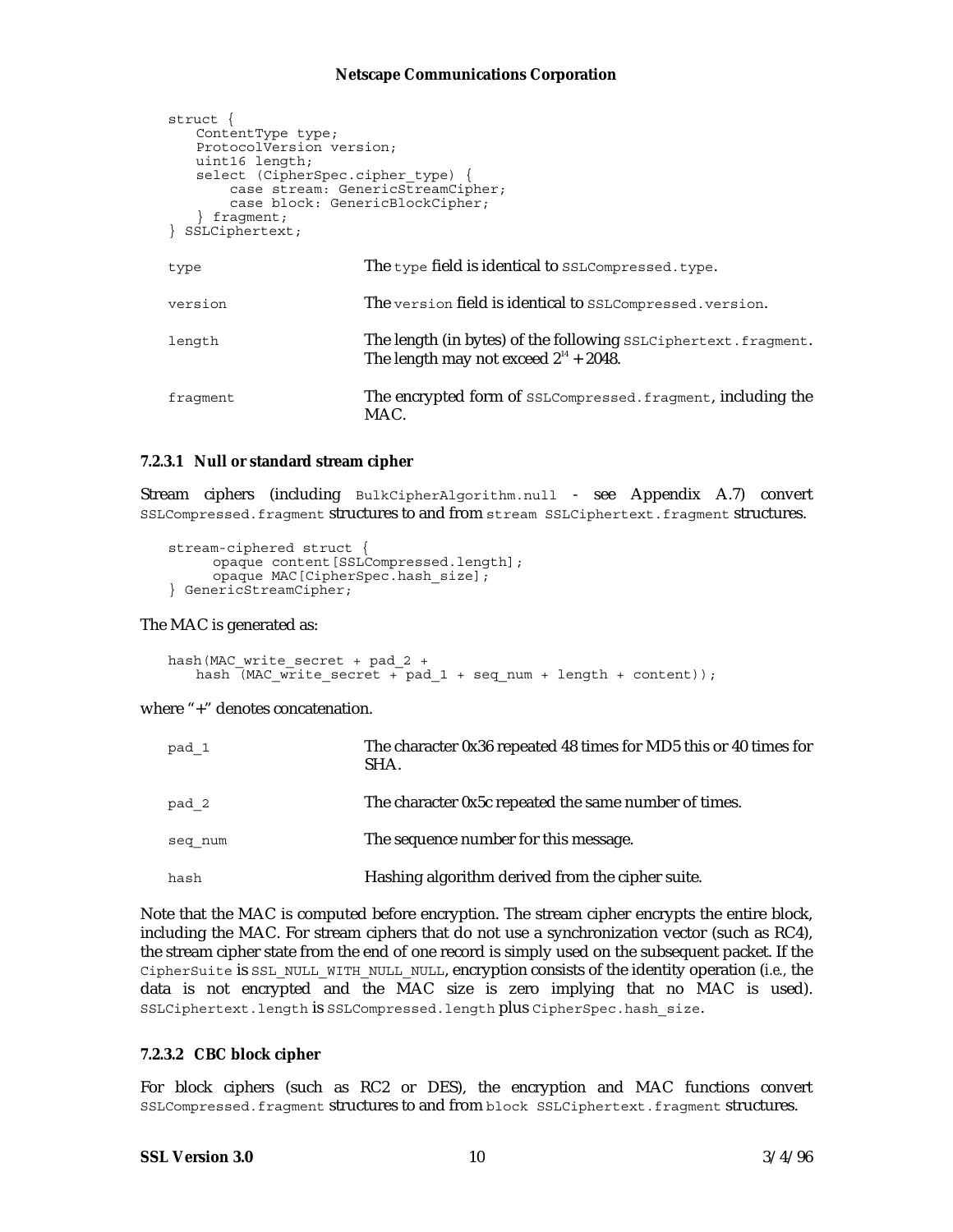```
block-ciphered struct {
   opaque content[SSLCompressed.length];
   opaque MAC[CipherSpec.hash_size];
   uint8 padding[GenericBlockCipher.padding_length];
   uint8 padding_length;
} GenericBlockCipher;
```
The MAC is generated as described in **Section 7.2.3.1**.

| padding        | Padding that is added to force the length of the plaintext to be a<br>multiple of the block cipher's block length.                                                                                                                    |
|----------------|---------------------------------------------------------------------------------------------------------------------------------------------------------------------------------------------------------------------------------------|
| padding length | The length of the padding must be less than the cipher's block<br>length and may be zero. The padding length should be such that<br>the total size of the GenericBlockCipher structure is a multiple<br>of the cipher's block length. |

The encrypted data length (SSLCiphertext.length) is one more than the sum of SSLCompressed.length, CipherSpec.hash size, and padding length.

**Note:** With CBC block chaining the initialization vector (IV) for the first record is provided by the handshake protocol. The IV for subsequent records is the last ciphertext block from the previous record.

### **7.3 Change cipher spec protocol**

The **change cipher spec** protocol exists to signal transitions in ciphering strategies. The protocol consists of a single message, which is encrypted and compressed under the *current* (not the *pending*) CipherSpec. The message consists of a single byte of value 1.

```
struct {
   enum { change_cipher_spec(1), (255) } type;
} ChangeCipherSpec;
```
The **change cipher spec** message is sent by both the client and server to notify the receiving party that subsequent records will be protected under the just-negotiated CipherSpec and keys. Reception of this message causes the receiver to copy the *read pending* state into the *read current* state. The client sends a **change cipher spec** message following handshake **key exchange** and **certificate verify** messages (if any), and the server sends one after successfully processing the **key exchange** message it received from the client. An unexpected **change cipher spec** message should generate an unexpected\_message **alert (Section 7.4.2)**. When resuming a previous session, the **change cipher spec** message is sent after the hello messages.

### **7.4 Alert protocol**

One of the content types supported by the SSL Record layer is the *alert* type. **Alert** messages convey the severity of the message and a description of the alert. **Alert** messages with a level of fatal result in the immediate termination of the connection. In this case, other connections corresponding to the session may continue, but the session identifier must be invalidated, preventing the failed session from being used to establish new connections. Like other messages, **alert** messages are encrypted and compressed, as specified by the current connection state.

enum { warning(1), fatal(2), (255) } AlertLevel;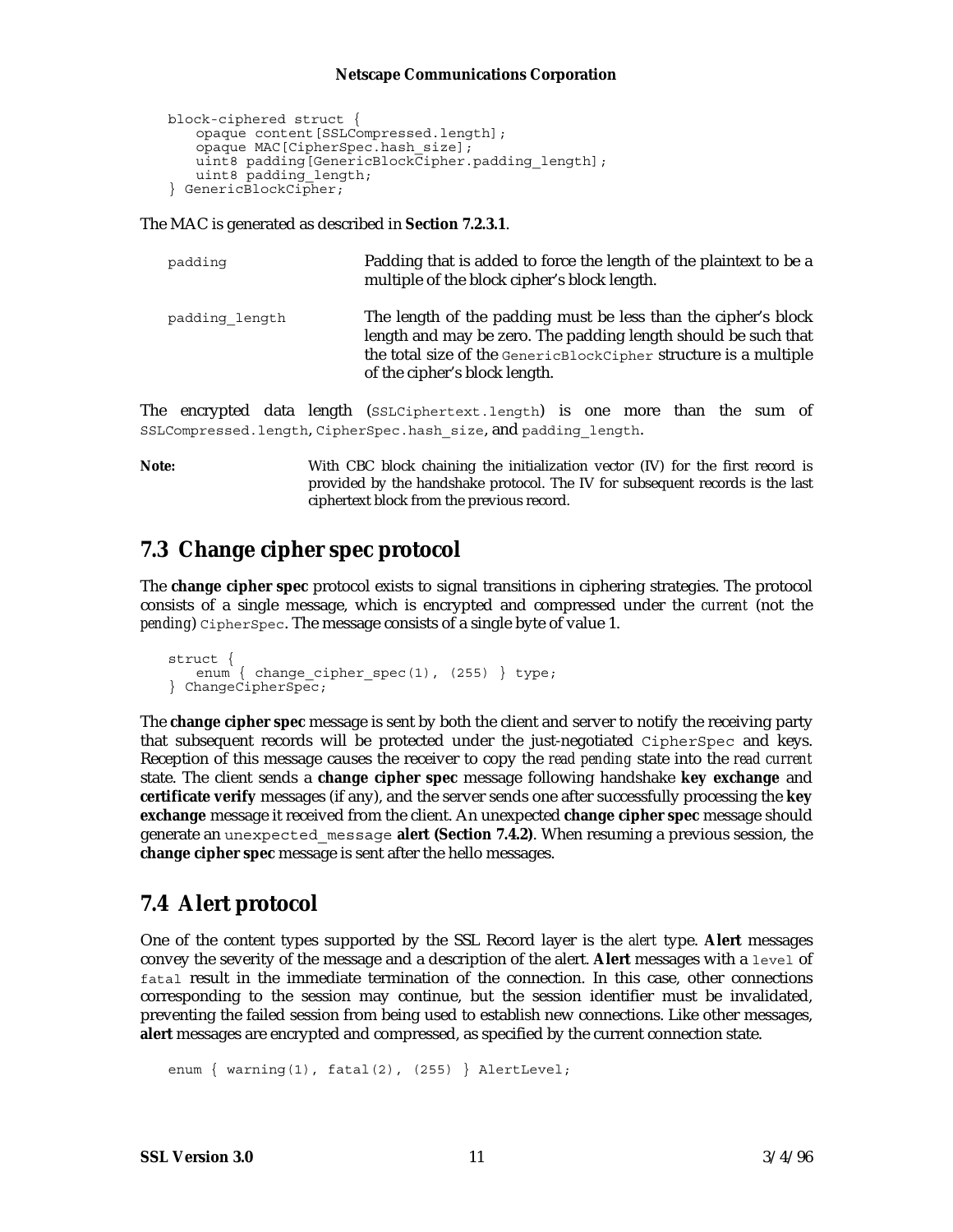```
enum {
   close_notify(0),
   unexpected_message(10),
   bad_record_mac(20),
   decompression failure(30),
   handshake fai\bar{1}ure(40), no certificate(41), bad certificate(42),
   unsupported certificate(43), certificate revoked(44),
        certificate_expired(45), certificate_unknown(46),
        illegal_parameter (47)
   (255)
} AlertDescription;
struct {
   AlertLevel level;
   AlertDescription description;
} Alert;
```
### **7.4.1 Closure alerts**

The client and the server must share knowledge that the connection is ending in order to avoid a truncation attack. Either party may initiate the exchange of closing messages.

```
close_notify This message notifies the recipient that the sender will not send
                         any more messages on this connection. The session becomes
                         unresumable if any connection is terminated without proper
                         close notify messages with level equal to warning.
```
### **7.4.2 Error alerts**

Error handling in the SSL Handshake protocol is very simple. When an error is detected, the detecting party sends a message to the other party. Upon transmission or receipt of an **fatal alert** message, both parties immediately close the connection. Servers and clients are required to forget any session-identifiers, keys, and secrets associated with a failed connection. The following error alerts are defined:

| unexpected message    | An inappropriate message was received. This alert is always<br>fatal and should never be observed in communication between<br>proper implementations.                                               |
|-----------------------|-----------------------------------------------------------------------------------------------------------------------------------------------------------------------------------------------------|
| bad record mac        | This alert is returned if a record is received with an incorrect<br>MAC. This message is always fatal.                                                                                              |
| decompression failure | The decompression function received improper input (e.g. data<br>that would expand to excessive length). This message is always<br>fatal.                                                           |
| handshake failure     | Reception of a handshake_failure alert message indicates that<br>the sender was unable to negotiate an acceptable set of security<br>parameters given the options available. This is a fatal error. |
| no certificate        | A no_certificate alert message may be sent in response to a<br>certification request if no appropriate certificate is available.                                                                    |
| bad_certificate       | A certificate was corrupt, contained signatures that did not<br>verify correctly, etc.                                                                                                              |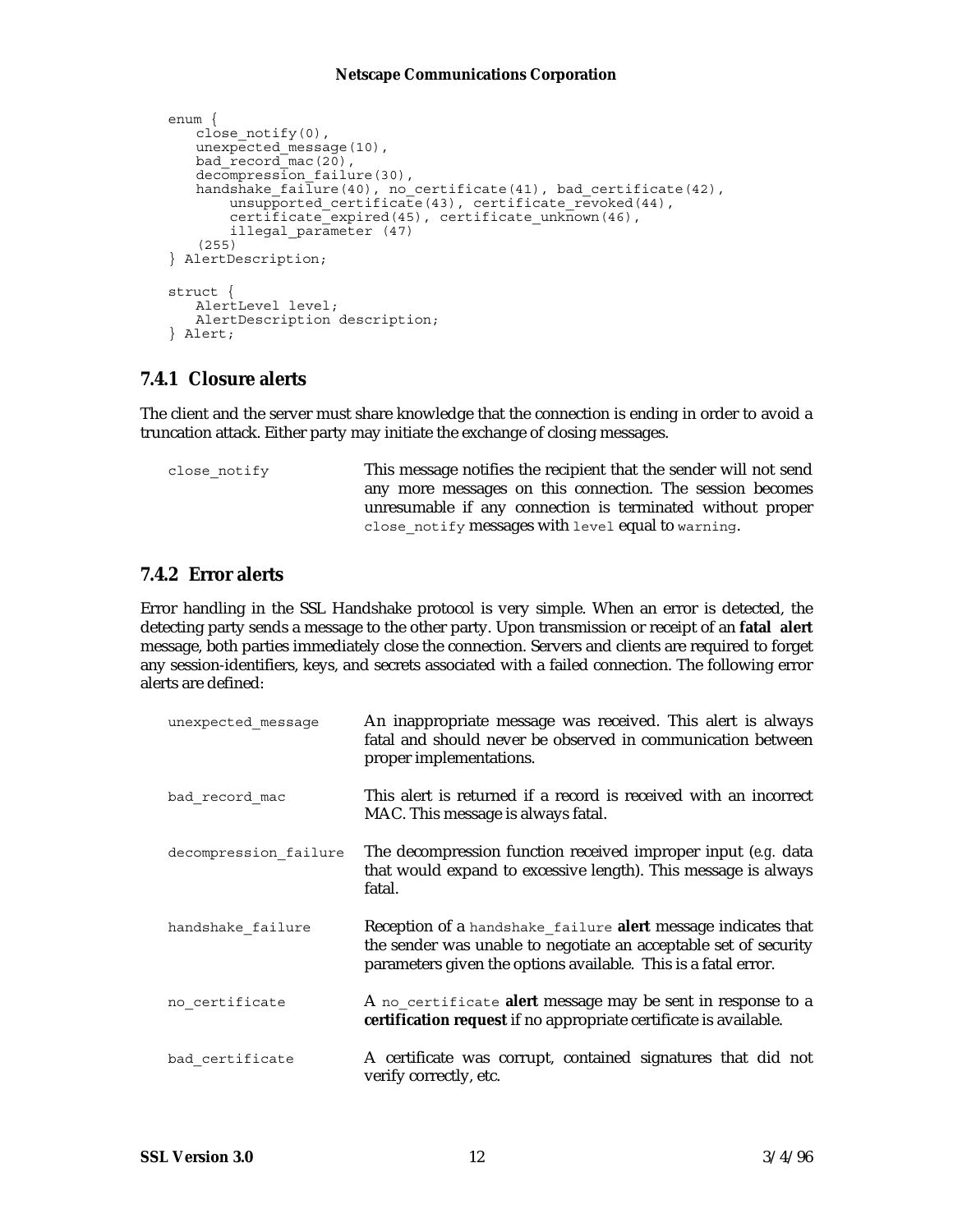| certificate revoked | A certificate was revoked by its signer.                                                              |
|---------------------|-------------------------------------------------------------------------------------------------------|
| certificate expired | A certificate has expired or is not currently valid.                                                  |
| certificate unknown | Some other (unspecified) issue arose in processing the certificate,<br>rendering it unacceptable.     |
| illegal parameter   | A field in the handshake was out of range or inconsistent with<br>other fields. This is always fatal. |

unsupported certificate A certificate was of an unsupported type.

### **7.5 Handshake protocol overview**

The cryptographic parameters of the session state are produced by the **SSL Handshake Protocol**, which operates on top of the SSL **Record Layer**. When a SSL client and server first start communicating, they agree on a protocol version, select cryptographic algorithms, optionally authenticate each other, and use public-key encryption techniques to generate shared secrets. These processes are performed in the handshake protocol, which can be summarized as follows:

The client sends a **client hello** message to which the server must respond with a **server hello** message, or else a fatal error will occur and the connection will fail. The **client hello** and **server hello** are used to establish security enhancement capabilities between client and server. The **client hello** and **server hello** establish the following attributes: protocol version, session ID, cipher suite, and compression method. Additionally, two random values are generated and exchanged: ClientHello.random and ServerHello.random.

Following the hello messages, the server will send its certificate, if it is to be authenticated. Additionally, a **server key exchange** message may be sent, if it is required (e.g. if their server has no certificate, or if its certificate is for signing only). If the server is authenticated, it may request a certificate from the client, if that is appropriate to the cipher suite selected.

Now the server will send the **server hello done** message, indicating that the hello-message phase of the handshake is complete. The server will then wait for a client response.

If the server has sent a **certificate request** Message, the client must send either the **certificate** message or a **no certificate** alert. The **client key exchange** message is now sent, and the content of that message will depend on the public key algorithm selected between the **client hello** and the **server hello**. If the client has sent a certificate with signing ability, a digitally-signed **certificate verify** message is sent to explicitly verify the certificate.

At this point, a **change cipher spec** message is sent by the client, and the client copies the *pending* Cipher Spec into the *current* Cipher Spec. The client then immediately sends the **finished** message under the new algorithms, keys, and secrets. In response, the server will send its own **change cipher spec** message, transfer the *pending* to the *current* Cipher Spec, and send its **finished** message under the new Cipher Spec. At this point, the handshake is complete and the client and server may begin to exchange application layer data. (See flow chart below.)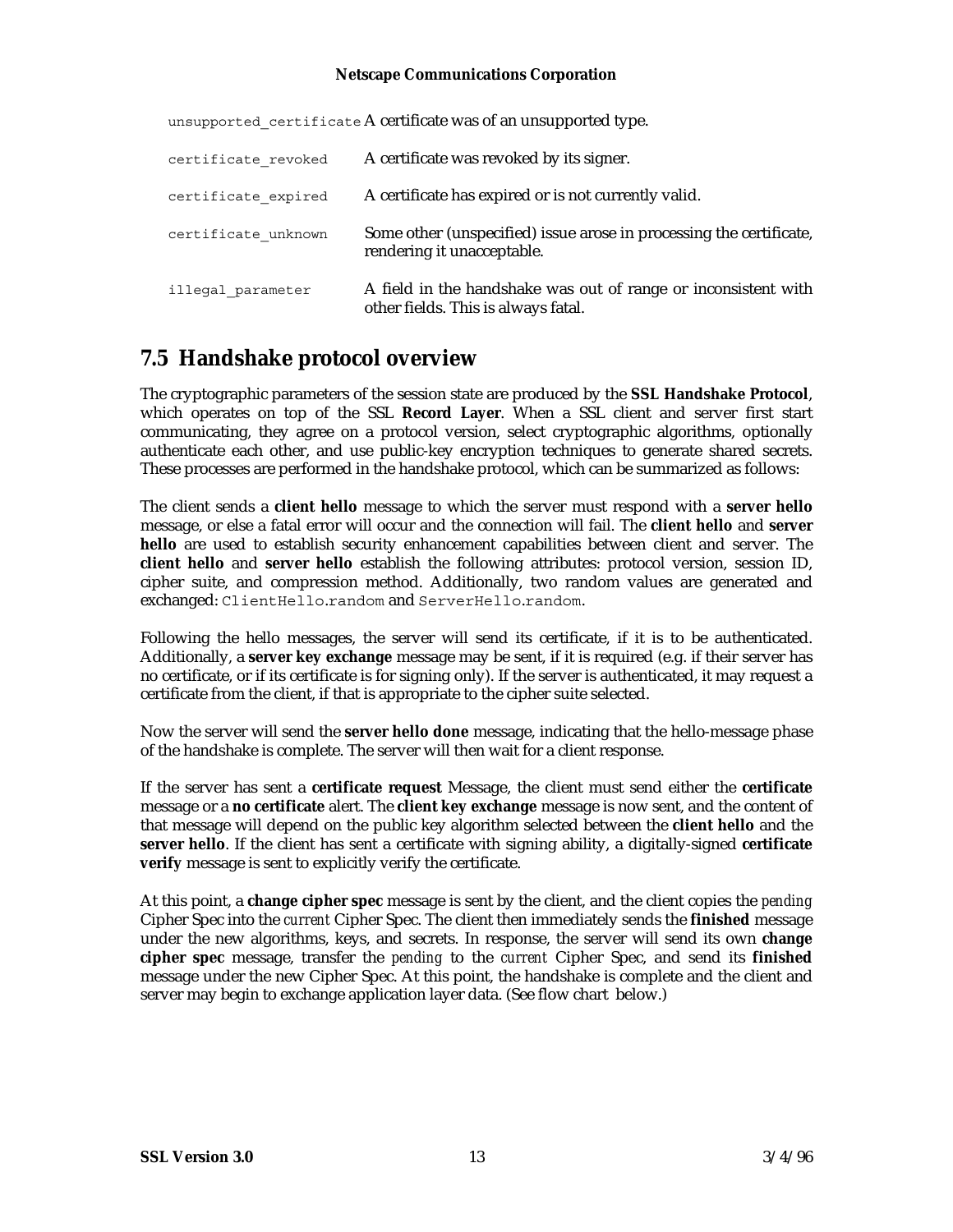

**Note:** To help avoid pipeline stalls, ChangeCipherSpec is an independent SSL Protocol content type, and is not actually an SSL handshake message.

When the client and server decide to resume a previous session or duplicate an existing session (instead of negotiating new security parameters) the message flow is as follows:

The client sends a ClientHello using the Session ID of the session to be resumed. The server then checks its session cache for a match. If a match is found, and the server is willing to reestablish the connection under the specified session state, it will send a ServerHello with the same Session ID value. At this point, both client and server must send **change cipher spec** messages and proceed directly to **finished** messages. Once the re-establishment is complete, the client and server may begin to exchange application layer data. (See flow chart below.) If a Session ID match is not found, the server generates a new session ID and the SSL client and server perform a full handshake.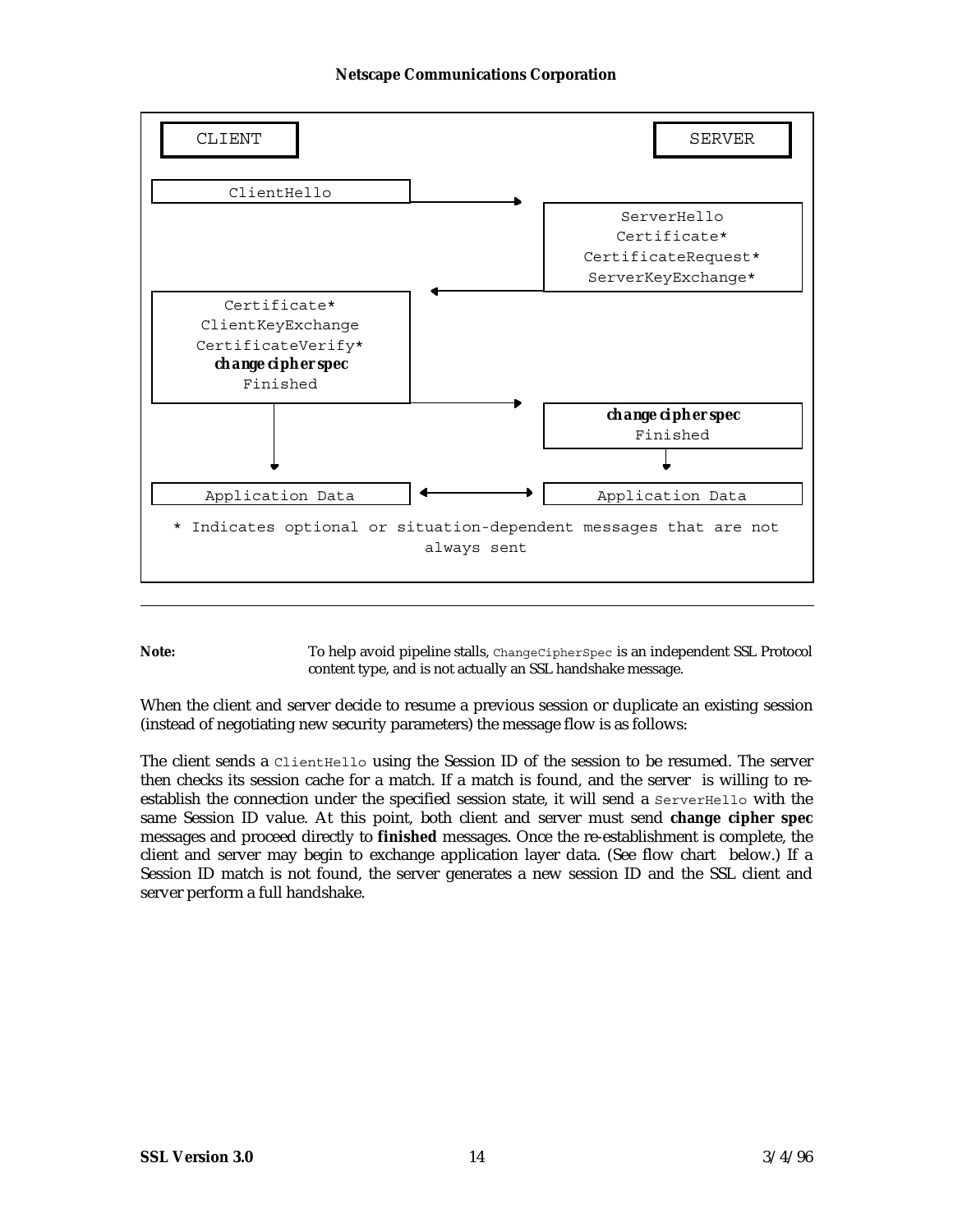

The contents and significance of each message will be presented in detail in the following sections.

### **7.6 Handshake protocol**

The SSL Handshake Protocol is one of the defined higher level clients of the SSL Record Protocol. This protocol is used to negotiate the secure attributes of a *session*. Handshake messages are supplied to the SSL Record Layer, where they are encapsulated within one or more SSLPlaintext structures, which are processed and transmitted as specified by the current active session state.

```
enum {
    hello request(0), client hello(1), server hello(2),
    certificate(11), server \overline{\text{key}} exchange (12), certificate request(13),
    server hello done(14), certificate verify(15), client \overline{\text{key}} exchange(16),
    finished(20), (255)} HandshakeType;
struct {<br>HandshakeType msg_type;
                                       /* type of handshake message */uint24 length; \frac{1}{2} \frac{1}{2} \frac{1}{2} \frac{1}{2} \frac{1}{2} \frac{1}{2} \frac{1}{2} \frac{1}{2} \frac{1}{2} \frac{1}{2} \frac{1}{2} \frac{1}{2} \frac{1}{2} \frac{1}{2} \frac{1}{2} \frac{1}{2} \frac{1}{2} \frac{1}{2} \frac{1}{2} \frac{1}{2} \frac{1}{select (HandshakeType) {
    case hello request: HelloRequest;
         case client hello: ClientHello;
         case server_hello: ServerHello;
          case certificate: Certificate;
         case server key exchange: ServerKeyExchange;
          case certificate_request: CertificateRequest;
         case server hello done: ServerHelloDone;
         case certificate \overline{v}erify: CertificateVerify;
    case client key exchange: ClientKeyExchange;
     case finished: Finished;
    } body;
} Handshake;
```
The handshake protocol messages are presented in the order they must be sent; sending handshake messages in an unexpected order results in a fatal error.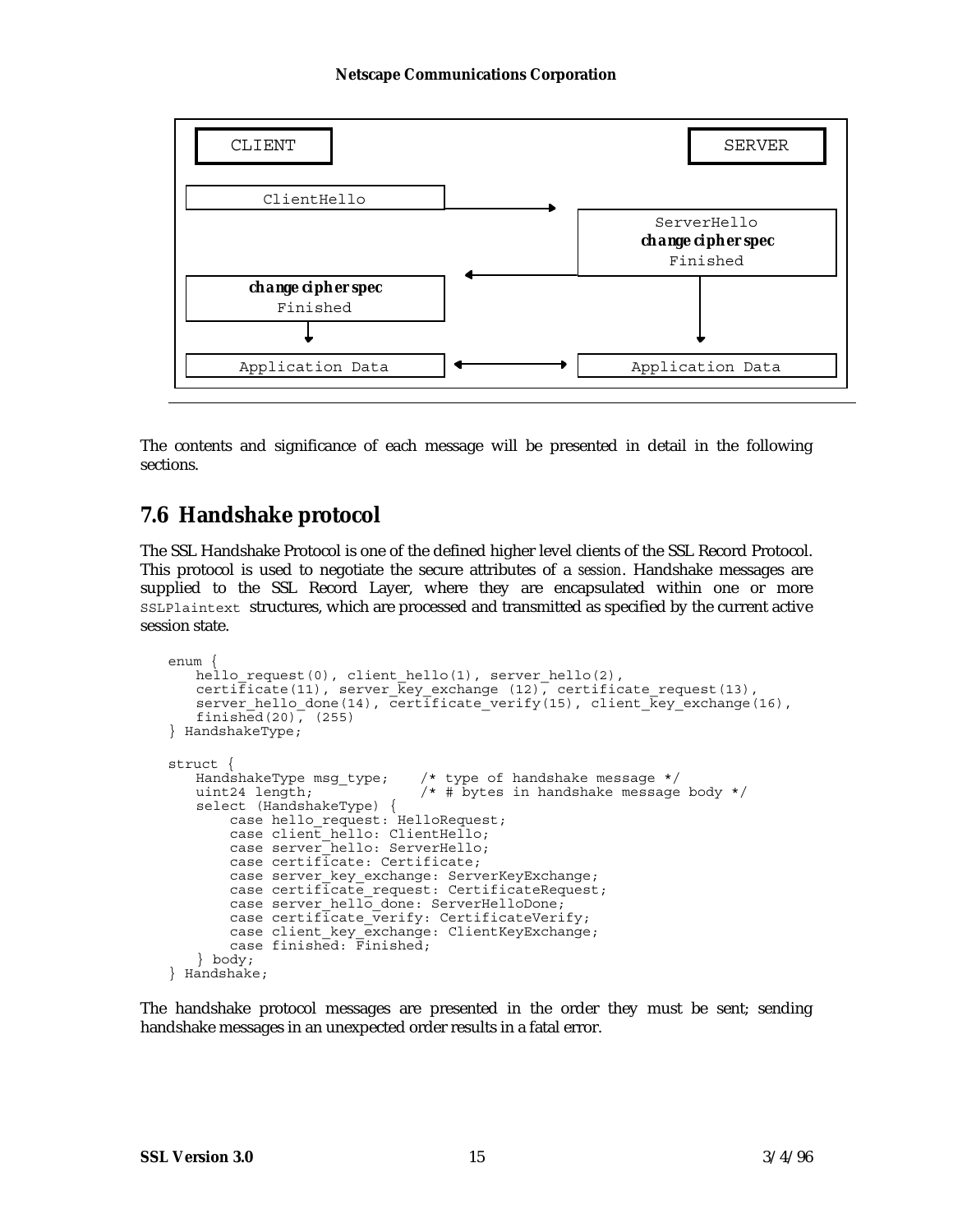### **7.6.1 Hello messages**

The hello phase messages are used to exchange security enhancement capabilities between the client and server. When a new session begins, the CipherSpec encryption, hash, and compression algorithms are initialized to null. The current CipherSpec is used for renegotiation messages.

#### **7.6.1.1 Hello request**

The **hello request** message may be sent by the server at any time, but will be ignored by the client if the handshake protocol is already underway. It is a simple notification that the client should begin the negotiation process anew by sending a **client hello** message when convenient.

**Note:** Since handshake messages are intended to have transmission precedence over application data, it is expected that the negotiation begin in no more than one or two times the transmission time of a maximum length application data message.

After sending a **hello request**, servers should not repeat the request until the subsequent handshake negotiation is complete. A client that receives a **hello request** while in a handshake negotiation state should simply ignore the message.

The structure of a **hello request** message is as follows:

```
struct { } HelloRequest;
```
#### **7.6.1.2 Client hello**

When a client first connects to a server it is required to send the **client hello** as its first message. The client can also send a **client hello** in response to a **hello request** or on its own initiative in order to renegotiate the security parameters in an existing connection.

The **client hello** message includes a *random* structure, which is used later in the protocol.

```
struct {
   uint32 qmt unix time;
   opaque ran\overline{d}om bytes[28];
} Random;
gmt unix time The current time and date in standard UNIX 32-bit format
                         according to the sender's internal clock. Clocks are not required
                         to be set correctly by the basic SSL Protocol; higher level or
                         application protocols may define additional requirements.
random bytes 28 bytes generated by a secure random number generator.
```
The **client hello** message includes a variable length session identifier. If not empty, the value identifies a session between the same client and server whose security parameters the client wishes to reuse. The session identifier may be from an earlier connection, this connection, or another currently active connection. The second option is useful if the client only wishes to update the random structures and derived values of a connection, while the third option makes it possible to establish several simultaneous independent secure connections without repeating the full handshake protocol. The actual contents of the sessionID are defined by the server.

```
opaque SessionID<0..32>;
```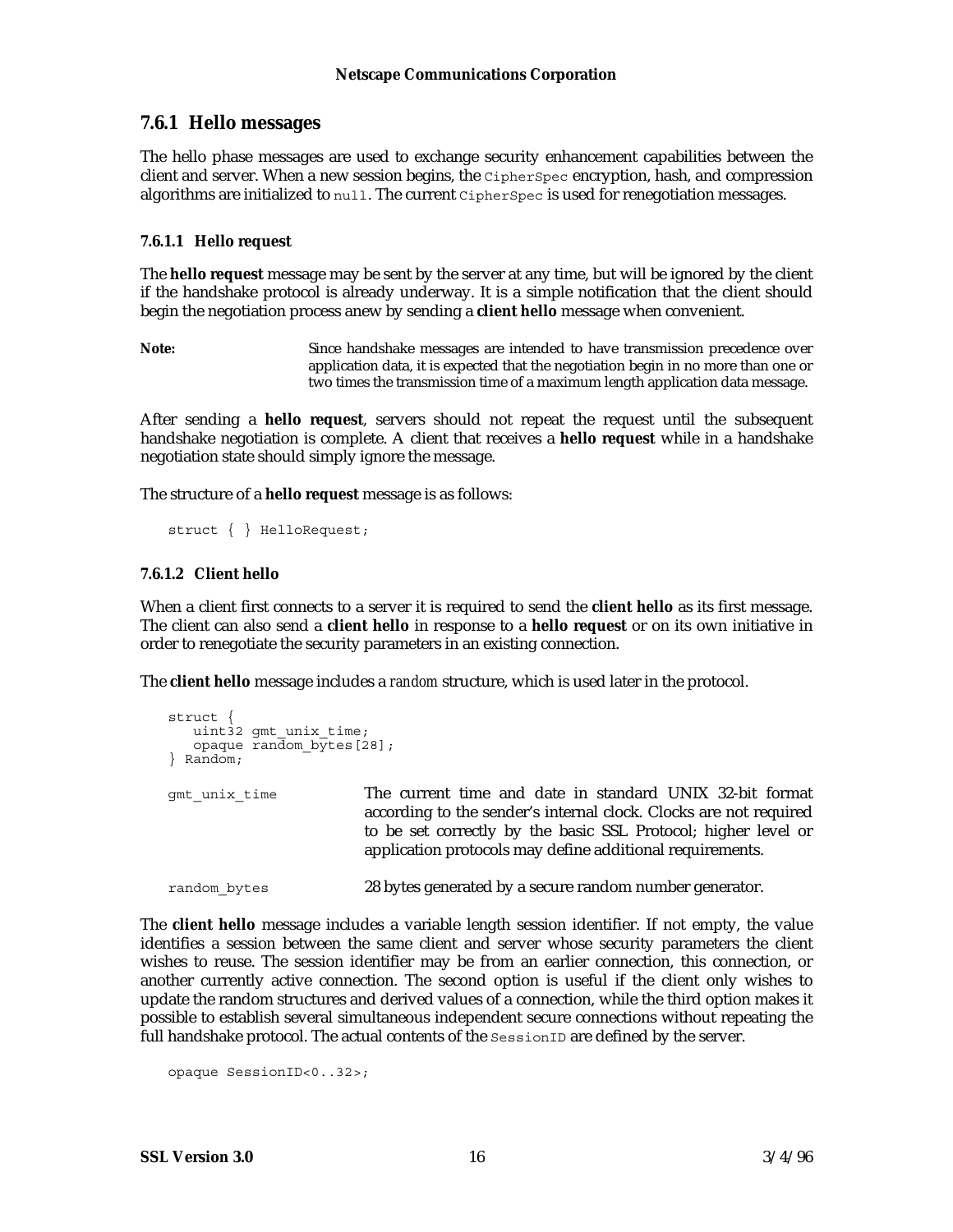Warning: Servers must not place confidential information in session identifiers or let the contents of fake session identifiers cause any breach of security.

The CipherSuite list, passed from the client to the server in the **client hello** message, contains the combinations of cryptographic algorithms supported by the client in order of the client's preference (first choice first). Each CipherSuite defines both a key exchange algorithm and a CipherSpec. The server will select a cipher suite or, if no acceptable choices are presented, return a **handshake failure** alert and close the connection.

uint8 CipherSuite[2];  $\sqrt{\phantom{a}}$  Cryptographic suite selector  $\prime$ /

The **client hello** includes a list of compression algorithms supported by the client, ordered according to the client's preference. If the server supports none of those specified by the client, the session must fail.

enum { null(0), (255) } CompressionMethod;

**Issue:** Which compression methods to support is under investigation.

The structure of the **client hello** is as follows.

```
struct {
   ProtocolVersion client_version;
   Random random;
   SessionID session_id;
   CipherSuite cipher suites<2..2<sup>16</sup>-1>;
   CompressionMethod compression methods<1..2<sup>8</sup>-1>;
} ClientHello;
client version The version of the SSL protocol by which the client wishes to
                          communicate during this session. This should be the most recent
                          (highest valued) version supported by the client. For this version
                          of the specification, the version will be 3.0 (See Appendix E for
                          details about backward compatibility).
random A client-generated random structure.
session id The ID of a session the client wishes to use for this connection.
                          This field should be empty if no session_id is available or the
                          client wishes to generate new security parameters.
cipher suites This is a list of the cryptographic options supported by the client,
                          sorted with the client's first preference first. If the session id
                          field is not empty (implying a session resumption request) this
                          vector must include at least the cipher suite from that session.
                          Values are defined in Appendix A.6.
compression_methods This is a list of the compression methods supported by the client,
                          sorted by client preference. If the session_id field is not empty
                          (implying a session resumption request) this vector must include
                          at least the compression_method from that session. All
                          implementations must support CompressionMethod.null.
```
After sending the **client hello** message, the client waits for a **server hello** message. Any other handshake message returned by the server except for a **hello request** is treated as a fatal error.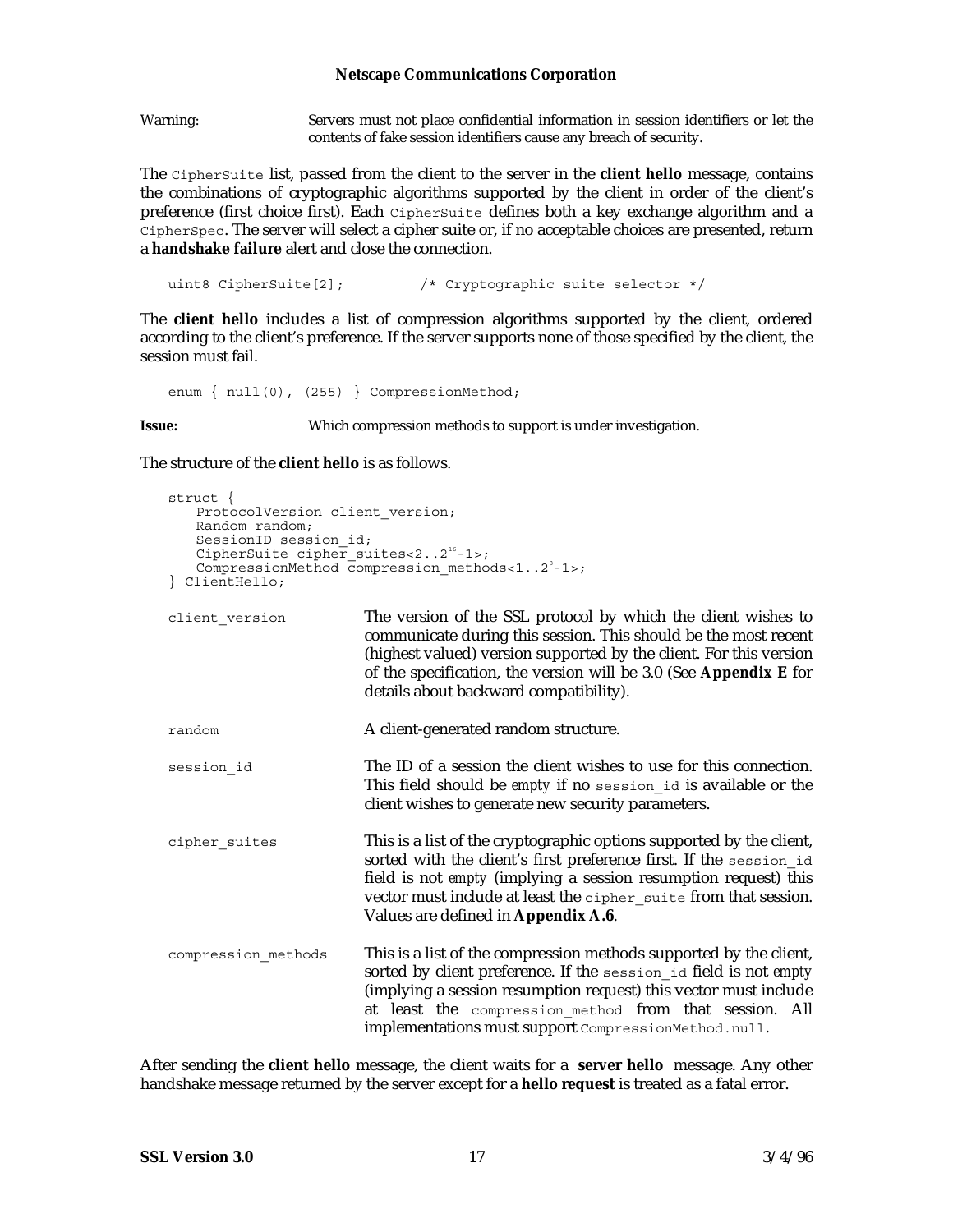**Implementation note:** Application data may not be sent before a **finished** message has been sent. Transmitted application data is known to be insecure until a valid **finished** message has been received. This absolute restriction is relaxed if there is a current, non-null encryption on this connection.

#### **7.6.1.3 Server hello**

The server processes the **client hello** message and responds with either a handshake\_failure **alert** or **server hello** message.

```
struct {
   ProtocolVersion server version;
   Random random;
   SessionID session_id;
   CipherSuite cipher suite;
   CompressionMethod compression method;
} ServerHello;
server version This field will contain the lower of that suggested by the client in
                          the client hello and the highest supported by the server. For this
                          version of the specification, the version will be 3.0 (See
                          Appendix E for details about backward compatibility).
random This structure is generated by the server and must be different
                          from (and independent of) ClientHello.random.
session id This is the identity of the session corresponding to this
                         connection. If the ClientHello.session_id was non-empty, the
                         server will look in its session cache for a match. If a match is
                         found and the server is willing to establish the new connection
                         using the specified session state, the server will respond with the
                         same value as was supplied by the client. This indicates a
                         resumed session and dictates that the parties must proceed
                         directly to the finished messages. Otherwise this field will
                         contain a different value identifying the new session. The server
                          may return an empty session_id to indicate that the session will
                          not be cached and therefore cannot be resumed.
cipher suite The single cipher suite selected by the server from the list in
                          ClientHello.cipher_suites. For resumed sessions this field is
                          the value from the state of the session being resumed.
compression method The single compression algorithm selected by the server from the
                          list in ClientHello.compression_methods. For resumed
                         sessions this field is the value from the resumed session state.
```
#### **7.6.2 Server certificate**

If the server is to be authenticated (which is generally the case), the server sends its certificate immediately following the **server hello** message. The certificate type must be appropriate for the selected cipher suite's key exchange algorithm, and is generally an X.509.v3 certificate (or a modified X.509 certificate in the case of Fortezza [FOR]). The same message type will be used for the client's response to a **certificate request** message.

```
opaque ASN.1Cert < 1.2<sup>24</sup>-1>;
```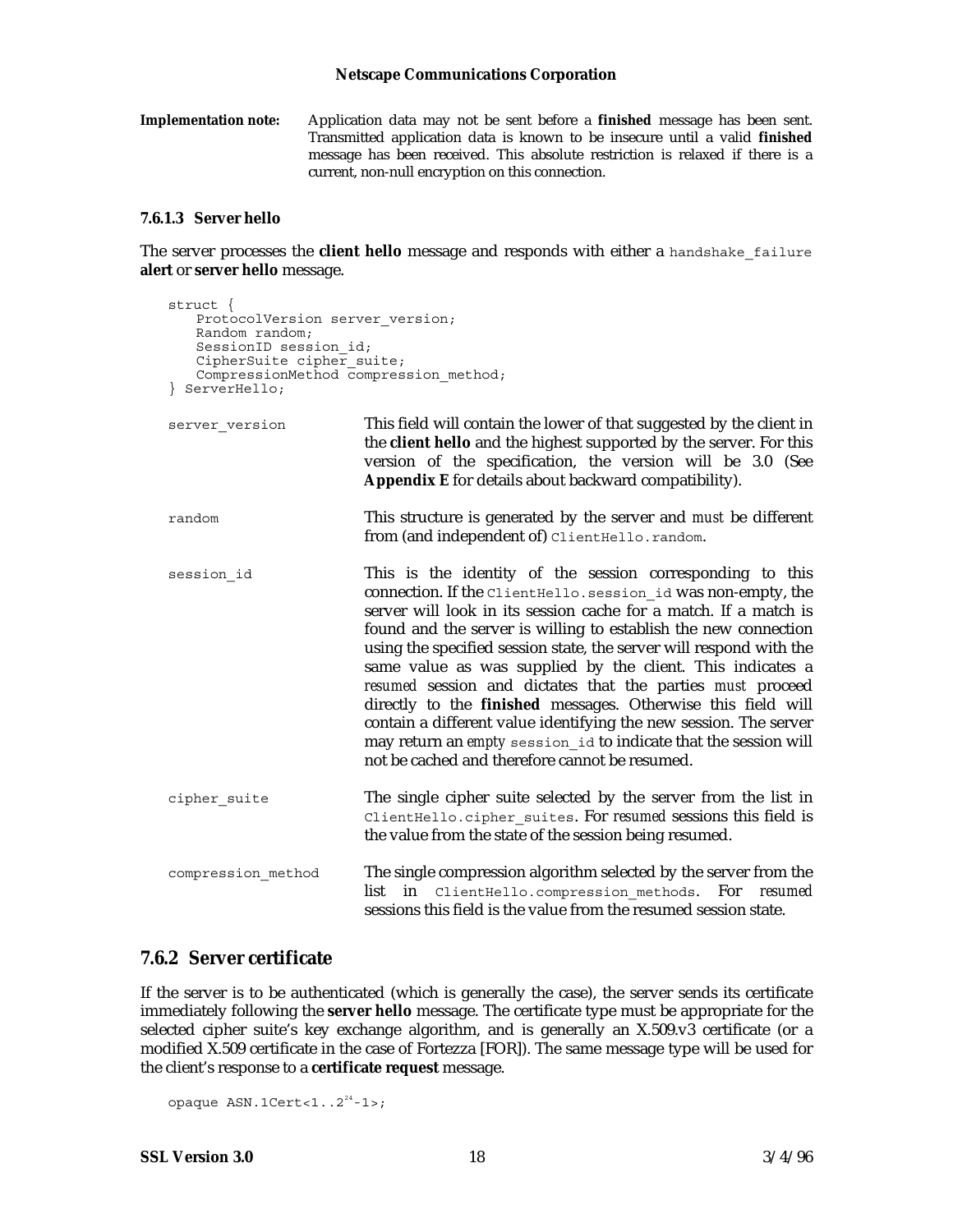struct { ASN.1Cert certificate list<1..2<sup>24</sup>-1>; } Certificate; certificate list This is a sequence (chain) of X.509.v3 certificates, ordered with the sender's certificate first and the root certificate authority last.

Note: PKCS #7 [PKCS7] is not used as the format for the certificate vector because PKCS #6 [PKCS6] extended certificates are not used. Also PKCS #7 defines a SET rather than a SEQUENCE, making the task of parsing the list more difficult.

#### **7.6.3 Server key exchange message**

The **server key exchange** message is sent by the server if it has no certificate, has a certificate only used for signing (*e.g.,* DSS [DSS] certificates, signing-only RSA [RSA] certificates), or Fortezza/DMS key exchange is used. This message is not used if the server certificate contains Diffie-Hellman [DH1] parameters.

**Note**: According to current US export law, RSA moduli larger than 512 bits may not be used for key exchange in software exported from the US. With this message, larger RSA keys may be used as signature-only certificates to sign temporary shorter RSA keys for key exchange.

```
enum { rsa, diffie hellman, fortezza dms } KeyExchangeAlgorithm;
struct {
   opaque rsa_modulus<1..216-1>;
   \overline{opaque} rsa<sup>-</sup>exponent<1..2<sup>16</sup>-1>;
} ServerRSAParams;
rsa modulus The modulus of the server's temporary RSA key.
rsa exponent The public exponent of the server's temporary RSA key.
struct {
   opaque dh_p<1..2<sup>16</sup>-1>;
   opaque dh_g(1 \ldots 2^{16}-1);
opaque dh_Y<sub>s</sub><1..2<sup>16-1</sup>>;<br>} ServerDHParams;
                                /* Ephemeral DH parameters */
dh p The prime modulus used for the Diffie-Hellman operation.
dh_g The generator used for the Diffie-Hellman operation.
dh_Ys The server's Diffie-Hellman public value (gX
 mod p).
struct {
        opaque r_s [128];
} ServerFortezzaParams;
r_s Server random number for Fortezza KEA (Key Exchange
                         Algorithm).
```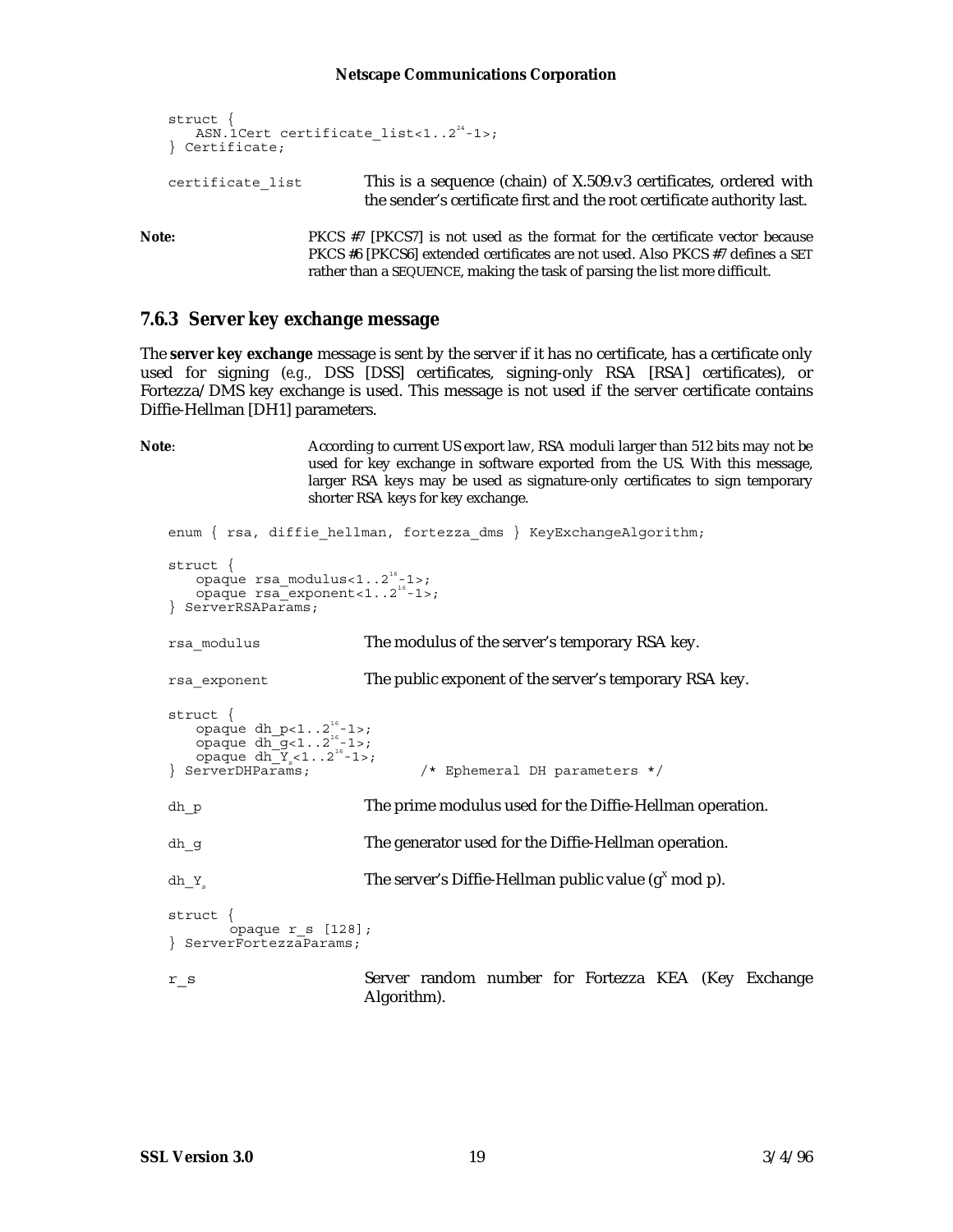```
digitally-signed struct {
   select(SignatureAlgorithm) {
        case anonymous: struct \{\ \};
         case rsa:
              opaque md5_hash[16];
              opaque sha_hash[20];
         case dsa:
              opaque sha_hash[20];
   };
} Signature;
struct {
   select (KeyExchangeAlgorithm) {
        case diffie_hellman:
              ServerDHParams params;
              Signature signed_params;
        case rsa:
              ServerRSAParams params;
              Signature signed_params;
        case fortezza_dms:
             ServerFortezzaParams params;
   };
} ServerKeyExchange;
params The server's key exchange parameters.
signed_params A hash of the corresponding params value, with the signature
                        appropriate to that hash applied.
```

| md5 hash | MD5(ClientHello.random + ServerHello.random +<br>ServerParams): |  |
|----------|-----------------------------------------------------------------|--|
| sha hash | SHA(ClientHello.random + ServerHello.random +<br>ServerParams): |  |

```
enum { anonymous, rsa, dsa } SignatureAlgorithm;
```
### **7.6.4 Certificate request**

A non-anonymous server can optionally request a certificate from the client, if appropriate for the selected cipher suite.

```
enum {
    rsa_sign(1), dss_sign(2), rsa_fixed_dh(3), dss_fixed_dh(4),
    rsa<sup>-</sup>ephemeral dh(5), dss ephemeral \overline{dh}(6), fortezza dms(20), (255)
} ClientCertificateType;
opaque DistinguishedName<3..2<sup>16</sup>-1>;
struct {
    ClientCertificateType certificate types<1..2°-1>;
   DistinguishedName certificate authorities<3..2<sup>16</sup>-1>;
} CertificateRequest;
certificate types This field is a list of the types of certificates requested, sorted in
                           order of the server's preference.
```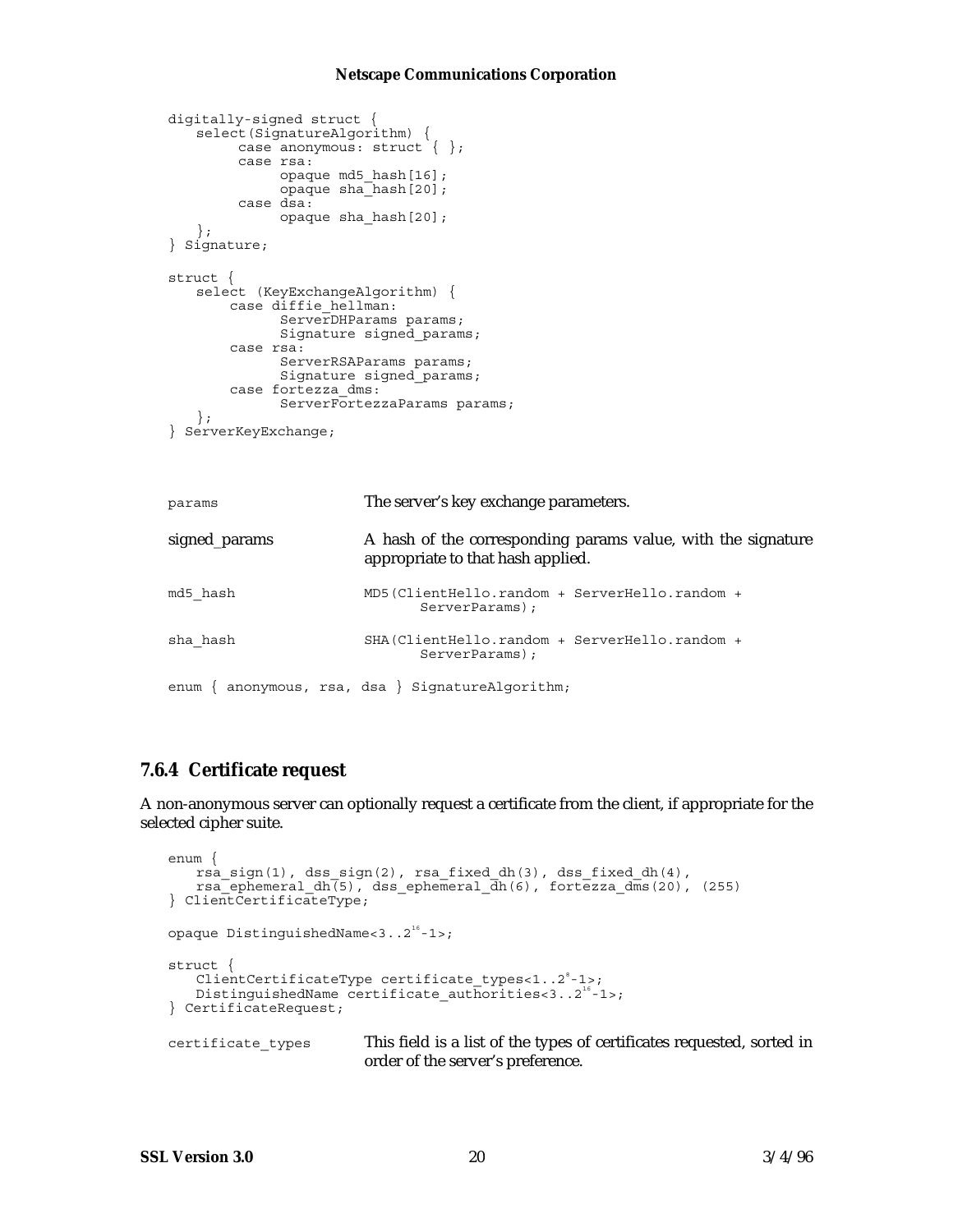|       | certificate authorities A list of the distinguished names of acceptable certificate<br>authorities.       |
|-------|-----------------------------------------------------------------------------------------------------------|
| Note: | DistinguishedName is derived from [X509].                                                                 |
| Note: | It is a fatal handshake failure <b>alert</b> for an anonymous server to request<br>client identification. |

#### **7.6.5 Server hello done**

The **server hello done** message is sent by the server to indicate the end of the **server hello** and associated messages. After sending this message the server will wait for a client response.

struct { } ServerHelloDone;

Upon receipt of the **server hello done** message the client should verify that the server provided a valid certificate if required and check that the **server hello** parameters are acceptable.

### **7.6.6 Client certificate**

This is the first message the client can send after receiving a **server hello done** message. This message is only sent if the server requests a certificate. If no suitable certificate is available, the client should send a **no certificate** alert instead. This error is only a warning, however the server may respond with a **fatal handshake failure** alert if client authentication is required.

Client certificates are sent using the Certificate defined in **Section 7.6.2**.

**Note:** Client Diffie-Hellman certificates must match the server specified Diffie-Hellman parameters.

### **7.6.7 Client key exchange message**

The choice of messages depends on which public key algorithm(s) has (have) been selected. See Section 7.6.3 for the KeyExchangeAlgorithm definition.

```
struct {
   select (KeyExchangeAlgorithm) {
        case rsa: EncryptedPreMasterSecret;
        case diffie hellman: ClientDiffieHellmanPublic;
       case fortezza dms: FortezzaKeys;
} exchange_keys; } ClientKeyExchange;
```
The information to select the appropriate record structure is in the *pending* session state (see **Section 7.1**).

#### **7.6.7.1 RSA encrypted premaster secret message**

If RSA is being used for key agreement and authentication, the client generates a 48-byte premaster secret, encrypts it under the public key from the server's certificate or temporary RSA key from a **server key exchange** message, and sends the result in an **encrypted premaster secret** message.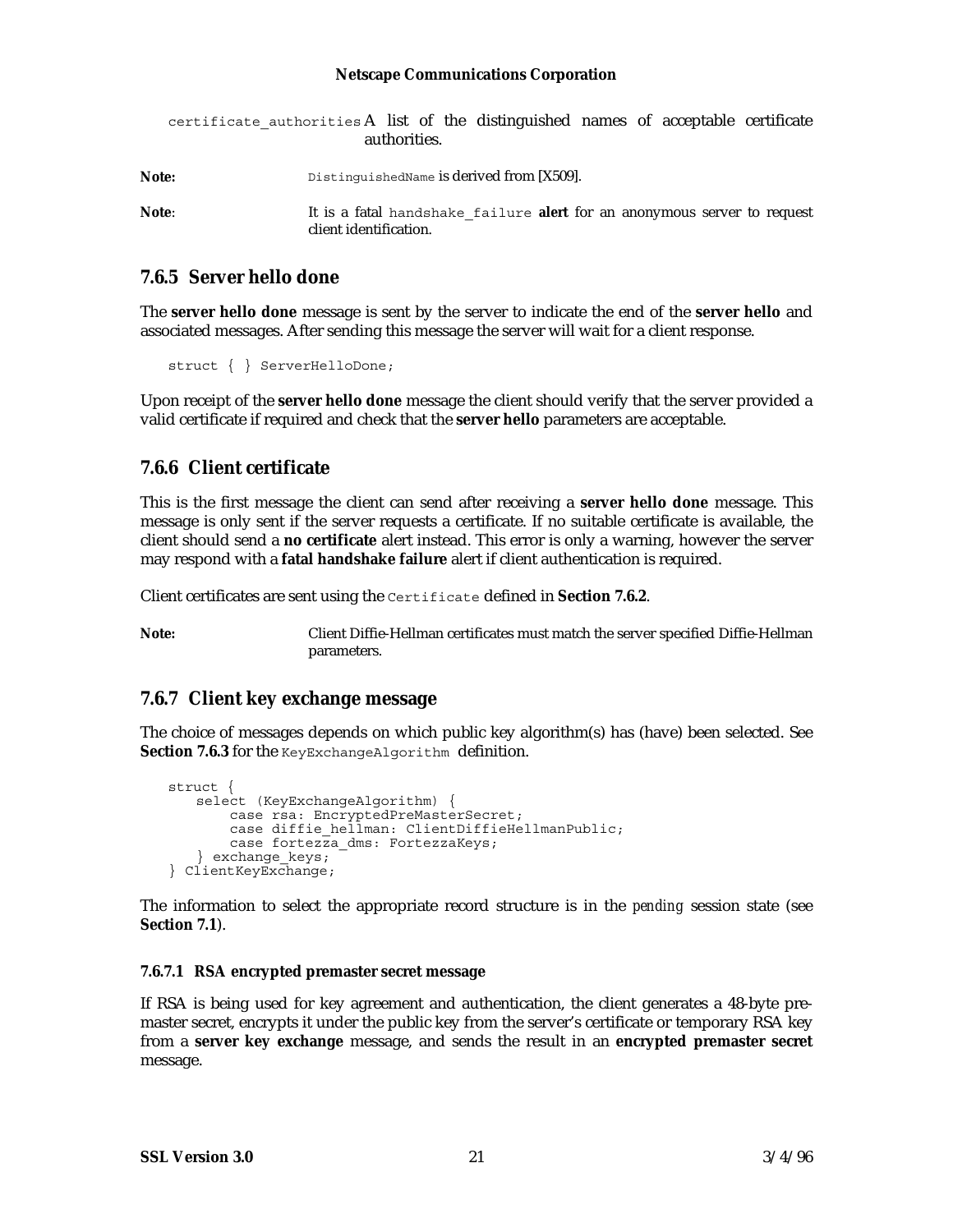```
struct {
   ProtocolVersion client_version;
   opaque random[46];
} PreMasterSecret;
client version The latest (newest) version supported by the client. This is used
                        to detect version roll-back attacks.
random 46 securely-generated random bytes.
struct {
   public-key-encrypted PreMasterSecret pre_master_secret;
} EncryptedPreMasterSecret;
pre_master_secret This random value is generated by the client and is used to
                        generate the master secret, as specified in Section 8.1.
```
#### **7.6.7.2 Fortezza key exchange message**

Under Fortezza DMS, the client derives a Token Encryption Key (TEK) using the Fortezza Key Exchange Algorithm (KEA). The client's KEA calculation uses the public key in the server's certificate along with private parameters in the client's token. The client sends public parameters needed for the server to generate the TEK, using its own private parameters. The client generates session keys, wraps them using the TEK, and sends the results to the server. The client generates IV's for the session keys and TEK and sends them also. The client generates a random 48-byte premaster secret, encrypts it using the TEK, and sends the result:

```
struct {
   opaque y_c<0..128>;
   opaque r c [128];
   opaque y_signature[20];
   opaque wrapped_client_write_key[12];
   opaque wrapped_server_write_key[12];
   opaque client write IV[24];
   opaque server_write_IV[24];
   opaque master_secret_IV[24];
   block-ciphered opaque encrypted pre master secret [48];
} FortezzaKeys;
y signature y_signature is the signature of the KEA public key, signed with
                         the client's DSS private key.
y_c The client's y_c value (public key) for the KEA calculation. If the
                         client has sent a certificate, and its KEA public key is suitable,
                         this value must be empty since the certificate already contains
                         this value. If the client sent a certificate without a suitable public
                         key, y_c is used and y_signature is the KEA public key signed
                         with the client's DSS private key. For this value to be used, it
                         must be between 64 and 128 bytes.
r_c The client's R_c value for the KEA calculation.
wrapped_client_write_key
                         This is the client's write key, wrapped by the TEK.
wrapped server write key
                         This is the server's write key, wrapped by the TEK.
```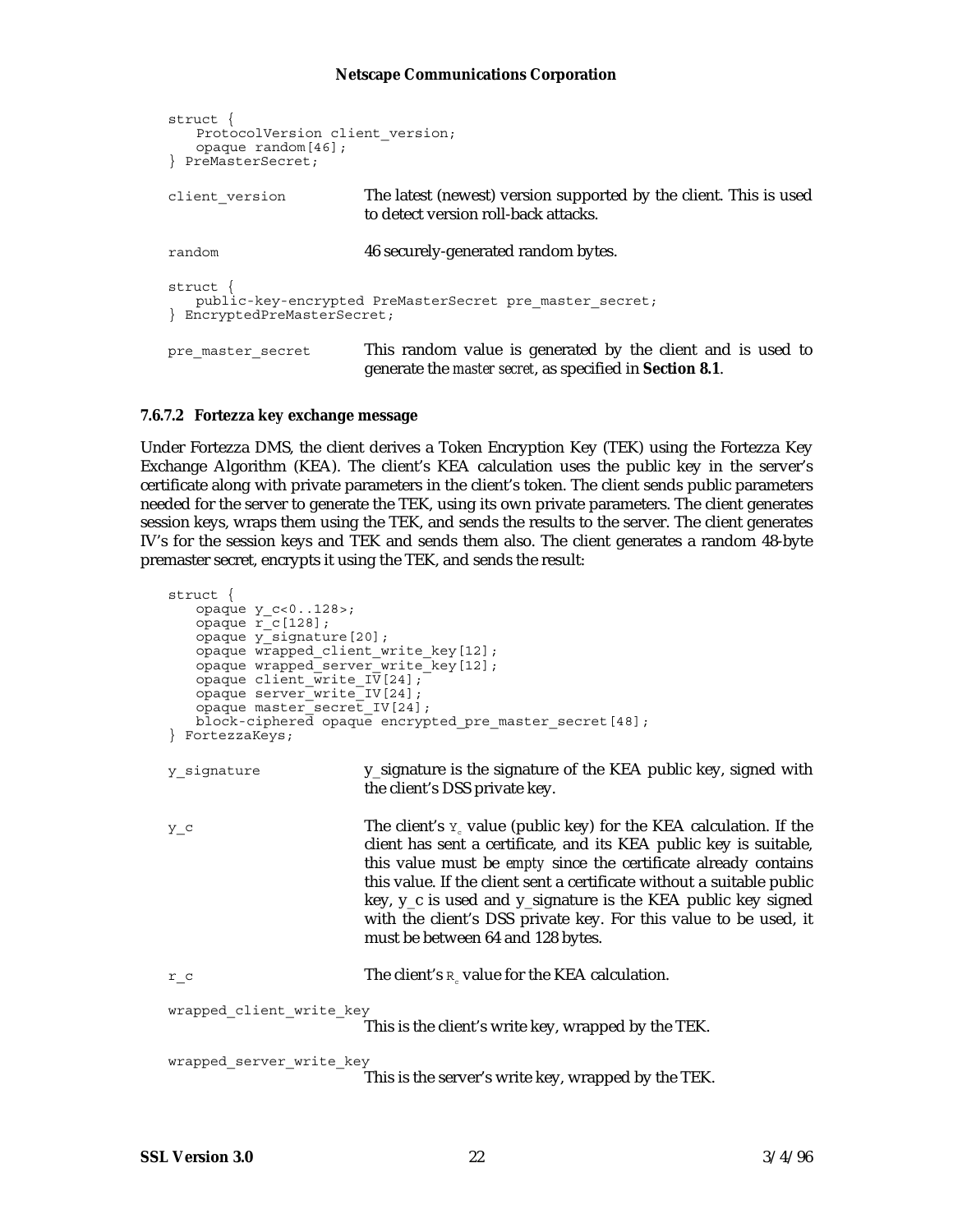| client write IV   | This is the IV for the client write key.                                                                                                                                                          |
|-------------------|---------------------------------------------------------------------------------------------------------------------------------------------------------------------------------------------------|
| server write IV   | This is the IV for the server write key.                                                                                                                                                          |
| master secret IV  | This is the IV for the TEK used to encrypt the pre-master secret.                                                                                                                                 |
| pre master secret | This is a random value, generated by the client and used to<br>generate the <i>master secret</i> , as specified in <b>Section 8.1</b> . In the above<br>structure, it is encrypted using the TEK. |

#### **7.6.7.3 Client Diffie-Hellman public value**

This structure conveys the client's Diffie-Hellman public value  $(Y_{c})$  if it was not already included in the client's certificate. The encoding used for  $Y<sub>c</sub>$  is determined by the enumerated PublicValueEncoding.

```
enum { implicit, explicit } PublicValueEncoding;
implicit If the client certificate already contains the public value, then it is
                         implicit and Y<sub>a</sub> does not need to be sent again.
\gamma needs to be sent.
struct {
   select (PublicValueEncoding) {
        case implicit: struct { };
   case explicit: opaque dh_Yc<1..2<sup>16</sup>-1>;<br>} dh public;
{} ClientDiffieHellmanPublic;
dh Yc The client's Diffie-Hellman public value (Y_c).
```
### **7.6.8 Certificate verify**

This message is used to provide explicit verification of a client certificate. This message is only sent following any client certificate that has signing capability (*i.e*. all certificates except those containing fixed Diffie-Hellman parameters).

```
struct {
         Signature signature;
   } CertificateVerify;
CertificateVerify.signature.md5_hash
               MD5(master_secret + pad2 +
                 MD5(hand\overline{s}hake_messages + master_secret + pad1));
Certificate.signature.sha_hash
               SHA(master_secret + pad2 +
                 SHA(handshake_messages + master_secret + pad1));
```
Here handshake\_messages refers to all handshake messages starting at **client hello** up to but not including this message.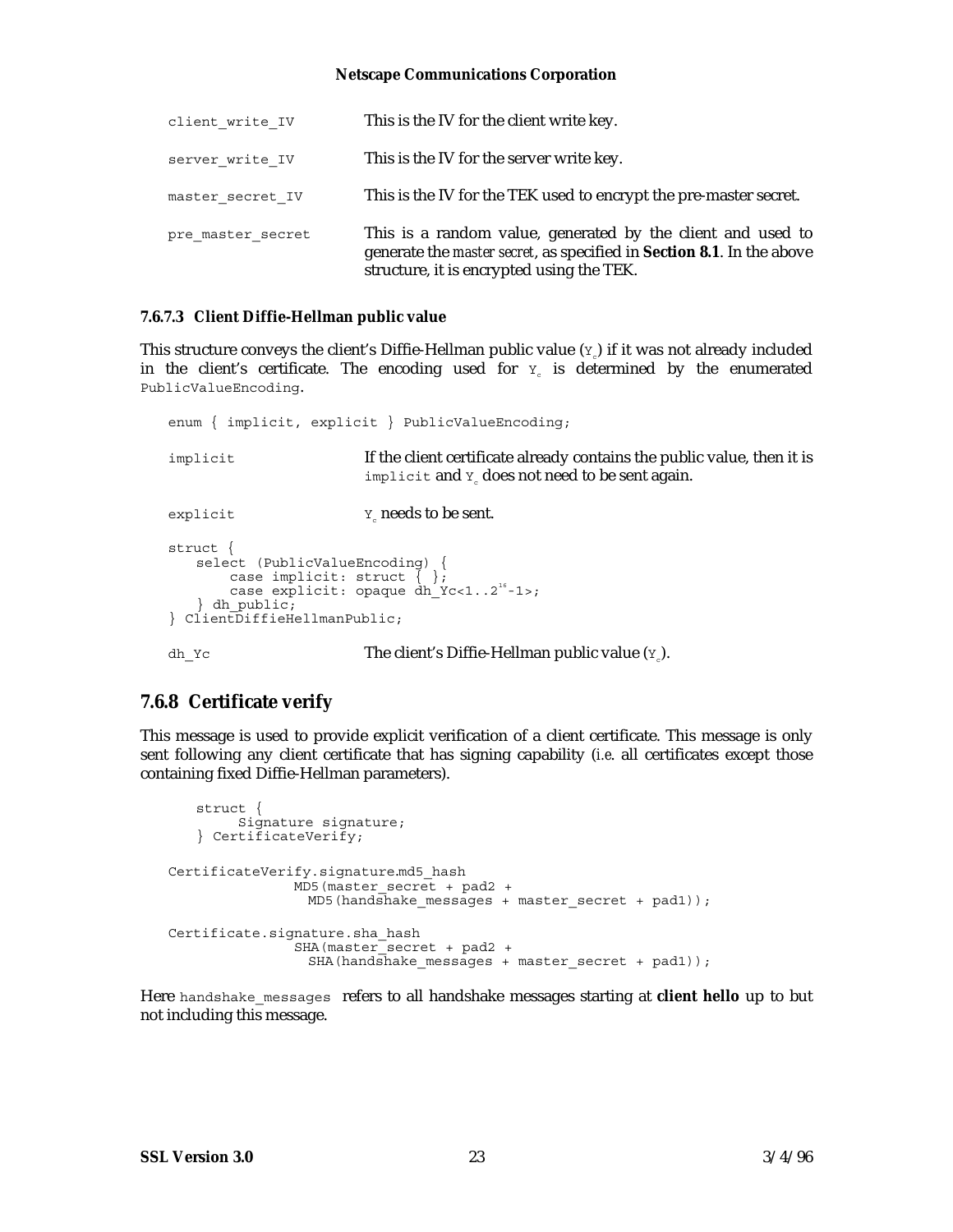### **7.6.9 Finished**

A **finished** message is always sent immediately after a **change cipher specs** message to verify that the key exchange and authentication processes were successful. The **finished** message is the first protected with the just-negotiated algorithms, keys, and secrets. No acknowledgment of the **finished** message is required; parties may begin sending confidential data immediately after sending the **finished** message. Recipients of **finished** messages must verify that the contents are correct.

```
enum { client(0x434C4E54), server(0x53525652) } Sender;
struct {
   opaque md5_hash[16];
opaque sha_hash[20]; } Finished;
md5 hash MD5(master secret + pad2 + MD5(handshake messages +
                            Sender + master_secret + pad1));
sha hash SHA(master secret + pad2 + SHA(handshake messages +
                            Sender + master_secret + pad1));
```
The hash contained in **finished** messages sent by the server incorporate Sender.server; those sent by the client incorporate Sender.client. The value handshake messages includes all handshake messages starting at **client hello** up to, but not including, the **finished** messages. This may be different from handshake\_messages in **Section 7.6.8** because it would include the **certificate verify** message (if sent).

**Note**: **Change cipher spec** messages are not handshake messages and are not included in the hash computations.

## **7.7 Application data protocol**

**Application data** messages are carried by the Record Layer and are fragmented, compressed and encrypted based on the current connection state. The messages are treated as *transparent data* to the record layer.

### **8. Cryptographic computations**

The key exchange, authentication, encryption, and MAC algorithms are determined by the cipher\_suite selected by the server and revealed in the **server hello** message.

### **8.1 Asymmetric cryptographic computations**

The asymmetric algorithms are used in the handshake protocol to authenticate parties and to generate shared keys and secrets.

For Diffie-Hellman, RSA, and Fortezza, the same algorithm is used to convert the pre master secret into the master secret. The pre master secret should be deleted from memory once the master secret has been computed.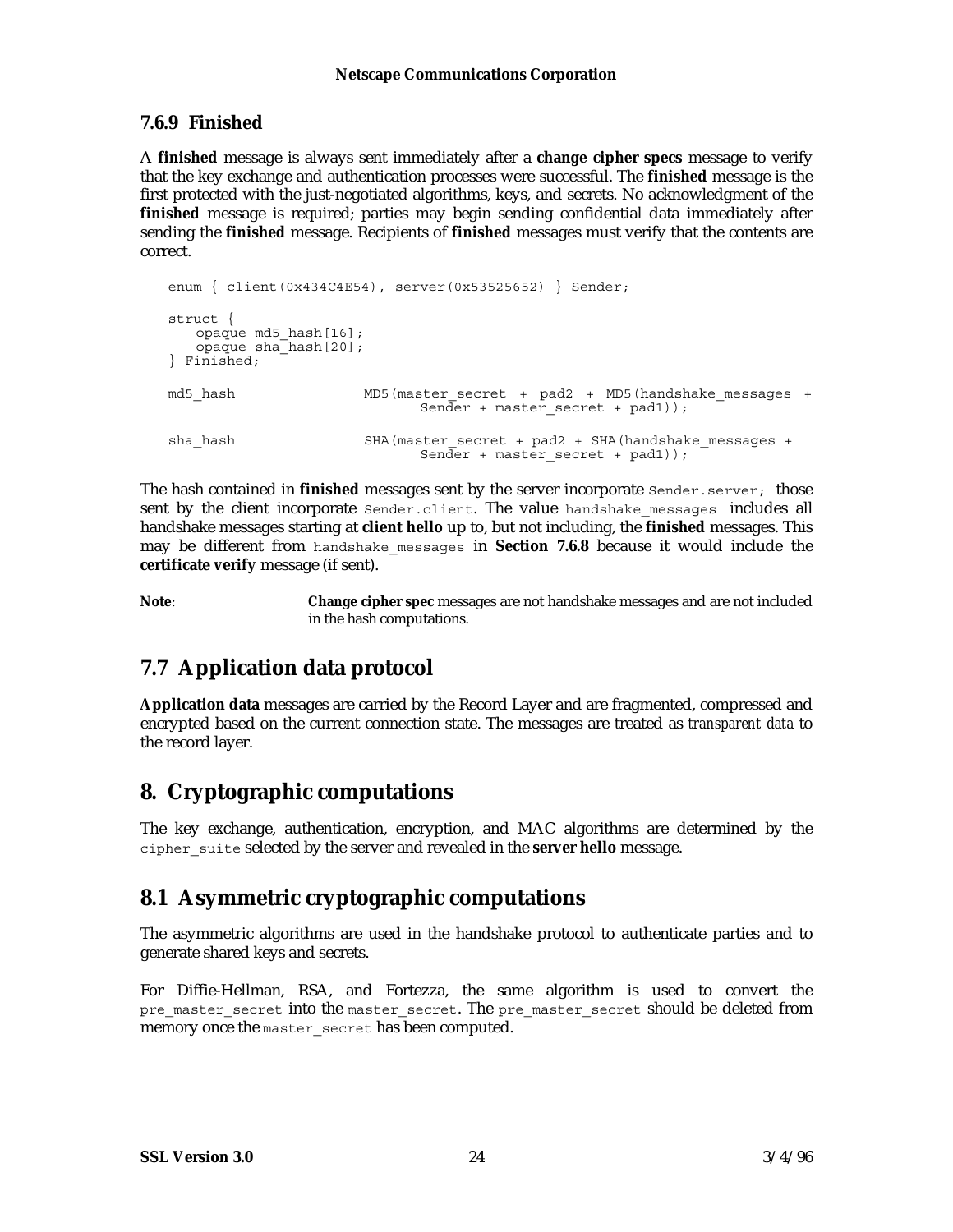```
master secret =
   MD5(pre_master_secret + SHA('A' + pre_master_secret +
       ClientHello.random + ServerHello.random) +
   MD5(pre_master_secret + SHA('BB' + pre_master_secret +
        ClientHello.random + ServerHello.random)) +
   MD5(pre_master_secret + SHA('CCC' + pre_master_secret +
        ClientHello.random + ServerHello.random));
```
### **8.1.1 RSA**

When RSA is used for server authentication and key exchange, a 48-byte pre\_master\_secret is generated by the client, encrypted under the server's public key, and sent to the server. The server uses its private key to decrypt the pre\_master\_secret. Both parties then convert the pre master secret into the master secret, as specified above.

RSA digital signatures are performed using PKCS #1 [PKCS1] block type 1. RSA public key encryption is performed using PKCS #1 block type 2.

### **8.1.2 Diffie-Hellman**

A conventional Diffie-Hellman computation is performed. The negotiated key (Z) is used as the pre master secret, and is converted into the master secret, as specified above.

**Note:** Diffie-Hellman parameters are specified by the server, and may be either ephemeral or contained within the server's certificate.

### **8.1.3 Fortezza**

A random 48-byte pre\_master\_secret is sent encrypted under the TEK and its IV. The server decrypts the pre\_master\_secret and converts it into a master secret, as specified above. Bulk cipher keys and IVs for encryption are generated by the client's token and exchanged in the **key exchange** message; the master secret is only used for MAC computations.

### **8.2 Symmetric cryptographic calculations and the CipherSpec**

The technique used to encrypt and verify the integrity of SSL records is specified by the currently active CipherSpec. A typical example would be to encrypt data using DES and generate authentication codes using MD5. The encryption and MAC algorithms are set to SSL\_NULL\_WITH\_NULL\_NULL at the beginning of the **SSL Handshake Protocol**, indicating that no message authentication or encryption is performed. The handshake protocol is used to negotiate a more secure CipherSpec and to generate cryptographic keys.

### **8.2.1 The master secret**

Before secure encryption or integrity verification can be performed on records, the client and server need to generate shared secret information known only to themselves. This value is a 48 byte quantity called the *master secret.* The master secret is used to generate keys and secrets for encryption and MAC computations. Some algorithms, such as Fortezza, may have their own procedure for generating encryption keys (the master secret is used only for MAC computations in Fortezza).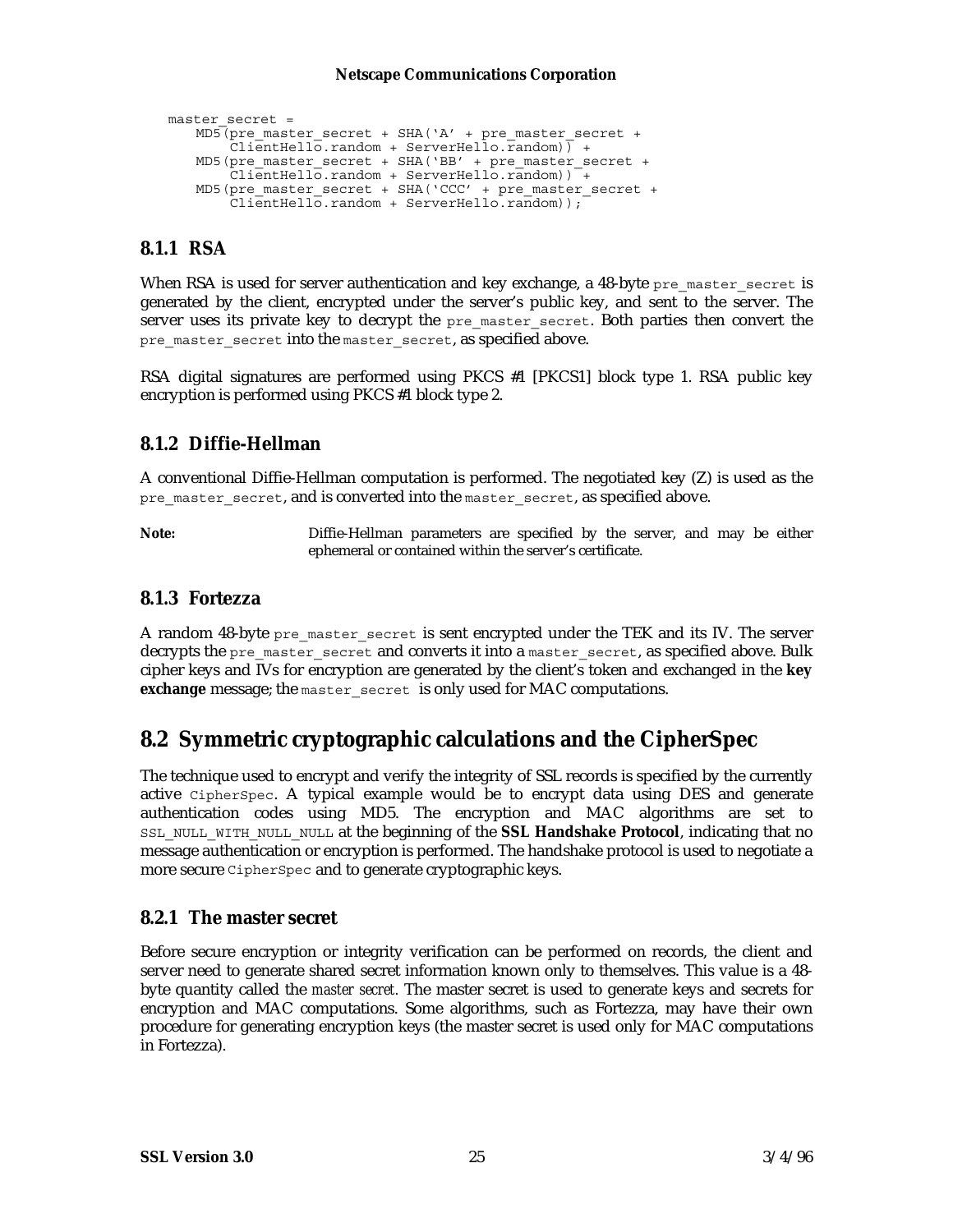#### **8.2.2 Converting the master secret into keys and MAC secrets**

The master secret is hashed into a sequence of secure bytes, which are assigned to the MAC secrets, keys, and non-export IVs required by the current CipherSpec (see **Appendix A.7)**.

CipherSpecs require a *client write MAC secret*, a *server write MAC secret*, a *client write key,* a *server write key*, a *client write IV*, and a *server write IV*, which are generated from the master secret in that order. Unused values, such as Fortezza keys communicated in the KeyExchange message, are *empty*. The following inputs are available to the key definition process:

opaque MasterSecret[48] ClientHello.random ServerHello.random

When generating keys and MAC secrets, the master secret is used as an entropy source, and the random values provide unencrypted salt material and IVs for exportable ciphers.

To generate the key material, compute

```
key_block =
   \overline{M}D5(master secret + SHA('A' + master secret + ServerHello.random +
        Client\overline{He}llo.random() +
   MD5(master secret + SHA('BB' + master secret + ServerHello.random +
        Client\overline{He}llo.random() +
   MD5(master secret + SHA('CCC' + master secret + ServerHello.random +
        Client\overline{He}llo.random) + [...];
```
until enough output has been generated. Then the  $key \text{ block}$  is partitioned as follows.

```
client write MAC secret [CipherSpec.hash_size]
server<sup>-</sup>write<sup>-MAC</sub>-secret[CipherSpec.hash<sup>-</sup>size]</sup>
client_write_key[CipherSpec.key_material]
server_write_key[CipherSpec.key_material]
client_write_IV[CipherSpec.IV_size] /* non-export ciphers */<br>server_write_IV[CipherSpec.IV_size] /* non-export ciphers */
server<sub>-</sub>write<sub>-IV</sub>[CipherSpec.IV<sub>-</sub>size]
```
Any extra key\_block material is discarded.

Exportable encryption algorithms (for which CipherSpec.is exportable is true) require additional processing as follows to derive their final write keys:

final client write key = MD5(client write key + ClientHello.random + ServerHello.random); final server write key = MD5(server write key + ServerHello.random + ClientHello.random);

Exportable encryption algorithms derive their IVs from the random messages:

client write IV = MD5(ClientHello.random + ServerHello.random); server<sup>-</sup>write<sup>-</sup>IV = MD5(ServerHello.random + ClientHello.random);

MD5 outputs are trimmed to the appropriate size by discarding the least-significant bytes.

#### **8.2.2.1 Export key generation example**

SSL\_RSA\_EXPORT\_WITH\_RC2\_CBC\_40\_MD5 requires five random bytes for each of the two encryption keys and 16 bytes for each of the MAC keys, for a total of 42 bytes of key material. MD5 produces 16 bytes of output per call, so three calls to MD5 are required. The MD5 outputs are concatenated into a 48-byte key block with the first MD5 call providing bytes zero through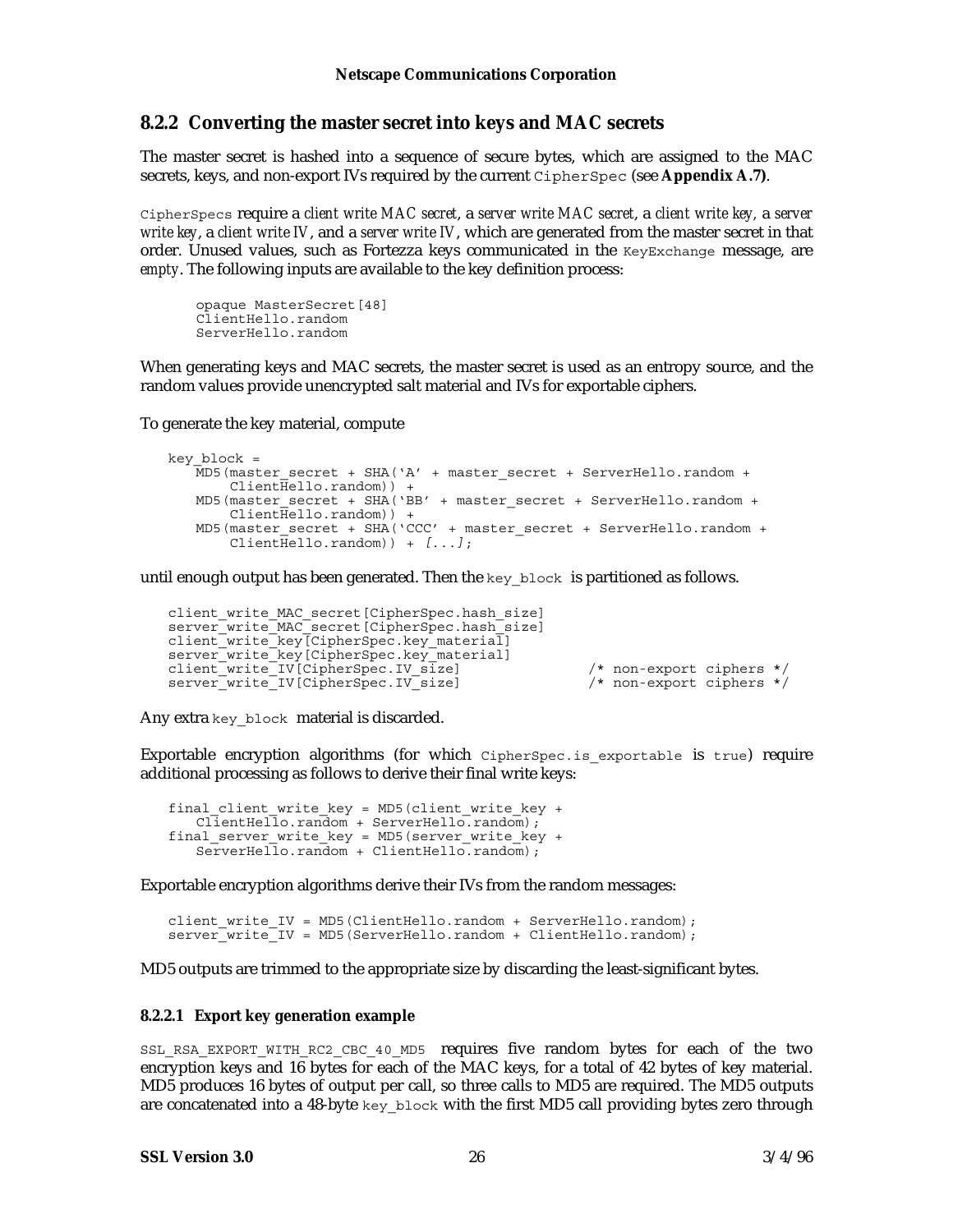15, the second providing bytes 16 through 31, *etc*. The key\_block is partitioned, and the write keys are salted because this is an exportable encryption algorithm.

| client write MAC secret<br>server write MAC secret<br>client write key<br>server write key                                                                                                                                                           | $=$ key_block <sub>0.15</sub><br>$= \text{key\_block}_{1631}$<br>$= \text{key\_block}_{3236}$<br>= $key\_block_{37}$                                           |
|------------------------------------------------------------------------------------------------------------------------------------------------------------------------------------------------------------------------------------------------------|----------------------------------------------------------------------------------------------------------------------------------------------------------------|
| final_client_write_key = MD5 (client write key +<br>ClientHello.random + ServerHello.random) <sub>0.15</sub> ;<br>final server write key = MD5 (server write $\overline{\text{key}}$ +<br>ServerHello.random + ClientHello.random) <sub>0,15</sub> ; |                                                                                                                                                                |
|                                                                                                                                                                                                                                                      | client_write_IV = MD5(ClientHello.random + ServerHello.random) <sub>0.7</sub> ;<br>$server{\_}write{\_}IV = MD5(ServerHello.random + ClientHello.random)\_ ";$ |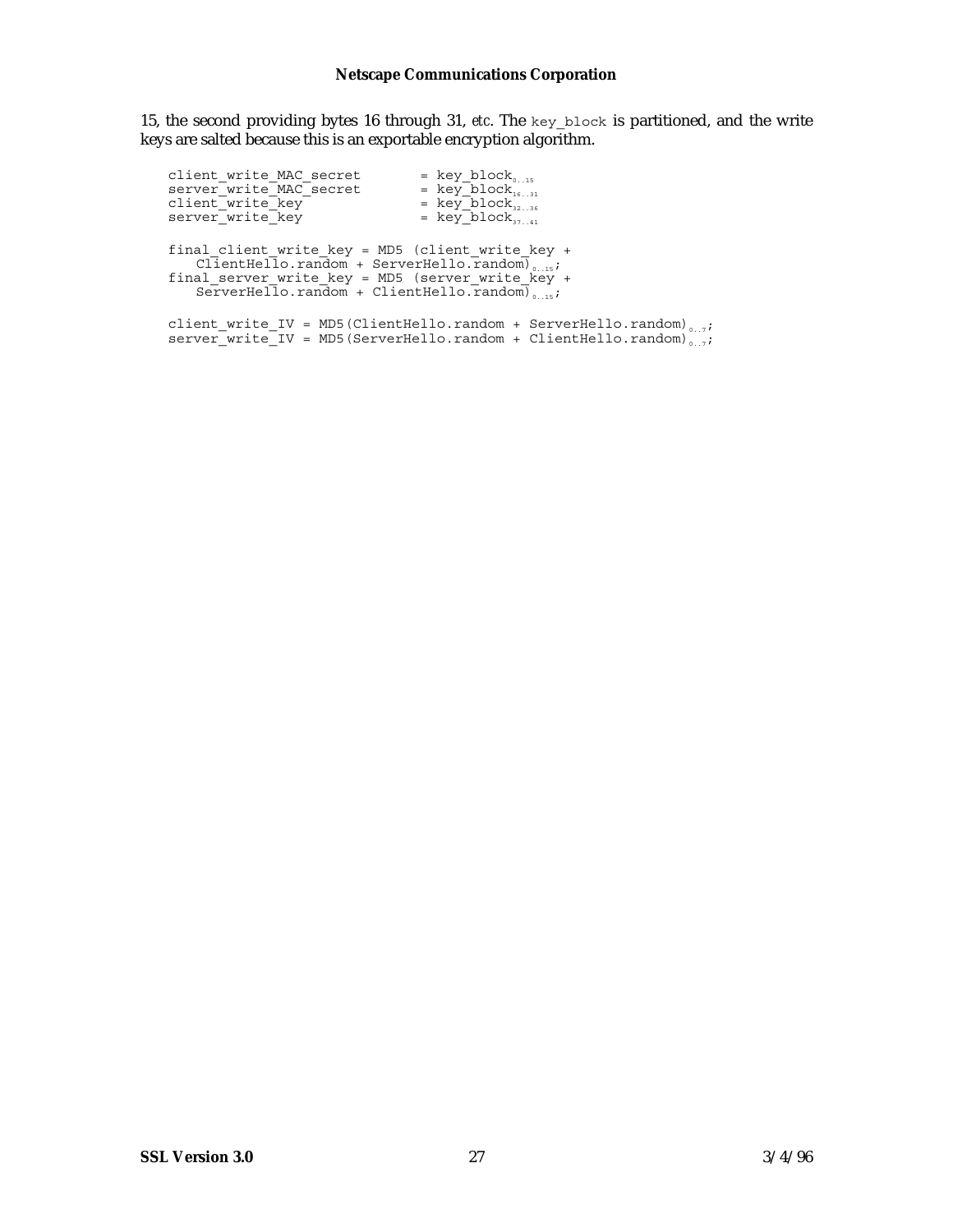### **Appendix A**

### **A. Protocol constant values**

This section describes protocol types and constants.

### **A.1 Reserved port assignments**

At the present time SSL is implemented using TCP/IP as the base networking technology. The IANA reserved the following Internet Protocol [IP] port numbers for use in conjunction with SSL.

- **443** Reserved for use by Hypertext Transfer Protocol with SSL (*https*).
- **465** Reserved (pending) for use by Simple Mail Transfer Protocol with SSL (*ssmtp*).
- **563** Reserved (pending) for use by Network News Transfer Protocol (*snntp*).

### **A.1.1 Record layer**

```
struct {
   uint8 major, minor;
} ProtocolVersion;
ProtocolVersion version = \{ 3,0 \}; /* Define SSL version 3.0 */
enum {
    change_cipher_spec(20), alert(21), handshake(22),
application_data(23), (255)<br>} ContentType;
struct {
   ContentType type;
   ProtocolVersion version;
   uint16 length;
   opaque fragment[SSLPlaintext.length];
} SSLPlaintext;
struct {<br>ContentType type;
   ContentType type; \overline{\phantom{0}} /* same as SSLPlaintext.type */<br>ProtocolVersion version; \overline{\phantom{0}} /* same as SSLPlaintext.version
                                          /* same as SSLPlaintext.version */
   uint16 length;
   opaque fragment[SSLCompressed.length];
} SSLCompressed;
struct {
   ContentType type;
   ProtocolVersion version;
   uint16 length;
   select (CipherSpec.cipher_type) {
        case stream: GenericStreamCipher;
         case block: GenericBlockCipher;
    } fragment;
} SSLCiphertext;
stream-ciphered struct {
      opaque content [SSLCompressed.length];
       opaque MAC[CipherSpec.hash_size];
} GenericStreamCipher;
```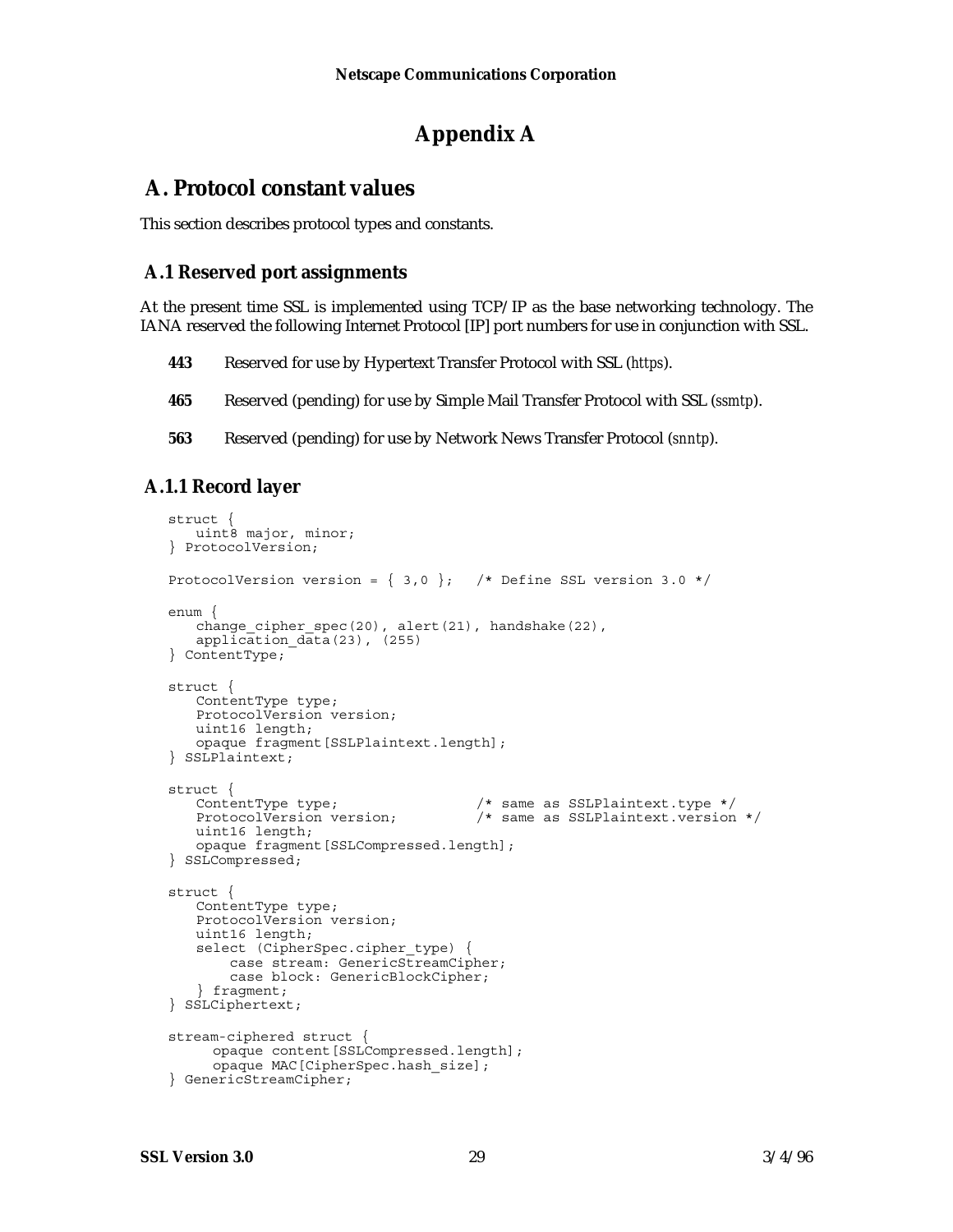```
block-ciphered struct {
   opaque content[SSLCompressed.length];
   opaque MAC[CipherSpec.hash_size];
   uint8 padding[GenericBlockCipher.padding_length];
   uint8 padding_length;
} GenericBlockCipher;
```
### **A.2 Change cipher specs message**

```
struct {
   enum { change_cipher_spec(1), (255) } type;
} ChangeCipherSpec;
```
### **A.3 Alert messages**

```
enum \{ warning(1), fatal(2), (255) \} AlertLevel;
enum {
   close_notify(0),
   unexpected_message(10),
   bad recordmac(20),
   decompression_failure(30),
   handshake_failure(40), no_certificate(41), bad_certificate(42),
       unsupported_certificate(43), certificate_revoked(44),
        certificate_expired(45), certificate_unknown(46),
        illegal_parameter (47),
   (255)
} AlertDescription;
struct {
   AlertLevel level;
   AlertDescription description;
} Alert;
```
### **A.4 Handshake protocol**

```
enum {
   hello_request(0), client_hello(1), server_hello(2),
   certificate(11), server_key_exchange (12), certificate_request(13),
   server_done(14), certificate_verify(15), client_key_exchange(16),
   finished(20), (255)
} HandshakeType;
struct {
   HandshakeType msg_type; /* type of handshake message */<br>uint24 length; /* # bytes in handshake msg bod
                                \frac{1}{4} ivintes in handshake msg body */
   select (HandshakeType) {
       case hello request: HelloRequest;
       case client_hello: ClientHello;
        case server_hello: ServerHello;
        case certificate: Certificate;
        case server_key_exchange: ServerKeyExchange;
    case certificate_request: CertificateRequest;
    case server_done: ServerHelloDone;
        case certificate_verify: CertificateVerify;
    case client_key_exchange: ClientKeyExchange;
    case finished: Finished;
   } body;
} Handshake;
```
### **A.4.1 Hello messages**

struct { } HelloRequest;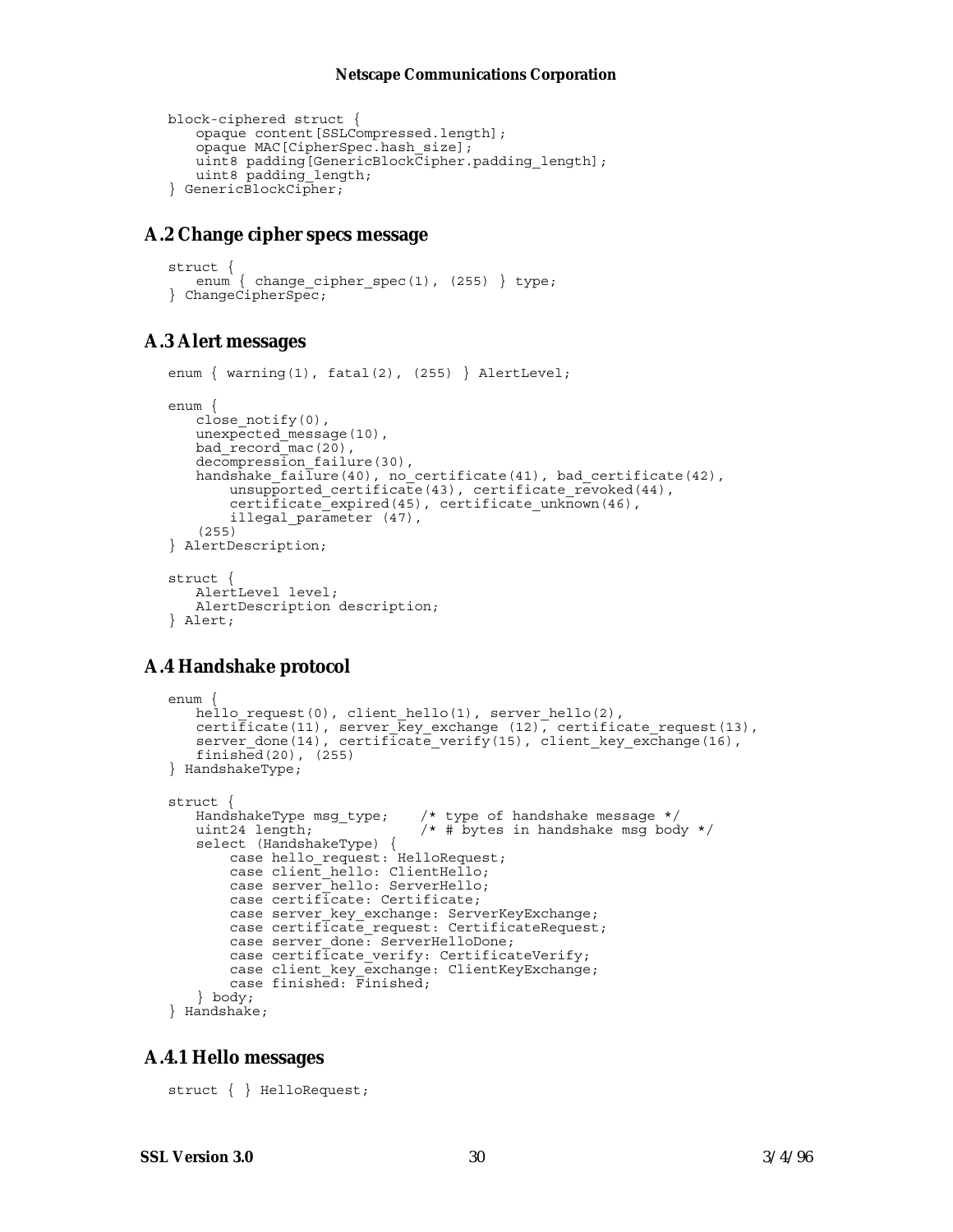```
struct {
    uint32 gmt_unix_time;
    opaque random_bytes[28];
} Random;
opaque SessionID<0..32>;
uint8 CipherSuite[2];
enum { null(0), (255) } CompressionMethod;
struct {
   ProtocolVersion client_version;
   Random random;
   SessionID session_id;
   CipherSuite cipher_suites<0..2<sup>16</sup>-1>;
   CompressionMethod compression methods<0..2<sup>8</sup>-1>;
} ClientHello;
struct {
   ProtocolVersion server version;
   Random random;
   SessionID session_id;
   CipherSuite cipher suite;
   CompressionMethod compression_method;
} ServerHello;
```
### **A.4.2 Server authentication and key exchange messages**

```
opaque ASN.1Cert<22^{24}-1>;
struct {
    ASN.1Cert certificate_list<1..2<sup>24</sup>-1>;
} Certificate;
enum { rsa, diffie hellman, fortezza_dms } KeyExchangeAlgorithm;
struct {
    opaque RSA_modulus<1.2^{16}-1>;
    \overline{\text{op}}aque RSA\overline{\text{exp}}opaque RSA\overline{\text{exp}}} ServerRSAParams;
struct {
    opaque DH p<1..2<sup>16</sup>-1>;
    opaque DH-g<1. .2<sup>16</sup>-1>;\overline{\text{opaque DH}_Y}s\overline{Y}_s<1..2<sup>16</sup>-1>;
} ServerDHParams;
struct {
    opaque r_s [128]
} ServerFortezzaParams
struct {
    select (KeyExchangeAlgorithm) {
        case diffie hellman:
                ServerDHParams params;
                 Signature signed_params;
          case rsa:
                 ServerRSAParams params;
                 Signature signed_params;
          case fortezza_dms:
                 ServerFortezzaParams params;
    };
} ServerKeyExchange;
enum { anonymous, rsa, dsa } SignatureAlgorithm;
```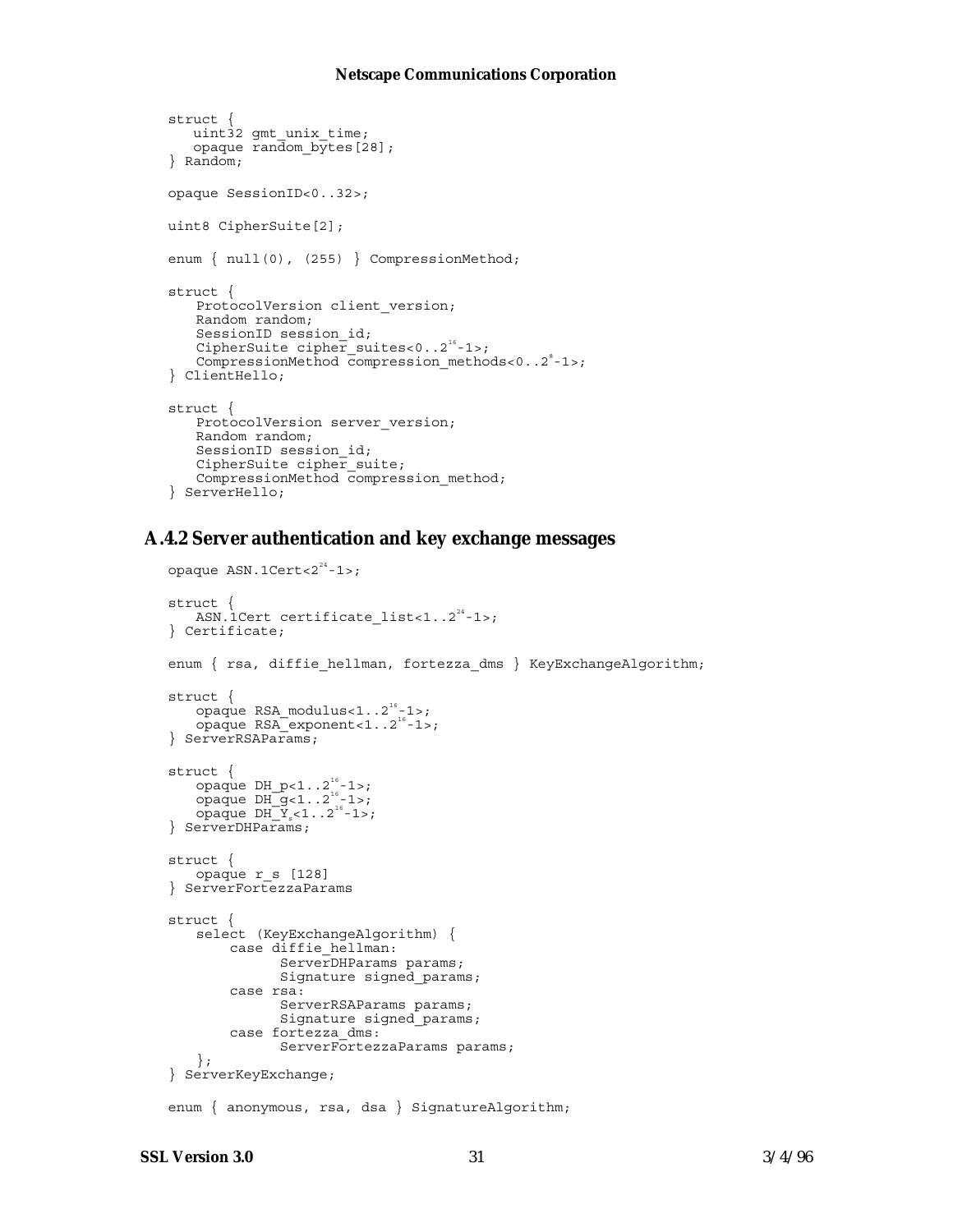```
digitally-signed struct {
   select(SignatureAlgorithm) {
         case anonymous: struct \{\ \};
          case rsa:
               opaque md5_hash[16];
               opaque sha_hash[20];
          case dsa:
               opaque sha_hash[20];
   };
} Signature;
enum {
   RSA_sign(1), DSS_sign(2), RSA_fixed_DH(3), DSS_fixed_DH(4),
   RSA_ephemeral_DH(5), DSS_ephemeral_DH(6), Fortezza_dms(20), (255)
} CertificateType;
opaque DistinguishedName<3..2<sup>16</sup>-1>;
struct {
    CertificateType certificate types<1..2<sup>8</sup>-1>;
   DistinguishedName certificate_authorities<3..2<sup>16</sup>-1>;
} CertificateRequest;
struct { } ServerHelloDone;
```
#### **A.5 Client authentication and key exchange messages**

```
struct {
   select (KeyExchangeAlgorithm) {
        case rsa: EncryptedPreMasterSecret;
        case diffie_hellman: DiffieHellmanClientPublicValue;
        case fortezza_dms: FortezzaKeys;
   } exchange_keys;
} ClientKeyExchange;
struct {
   ProtocolVersion client_version;
   opaque random[46];
} PreMasterSecret;
struct {
   public-key-encrypted PreMasterSecret pre_master_secret;
} EncryptedPreMasterSecret;
struct {
   opaque y_c<0..128>;
   opaque r_c[128];
   opaque y_signature[20];
   opaque wrapped_client_write_key[12];
   opaque wrapped_server_write_key[12];
   opaque client \overline{write} iv[24];
   opaque server_write_iv[24];
   opaque master_secret_iv[24];
   opaque encrypted_preMasterSecret[48];
} FortezzaKeys;
enum { implicit, explicit } PublicValueEncoding;
struct {
   select (PublicValueEncoding) {
        case implicit: struct {};
       case explicit: opaque \tilde{DH}_Yc<1. .2^{16}-1;
   } dh_public;
} ClientDiffieHellmanPublic;
```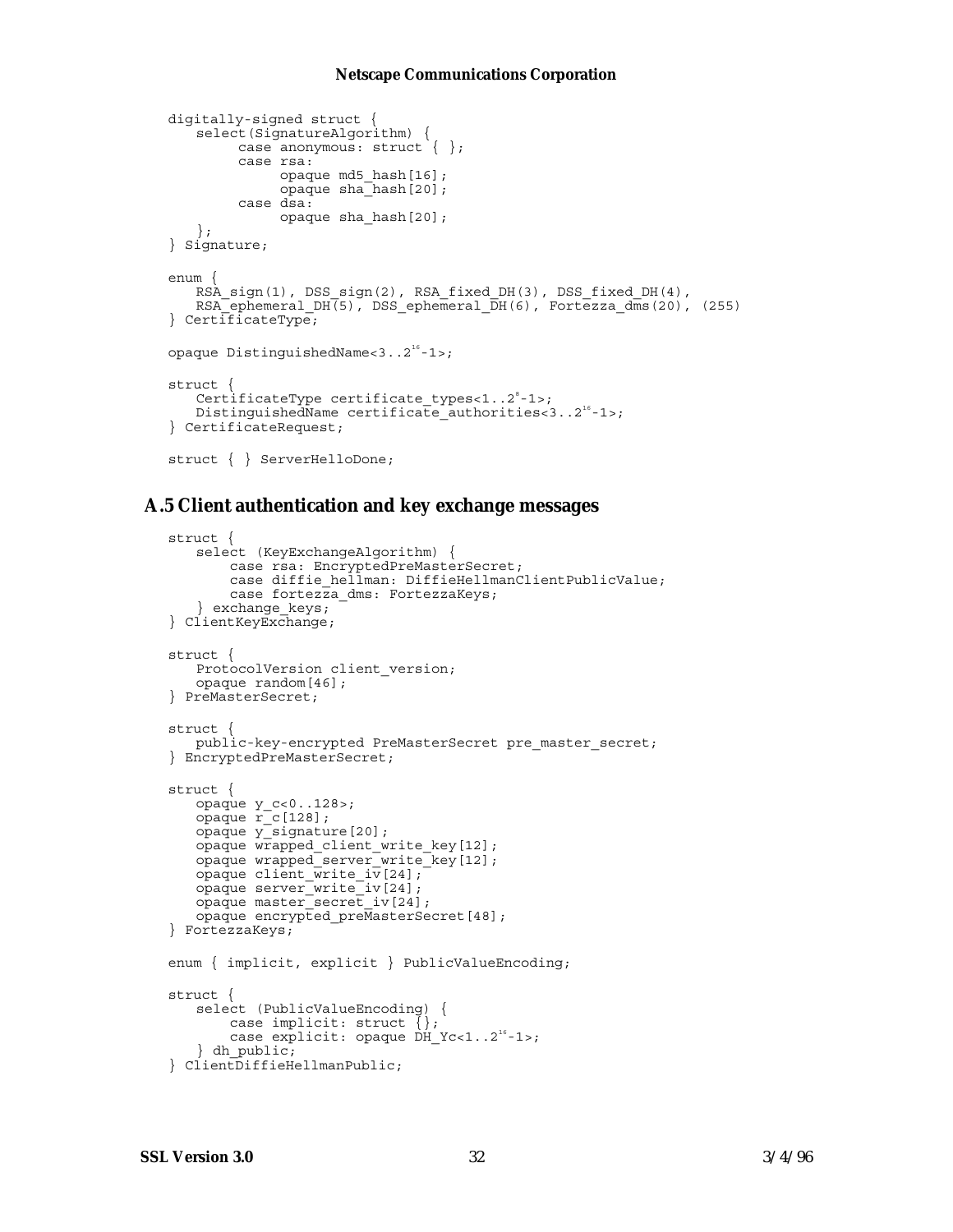```
struct {
      Signature signature;
} CertificateVerify;
```
### **A.5.1 Handshake finalization message**

```
struct {
   opaque md5_hash[16];
   opaque sha_hash[20];
} Finished;
```
### **A.6 The CipherSuite**

The following values define the CipherSuite codes used in the **client hello** and **server hello** messages.

A CipherSuite defines a cipher specifications supported in SSL Version 3.0.

CipherSuite SSL NULL WITH NULL NULL  $= \{ 0x00,0x00 \};$ 

The following CipherSuite definitions require that the server provide an RSA certificate that can be used for key exchange. The server may request either an RSA or a DSS signature-capable certificate in the **certificate request** message.

| CipherSuite SSL RSA WITH NULL MD5              |     | 0x00.0x01       | $\cdot$ :       |
|------------------------------------------------|-----|-----------------|-----------------|
| CipherSuite SSL RSA WITH NULL SHA              |     | 0x00.0x02       | $\cdot$ :       |
| CipherSuite SSL RSA EXPORT WITH RC4 40 MD5     | $=$ | 0x00,0x03       | $\}$ ;          |
| CipherSuite SSL RSA WITH RC4 128 MD5           | $=$ | 0x00,0x04       | $\{$ ;          |
| CipherSuite SSL RSA WITH RC4 128 SHA           |     | 0x00,0x05       | $\cdot$ :       |
| CipherSuite SSL RSA EXPORT WITH RC2 CBC 40 MD5 | $=$ | 0x00,0x06       |                 |
| CipherSuite SSL RSA WITH IDEA CBC SHA          | $=$ | 0x00,0x07       | $\rightarrow$ : |
| CipherSuite SSL RSA EXPORT WITH DES40 CBC SHA  |     | 0x00.0x08       | $\}$ ;          |
| CipherSuite SSL RSA WITH DES CBC SHA           | $=$ | 0x00,0x09       |                 |
| CipherSuite SSL RSA WITH 3DES EDE CBC SHA      | $=$ | $0x00, 0x0A$ }; |                 |
|                                                |     |                 |                 |

The following CipherSuite definitions are used for server-authenticated (and optionally clientauthenticated) Diffie-Hellman. *DH* denotes cipher suites in which the server's certificate contains the Diffie-Hellman parameters signed by the certificate authority (CA). *DHE* denotes ephemeral Diffie-Hellman, where the Diffie-Hellman parameters are signed by a DSS or RSA certificate, which has been signed by the CA. The signing algorithm used is specified after the DH or DHE parameter. In all cases, the client must have the same type of certificate, and must use the Diffie-Hellman parameters chosen by the server.

| CipherSuite SSL DH DSS EXPORT WITH DES40 CBC SHA  |     | 0x00,0x0B | $\}$ ;  |
|---------------------------------------------------|-----|-----------|---------|
| CipherSuite SSL DH DSS WITH DES CBC SHA           |     | 0x00,0x0C |         |
| CipherSuite SSL DH DSS WITH 3DES EDE CBC SHA      | $=$ | 0x00,0x0D | $\}$ ;  |
| CipherSuite SSL DH RSA EXPORT WITH DES40 CBC SHA  |     | 0x00,0x0E | ł ;     |
| CipherSuite SSL DH RSA WITH DES CBC SHA           | $=$ | 0x00,0x0F | $\}$ ;  |
| CipherSuite SSL DH RSA WITH 3DES EDE CBC SHA      | $=$ | 0x00,0x10 | $\cdot$ |
|                                                   |     |           |         |
| CipherSuite SSL DHE DSS EXPORT WITH DES40 CBC SHA |     | 0x00,0x11 | $\}$ ;  |
| CipherSuite SSL DHE DSS WITH DES CBC SHA          | $=$ | 0x00,0x12 | $\}$ ;  |
| CipherSuite SSL DHE DSS WITH 3DES EDE CBC SHA     | $=$ | 0x00,0x13 | $\}$ ;  |
| CipherSuite SSL DHE RSA EXPORT WITH DES40 CBC SHA | $=$ | 0x00,0x14 | $\}$ ;  |
| CipherSuite SSL DHE RSA WITH DES CBC SHA          | $=$ | 0x00,0x15 |         |
| CipherSuite SSL DHE RSA WITH 3DES EDE CBC SHA     |     | 0x00,0x16 |         |
|                                                   |     |           |         |

The following cipher suites are used for completely anonymous Diffie-Hellman communications in which neither party is authenticated. Note that this mode is vulnerable to man-in-the-middle attacks and is therefore **strongly** discouraged.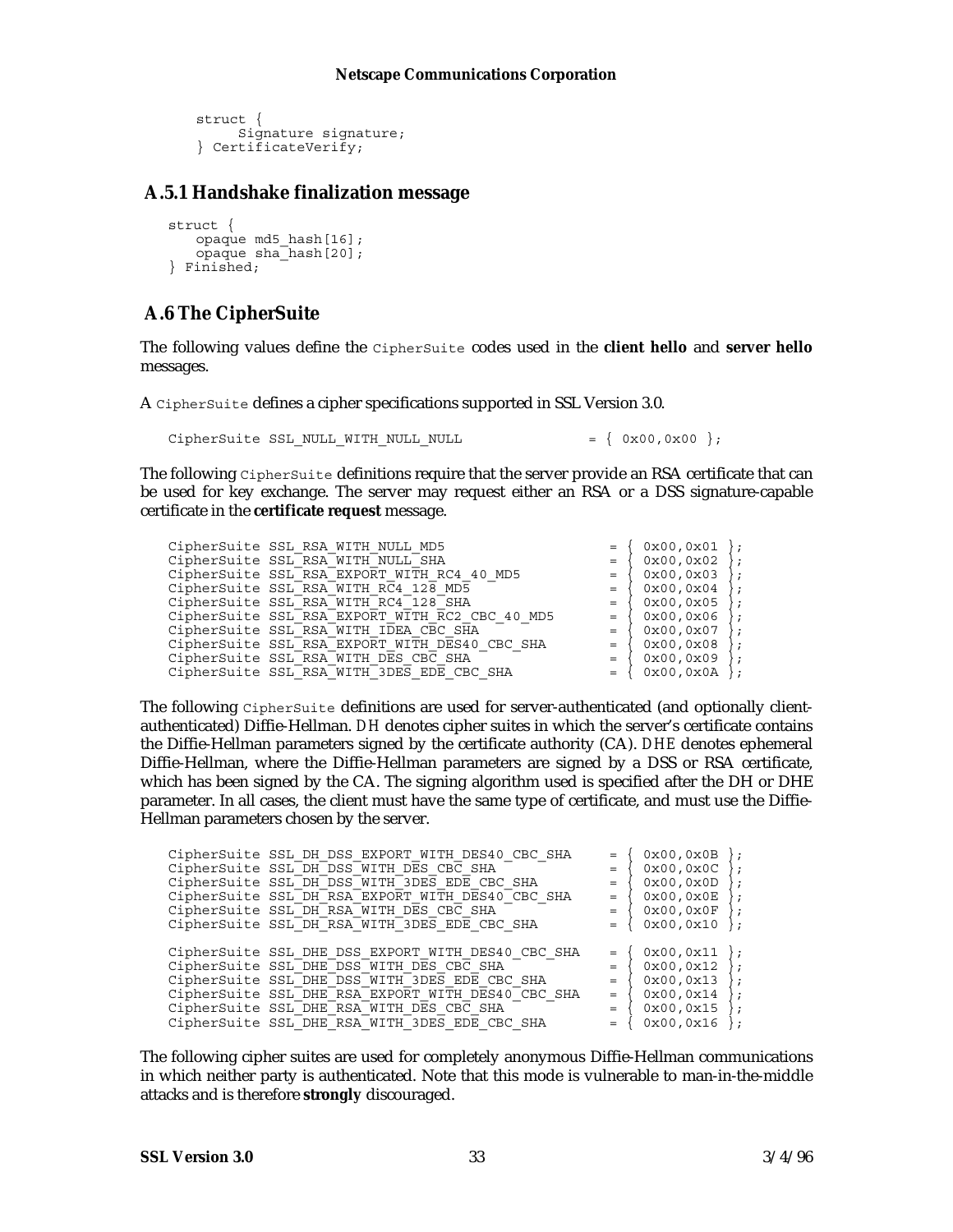| CipherSuite SSL DH anon EXPORT WITH RC4 40 MD5    | $= \{ 0x00, 0x17 \}$   |  |
|---------------------------------------------------|------------------------|--|
| CipherSuite SSL DH anon WITH RC4 128 MD5          | $= \{ 0x00, 0x18 \}$   |  |
| CipherSuite SSL DH anon EXPORT WITH DES40 CBC SHA | $=$ { 0x00, 0x19 };    |  |
| CipherSuite SSL DH anon WITH DES CBC SHA          | $=$ { 0x00, 0x1A };    |  |
| CipherSuite SSL DH anon WITH 3DES EDE CBC SHA     | $= \{ 0x00, 0x1B \}$ ; |  |

The final cipher suite is for the Fortezza token.

```
CipherSuite SSL_FORTEZZA_DMS_WITH_NULL_SHA = { 0X00,0X1C };<br>CipherSuite SSL_FORTEZZA_DMS_WITH_FORTEZZA_CBC_SHA = { 0x00,0x1D };
CipherSuite SSL_FORTEZZA_DMS_WITH_FORTEZZA CBC_SHA
```
**Note**: All cipher suites whose first byte is 0xFF are considered private and can be used for defining local/experimental algorithms. Interoperability of such types is a local matter.

**Note**: Additional cipher suites will be considered for implementation only with submission of notarized letters from two independent entities. Netscape Communications Corp. will act as an interim registration office, until a public standards body assumes control of SSL.

### **A.7 The CipherSpec**

A cipher suite identifies a CipherSpec. These structures are part of the SSL session state. The CipherSpec includes:

```
enum { stream, block } CipherType;
enum { true, false } IsExportable;
enum { null, rc4, rc2, des, 3des, des40, fortezza } BulkCipherAlgorithm;
enum { null, md5, sha } MACAlgorithm;
struct {
   BulkCipherAlgorithm bulk_cipher_algorithm;
   MACAlgorithm mac algorithm;
   CipherType cipher type;
   IsExportable is_exportable
   uint8 hash size;
   uint8 key_material;
   uint8 IV size;} CipherSpec;
```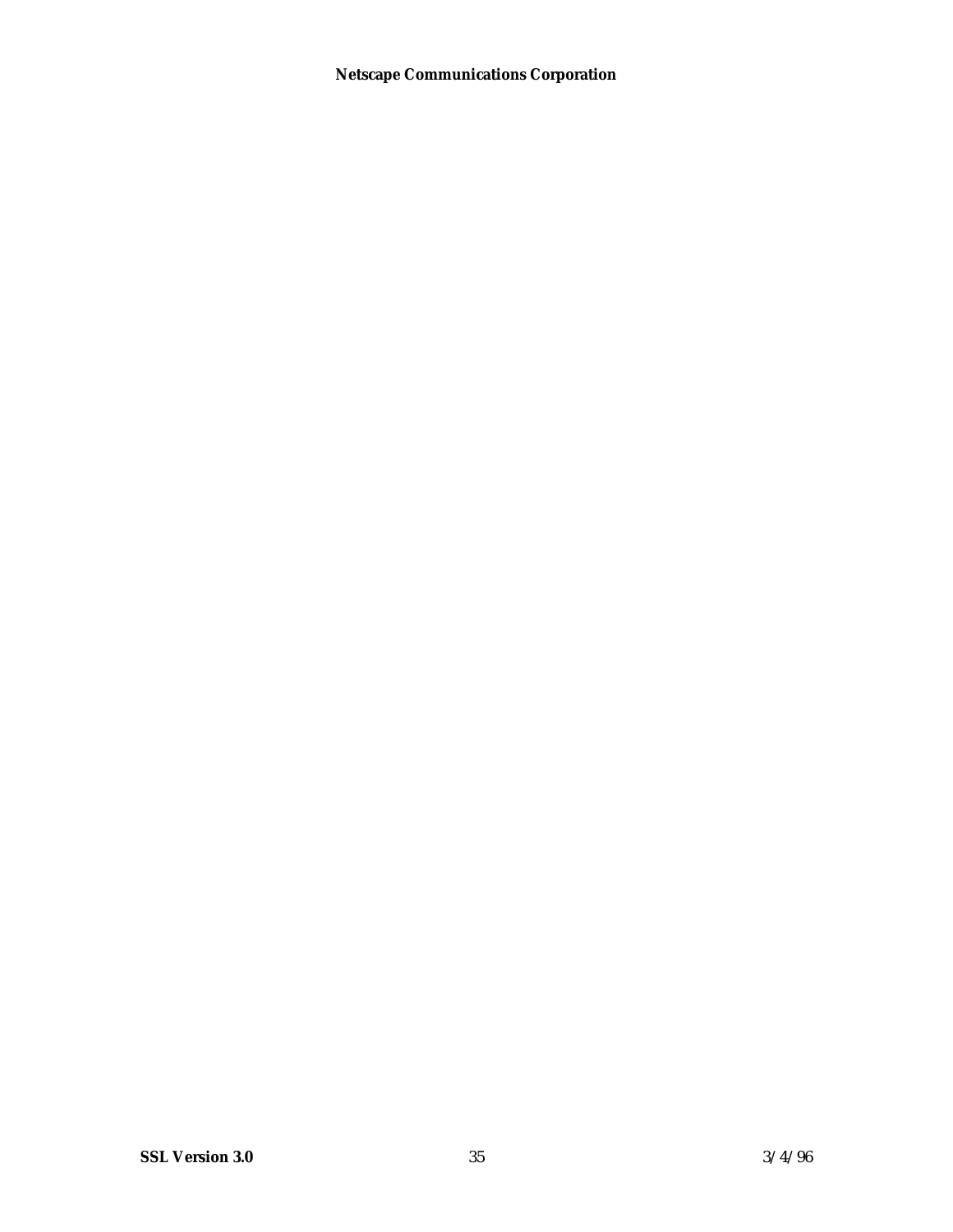## **Appendix B**

## **B. Glossary**

| application protocol              | An application protocol is a protocol that normally layers<br>directly on top of the transport layer (e.g., TCP/IP).<br>Examples include HTTP, TELNET, FTP, and SMTP.                                                                                                     |
|-----------------------------------|---------------------------------------------------------------------------------------------------------------------------------------------------------------------------------------------------------------------------------------------------------------------------|
| asymmetric cipher                 | See public key cryptography.                                                                                                                                                                                                                                              |
| authentication                    | Authentication is the ability of one entity to determine the<br>identity of another entity.                                                                                                                                                                               |
| block cipher                      | A block cipher is an algorithm that operates on plaintext in<br>groups of bits, called blocks. 64 bits is a typical block size.                                                                                                                                           |
| bulk cipher                       | A symmetric encryption algorithm used to encrypt large<br>quantities of data.                                                                                                                                                                                             |
| <b>Cipher Block Chaining Mode</b> | (CBC) CBC is a mode in which every plaintext block<br>encrypted with the block cipher is first exclusive-ORed with<br>the previous ciphertext block (or, in the case of the first<br>block, with the initialization vector).                                              |
| certificate                       | As part of the X.509 protocol (a.k.a. ISO Authentication<br>framework), certificates are assigned by a trusted<br>Certificate Authority and provide verification of a party's<br>identity and may also supply its public key.                                             |
| client                            | The application entity that initiates a connection to a server.                                                                                                                                                                                                           |
| client write key                  | The key used to encrypt data written by the client.                                                                                                                                                                                                                       |
| client write MAC secret           | The secret data used to authenticate data written by the<br>client.                                                                                                                                                                                                       |
| connection                        | A connection is a transport (in the OSI layering model<br>definition) that provides a suitable type of service. For SSL,<br>such connections are peer to peer relationships. The<br>connections are transient. Every connection is associated<br>with one session.        |
| <b>Data Encryption Standard</b>   | (DES) DES is a very widely used symmetric encryption<br>algorithm. DES is a block cipher.                                                                                                                                                                                 |
| <b>Digital Signature Standard</b> | (DSS) A standard for digital signing, including the Digital<br>Signing Algorithm, approved by the National Institute of<br>Standards and Technology, defined in NIST FIPS PUB 186,<br>"Digital Signature Standard," published May, 1994 by the<br>U.S. Dept. of Commerce. |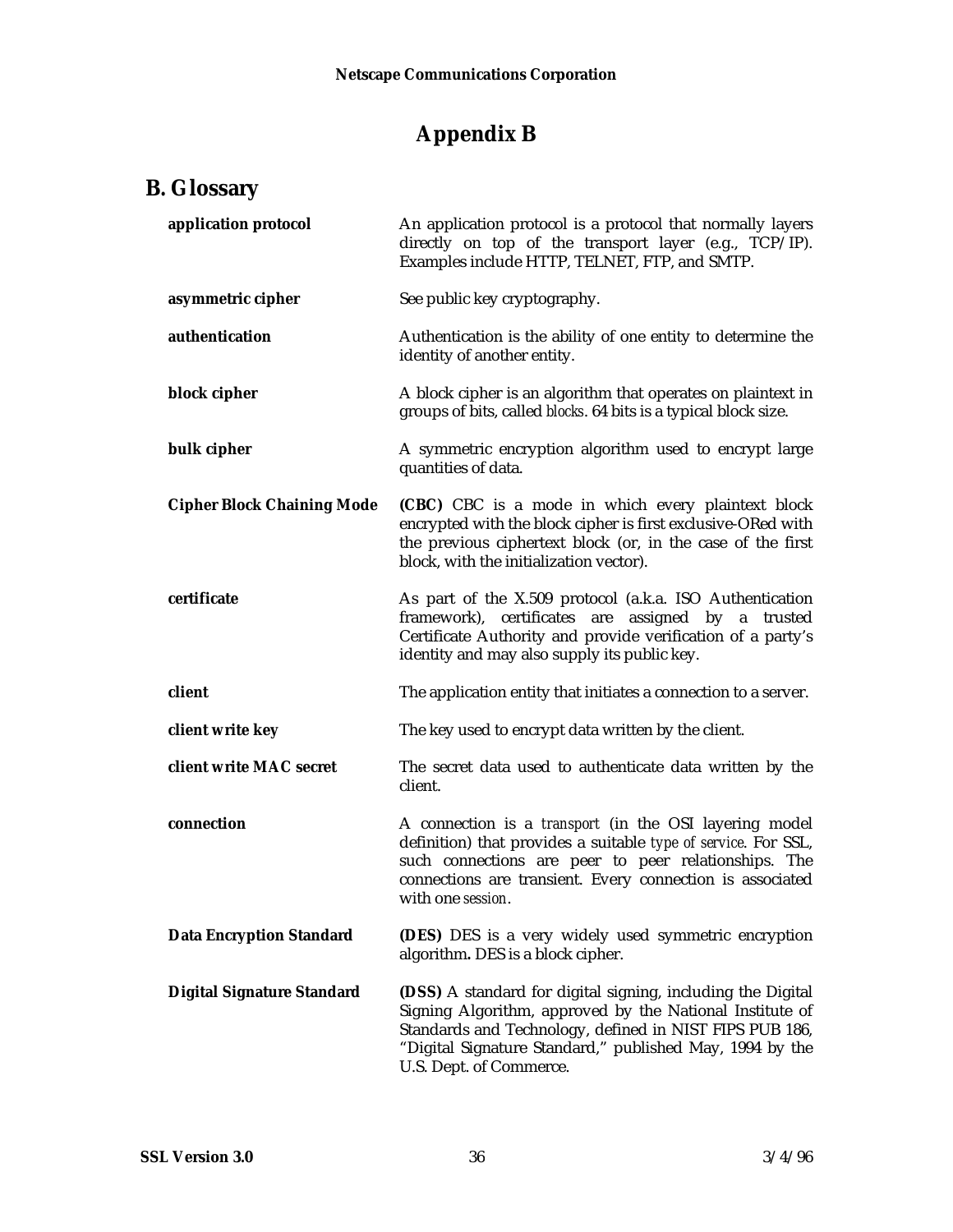| digital signatures                 | Digital signatures utilize public key cryptography and one-<br>way hash functions to produce a signature of the data that<br>can be authenticated, and is difficult to forge or repudiate.                                                                     |
|------------------------------------|----------------------------------------------------------------------------------------------------------------------------------------------------------------------------------------------------------------------------------------------------------------|
| <b>Fortezza</b>                    | A PCMCIA card that provides both encryption and digital<br>signing.                                                                                                                                                                                            |
| handshake                          | An initial negotiation between client and server that<br>establishes the parameters of their transactions.                                                                                                                                                     |
| <b>Initialization Vector</b>       | (IV) When a block cipher is used in CBC mode, the<br>initialization vector is exclusive-ORed with the first<br>plaintext block prior to encryption.                                                                                                            |
| <b>IDEA</b>                        | A 64-bit block cipher designed by Xuejia Lai and James<br>Massey.                                                                                                                                                                                              |
| <b>Message Authentication Code</b> | (MAC) A Message Authentication Code is a one-way hash<br>computed from a message and some secret data. Its<br>purpose is to detect if the message has been altered.                                                                                            |
| master secret                      | Secure secret data used for generating encryption keys,<br>MAC secrets, and IVs.                                                                                                                                                                               |
| MD <sub>5</sub>                    | MD5 [7] is a secure hashing function that converts an<br>arbitrarily long data stream into a digest of fixed size.                                                                                                                                             |
| public key cryptography            | A class of cryptographic techniques employing two-key<br>ciphers. Messages encrypted with the public key can only<br>be decrypted with the associated private key. Conversely,<br>messages signed with the private key can be verified with<br>the public key. |
| one-way hash function              | A one-way transformation that converts an arbitrary<br>amount of data into a fixed-length hash.<br>It is<br>computationally hard to reverse the transformation or to<br>find collisions. MD5 and SHA are examples of one-way<br>hash functions.                |
| <b>RC2, RC4</b>                    | Proprietary bulk ciphers from RSA Data Security, Inc.<br>(There is no good reference to these as they are unpublished<br>works; however, see [RSADSI]). RC2 is block cipher and<br>RC4 is a stream cipher.                                                     |
| <b>RSA</b>                         | A very widely used public-key algorithm that can be used<br>for either encryption or digital signing.                                                                                                                                                          |
| salt                               | Non-secret random data used to make export encryption<br>keys resist precomputation attacks.                                                                                                                                                                   |
| server                             | The server is the application entity that responds to<br>requests for connections from clients. The server is passive,<br>waiting for requests from clients.                                                                                                   |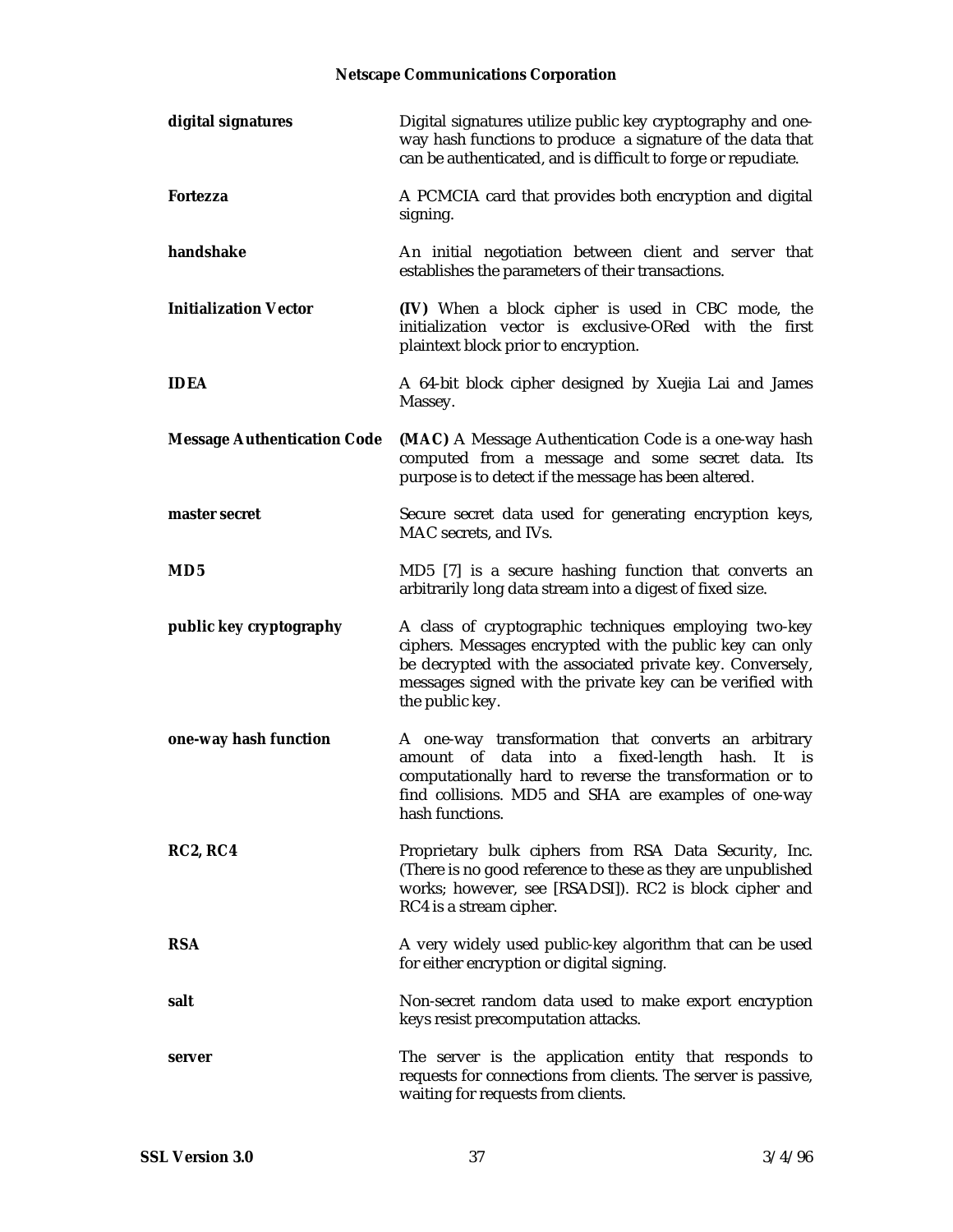| session                 | A SSL session is an association between a client and a<br>server. Sessions are created by the handshake protocol.<br>Sessions define a set of cryptographic security parameters,<br>which can be shared among multiple connections. Sessions<br>are used to avoid the expensive negotiation of new security<br>parameters for each connection. |
|-------------------------|------------------------------------------------------------------------------------------------------------------------------------------------------------------------------------------------------------------------------------------------------------------------------------------------------------------------------------------------|
| session identifier      | A session identifier is a value generated by a server that<br>identifies a particular session.                                                                                                                                                                                                                                                 |
| server write key        | The key used to encrypt data written by the server.                                                                                                                                                                                                                                                                                            |
| server write MAC secret | The secret data used to authenticate data written by the<br>server.                                                                                                                                                                                                                                                                            |
| <b>SHA</b>              | The Secure Hash Algorithm is defined in FIPS PUB 180-1.<br>It produces a 20-byte output [SHA].                                                                                                                                                                                                                                                 |
| stream cipher           | An encryption algorithm that converts a key into a<br>cryptographically-strong keystream, which is then<br>exclusive-ORed with the plaintext.                                                                                                                                                                                                  |
| symmetric cipher        | See bulk cipher.                                                                                                                                                                                                                                                                                                                               |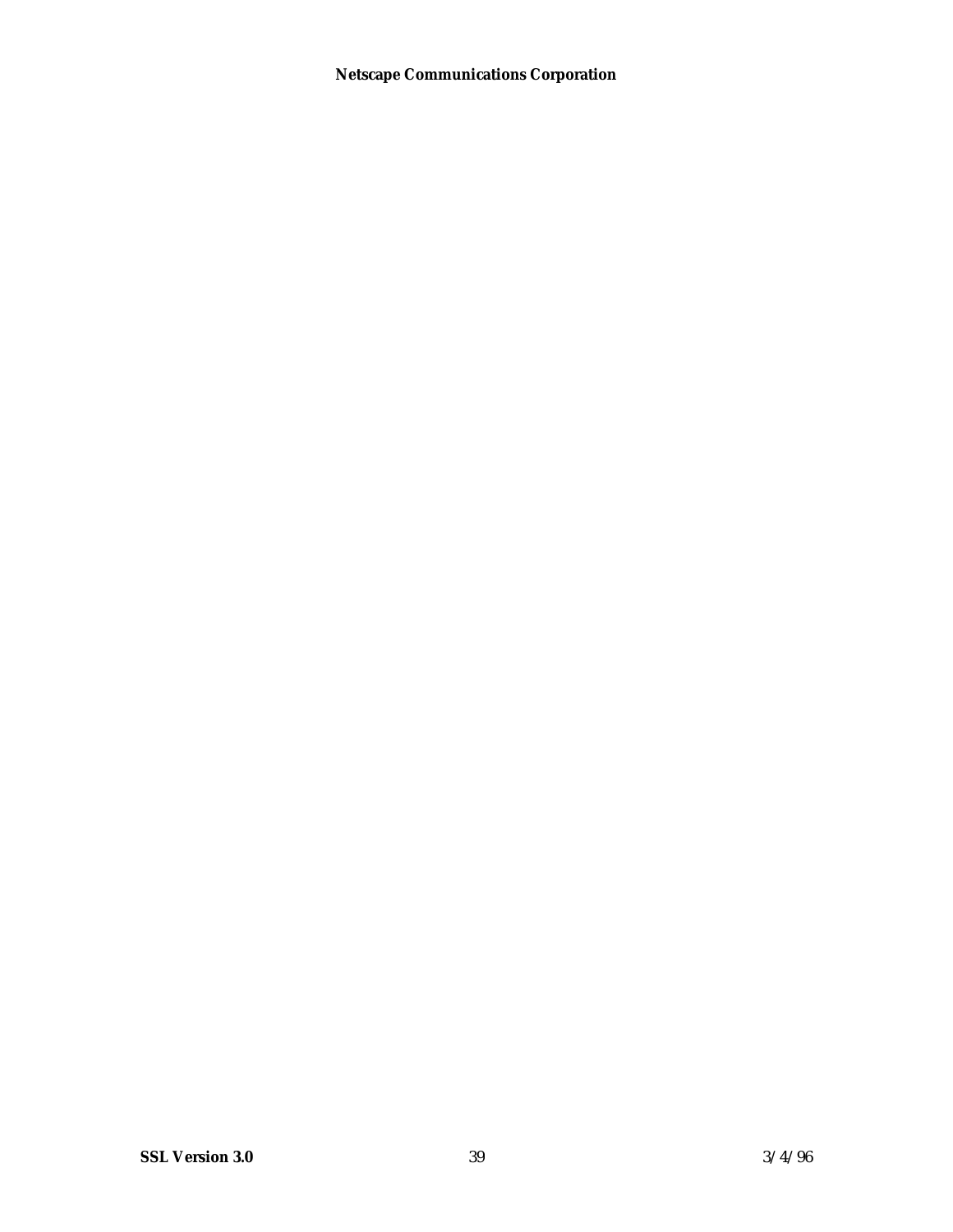### **Appendix C**

### **C. CipherSuite definitions**

| CipherSuite                                 | -table  | IsExpor Key Exchange          | Cipher              | Hash            |
|---------------------------------------------|---------|-------------------------------|---------------------|-----------------|
| SSL NULL WITH NULL NULL                     | $\star$ | NULL.                         | <b>NULL</b>         | <b>NULL</b>     |
| SSL RSA WITH NULL MD5                       | $\star$ | <b>RSA</b>                    | <b>NULL</b>         | MD <sub>5</sub> |
| SSL RSA WITH NULL SHA                       | $\star$ | <b>RSA</b>                    | <b>NULL</b>         | <b>SHA</b>      |
| SSL RSA EXPORT WITH RC4 40 MD5              | $\star$ | RSA EXPORT                    | RC4 40              | MD <sub>5</sub> |
| SSL RSA WITH RC4 128<br>MD5                 |         | <b>RSA</b>                    | 128<br>RC4          | MD <sub>5</sub> |
| SSL RSA WITH RC4 128 SHA                    |         | <b>RSA</b>                    | 128<br>RC4          | <b>SHA</b>      |
| SSL RSA<br>EXPORT WITH RC2 CBC 40 MD5       | $\star$ | RSA EXPORT                    | CBC 40<br>RC2       | MD <sub>5</sub> |
| SSL RSA WITH IDEA CBC SHA                   |         | <b>RSA</b>                    | IDEA CBC            | <b>SHA</b>      |
| SSL RSA EXPORT WITH DES40<br>CBC SHA        | $\star$ | RSA EXPORT                    | DES40 CBC           | <b>SHA</b>      |
| SSL RSA WITH DES CBC SHA                    |         | <b>RSA</b>                    | CBC<br><b>DES</b>   | <b>SHA</b>      |
| SSL RSA WITH 3DES EDE CBC SHA               |         | <b>RSA</b>                    | <b>3DES EDE CBC</b> | <b>SHA</b>      |
| SSL DH DSS EXPORT WITH DES40 CBC SHA        | $\star$ | DH DSS EXPORT                 | DES40 CBC           | <b>SHA</b>      |
| SSL DH DSS WITH DES CBC SHA                 |         | DH DSS                        | <b>DES</b><br>CBC   | <b>SHA</b>      |
| SSL DH DSS WITH 3DES EDE CBC SHA            |         | DH DSS                        | <b>3DES EDE CBC</b> | <b>SHA</b>      |
| DH RSA EXPORT WITH DES40 CBC SHA<br>SSL     | $\star$ | DH RSA EXPORT                 | DES40 CBC           | <b>SHA</b>      |
| SSL<br>DH RSA WITH DES CBC SHA              |         | DH RSA                        | DES CBC             | <b>SHA</b>      |
| SSL DH RSA WITH 3DES EDE<br>CBC SHA         |         | DH RSA                        | <b>3DES EDE CBC</b> | <b>SHA</b>      |
| SSL DHE DSS EXPORT WITH DES40 CBC SHA       | $\star$ | DHE DSS EXPORT                | DES40 CBC           | <b>SHA</b>      |
| SSL DHE<br>DSS WITH DES CBC SHA             |         | DHE DSS                       | CBC<br>DES          | <b>SHA</b>      |
| DSS WITH 3DES EDE CBC SHA<br>SSL DHE        |         | DHE DSS                       | 3DES EDE CBC        | <b>SHA</b>      |
| RSA EXPORT WITH DES40<br>SSL DHE<br>CBC SHA | $\star$ | RSA EXPORT<br><b>DHE</b>      | DES40 CBC           | <b>SHA</b>      |
| RSA WITH DES<br>SSL DHE<br>CBC SHA          |         | <b>RSA</b><br><b>DHE</b>      | CBC<br><b>DES</b>   | <b>SHA</b>      |
| RSA WITH 3DES EDE CBC SHA<br>SSL DHE        |         | DHE RSA                       | <b>3DES EDE CBC</b> | <b>SHA</b>      |
| SSL DH anon EXPORT WITH RC4 40 MD5          | $\star$ | DH anon EXPORT                | RC4 40              | MD <sub>5</sub> |
| SSL DH anon WITH RC4 128<br>MD <sub>5</sub> |         | DH anon                       | RC4<br>128          | MD <sub>5</sub> |
| SSL DH anon EXPORT WITH DES40 CBC SHA       |         | DH anon                       | DES40 CBC           | <b>SHA</b>      |
| SSL DH anon WITH DES CBC SHA                |         | DH anon                       | DES CBC             | <b>SHA</b>      |
| SSL DH anon WITH 3DES EDE CBC SHA           |         | DH anon                       | <b>3DES EDE CBC</b> | <b>SHA</b>      |
| DMS WITH NULL SHA<br>SSL FORTEZZA           |         | <b>DMS</b><br><b>FORTEZZA</b> | <b>NULL</b>         | <b>SHA</b>      |
| SSL FORTEZZA DMS WITH FORTEZZA CBC SHA      |         | FORTEZZA DMS                  | FORTEZZA CBC        | <b>SHA</b>      |

\* Indicates IsExportable is True

| Key Exchange<br>Algorithm | Description                        | Key size limit               |
|---------------------------|------------------------------------|------------------------------|
| DHE DSS                   | Ephemeral DH with DSS signatures   | None                         |
| DHE DSS EXPORT            | Ephemeral DH with DSS signatures   | $DH = 512$ bits              |
| DHE RSA                   | Ephemeral DH with RSA signatures   | None                         |
| DHE RSA EXPORT            | Ephemeral DH with RSA signatures   | $DH = 512$ bits, RSA = none  |
| DH anon                   | Anonymous DH, no signatures        | None                         |
| DH anon EXPORT            | Anonymous DH, no signatures        | $DH = 512$ bits              |
| DH DSS                    | DH with DSS-based certificates     | None                         |
| DH DSS EXPORT             | DH with DSS-based certificates     | $DH = 512$ bits              |
| DH RSA                    | DH with RSA-based certificates     | None                         |
| DH RSA EXPORT             | DH with RSA-based certificates     | $DH = 512$ bits, RSA = none. |
| FORTEZZA DMS              | Fortezza DMS. Details unpublished. | N/A                          |
| NULL                      | No key exchange.                   | N/A                          |
| RSA                       | RSA key exchange.                  | None                         |
| RSA EXPORT                | RSA kev exchange.                  | $RSA = 512 bits.$            |

Key size limit The **key size limit** gives the size of the largest public key that can be legally used for encryption in cipher suites that are exportable.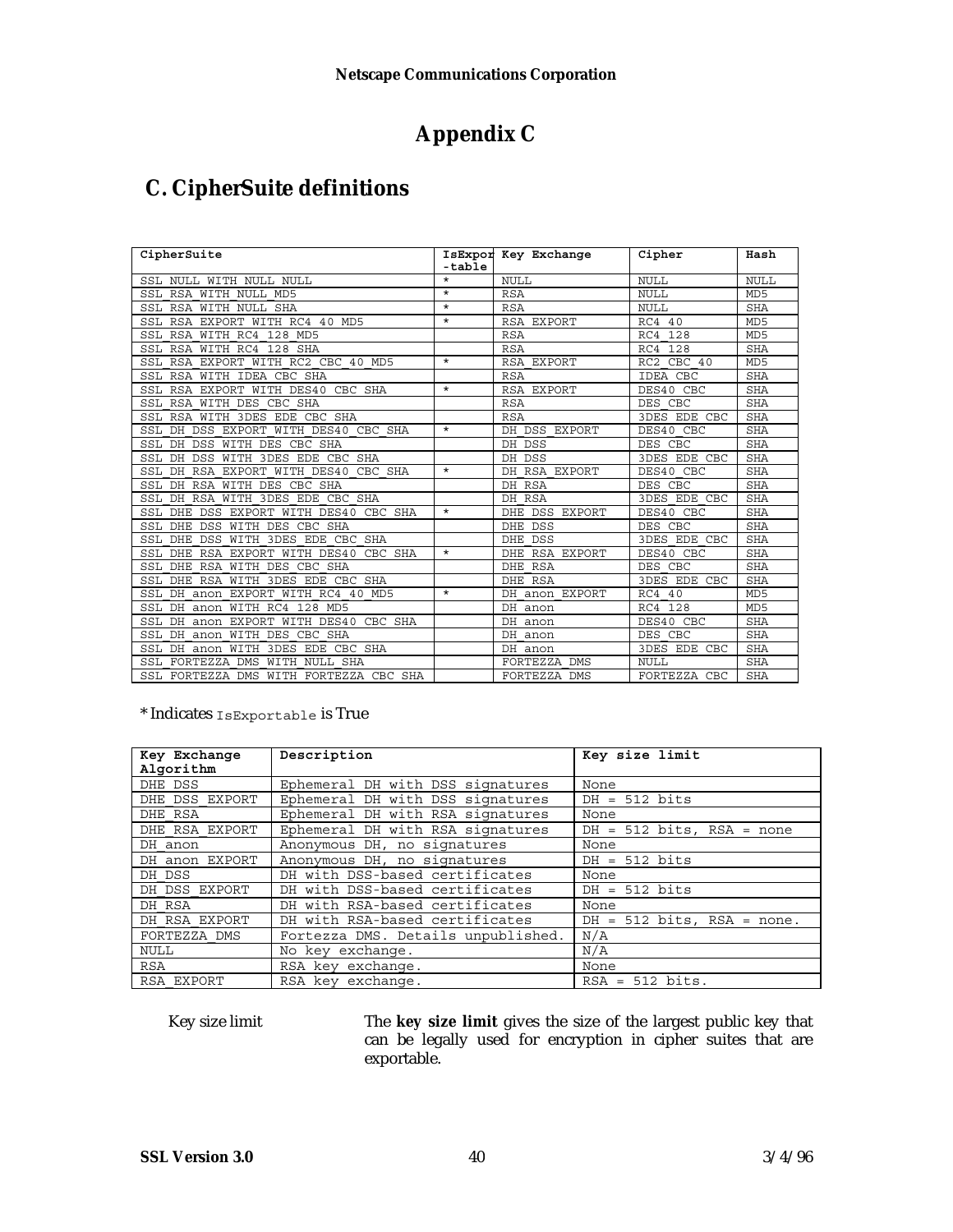| Cipher       | Cipher<br>Type | IsExpor-<br>table | Key<br>Material  | Key<br>Exp.<br>Material | Effective<br>Key Bits | IV<br>Size  | <b>Block</b><br>Size |
|--------------|----------------|-------------------|------------------|-------------------------|-----------------------|-------------|----------------------|
| <b>NULL</b>  | Stream         | $\star$           |                  |                         |                       | 0           | N/A                  |
| FORTEZZA CBC | Block          |                   | $'$ ** $'$<br>ΝA | (**`<br>12              | 96<br>ี * * `         | $***$<br>20 | 8                    |
| IDEA CBC     | Block          |                   | 16               | 16                      | 128                   | 8           | 8                    |
| RC2 CBC 40   | Block          | $\star$           | 5                | 16                      | 40                    | 8           | 8                    |
| RC4 40       | Stream         | $\star$           |                  | 16                      | 40                    |             | N/A                  |
| RC4 128      | Stream         |                   | 16               | 16                      | 128                   |             | N/A                  |
| DES40 CBC    | Block          | $\star$           |                  | 8                       | 40                    | 8           | 8                    |
| DES CBC      | Block          |                   | 8                | 8                       | 56                    | 8           | 8                    |
| 3DES EDE CBC | Block          |                   | 24               | 24                      | 168                   | 8           | 8                    |

\* Indicates IsExportable is true.

\*\* Fortezza uses its own key and IV generation algorithms.

Key Material The number of bytes from the key\_block that are used for generating the write keys.

Expanded Key Material The number of bytes actually fed into the encryption algorithm.

Effective Key Bits How much entropy material is in the key material being fed into the encryption routines.

| Hash function | HashSize | Padding<br>Size |
|---------------|----------|-----------------|
| <b>NULL</b>   | ∩        | ∩               |
| MD5           | 16       | 48              |
| SHA           | 20       | 40              |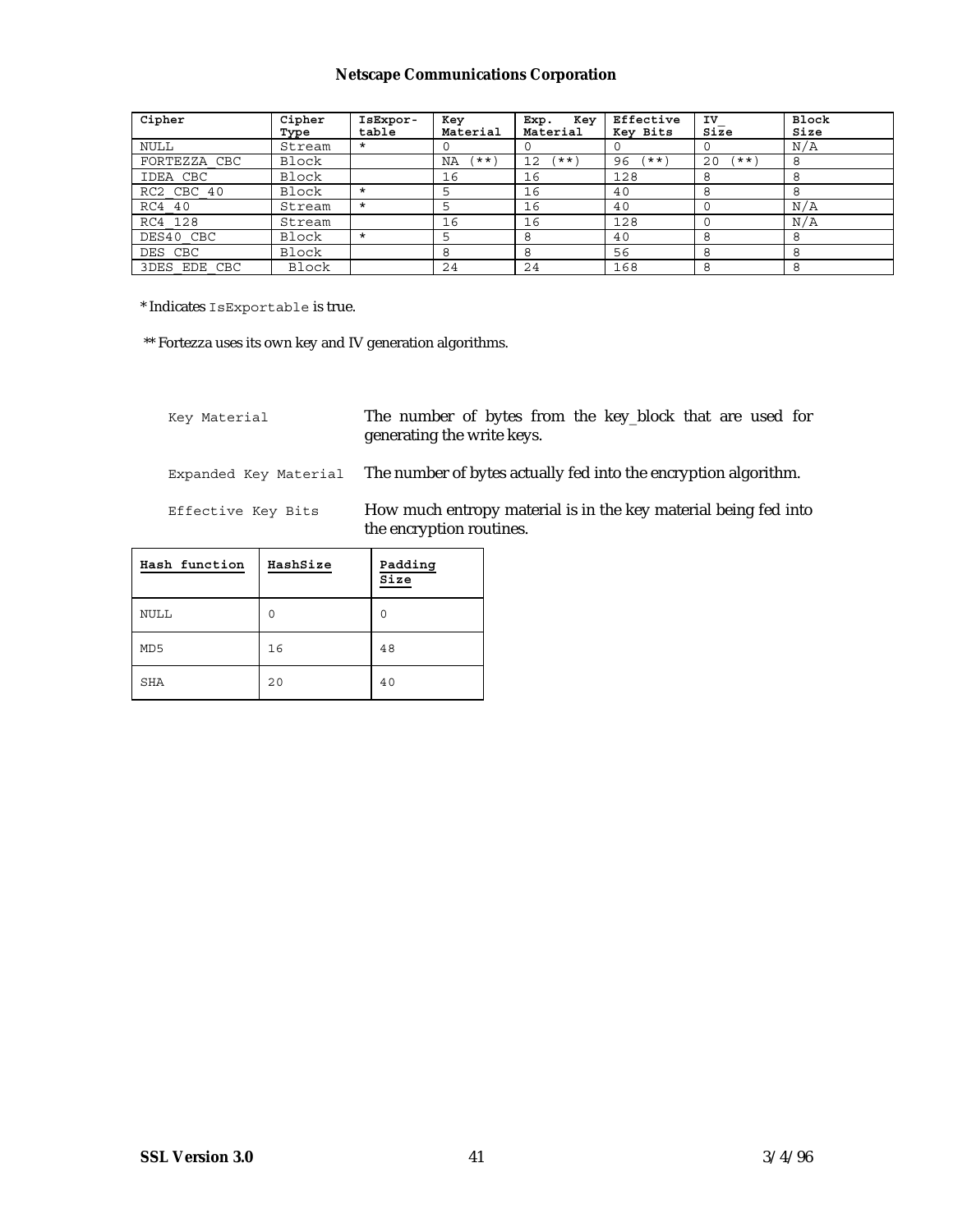## **Appendix D**

### **D. Implementation Notes**

The SSL protocol cannot prevent many common security mistakes. This section provides several recommendations to assist implementers.

### **D.1 Temporary RSA keys**

US Export restrictions limit RSA keys used for encryption to 512 bits, but do not place any limit on lengths of RSA keys used for signing operations. Certificates often need to be larger than 512 bits, since 512-bit RSA keys are not secure enough for high-value transactions or for applications requiring long-term security. Some certificates are also designated signing-only, in which case they cannot be used for key exchange.

When the public key in the certificate cannot be used for encryption, the server signs a temporary RSA key, which is then exchanged. In exportable applications, the temporary RSA key should be the maximum allowable length (i.e., 512 bits). Because 512-bit RSA keys are relatively insecure, they should be changed often. For typical electronic commerce applications, it is suggested that keys be changed daily or every 500 transactions, and more often if possible. Note that while it is acceptable to use the same temporary key for multiple transactions, it must be signed each time it is used.

RSA key generation is a time-consuming process. In many cases, a low-priority process can be assigned the task of key generation. Whenever a new key is completed, the existing temporary key can be replaced with the new one.

### **D.2 Random Number Generation and Seeding**

SSL requires a cryptographically-secure pseudorandom number generator (PRNG). Care must be taken in designing and seeding PRNGs. PRNGs based on secure hash operations, most notably MD5 and/or SHA, are acceptable, but cannot provide more security than the size of the random number generator state. (For example, MD5-based PRNGs usually provide 128 bits of state.)

To estimate the amount of seed material being produced, add the number of bits of unpredictable information in each seed byte. For example, keystroke timing values taken from a PCcompatible's 18.2 Hz timer provide 1 or 2 secure bits each, even though the total size of the counter value is 16 bits or more. To seed a 128-bit PRNG, one would thus require approximately 100 such timer values.

**Note:** The seeding functions in RSAREF and versions of BSAFE prior to 3.0 are orderindependent. For example, if 1000 seed bits are supplied, one at a time, in 1000 separate calls to the seed function, the PRNG will end up in a state which depends only on the number of 0 or 1 seed bits in the seed data (i.e., there are 1001 possible final states). Applications using BSAFE or RSAREF must take extra care to ensure proper seeding.

### **D.3 Certificates and authentication**

Implementations are responsible for verifying the integrity of certificates and should generally support certificate revocation messages. Certificates should always be verified to ensure proper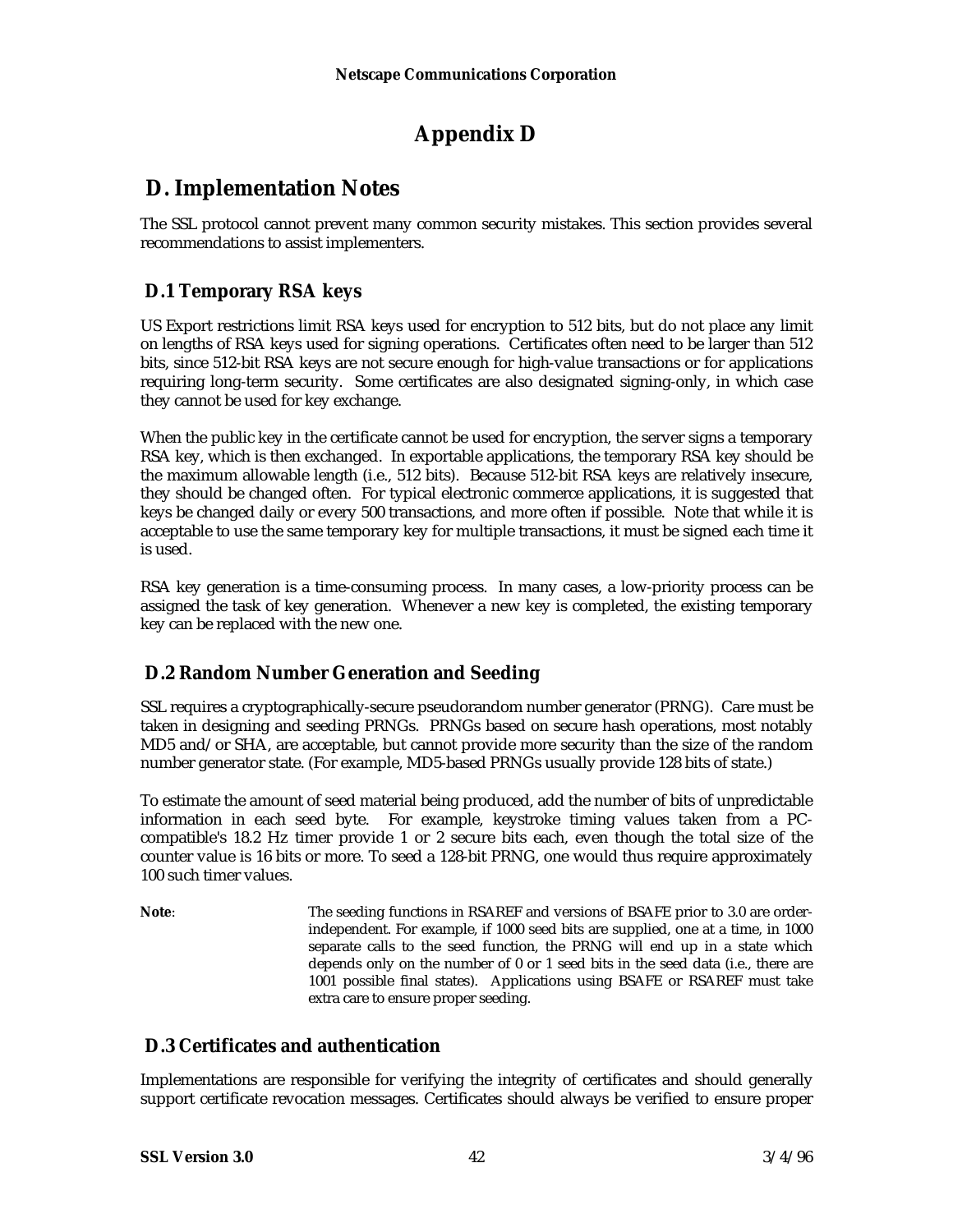signing by a trusted Certificate Authority (CA). The selection and addition of trusted CAs should be done very carefully. Users should be able to view information about the certificate and root CA.

### **D.4 CipherSuites**

SSL supports a range of key sizes and security levels, including some which provide no or minimal security. A proper implementation will probably not support many cipher suites. For example, 40-bit encryption is easily broken, so implementations requiring strong security should not allow 40-bit keys. Similarly, anonymous Diffie-Hellman is strongly discouraged because it cannot prevent man-in-the-middle attacks. Applications should also enforce minimum and maximum key sizes. For example, certificate chains containing 512-bit RSA keys or signatures are not appropriate for high-security applications.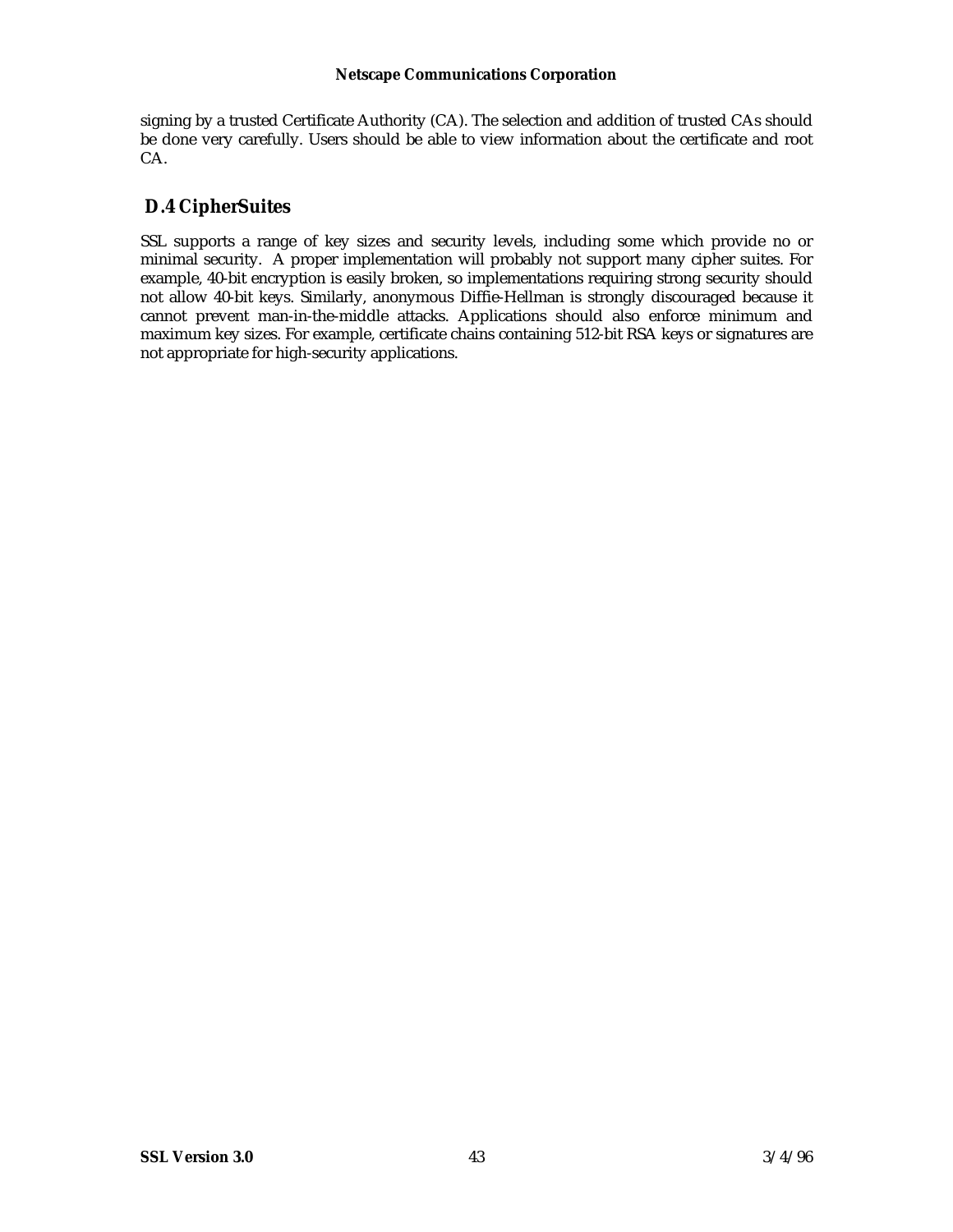### **Appendix E**

### **E. Version 2.0 Backward Compatibility**

Version 3.0 clients that support Version 2.0 servers must send Version 2.0 **client hello** messages [SSL-2]. Version 3.0 servers should accept either **client hello** format. The only deviations from the Version 2.0 specification are the ability to specify a version with a value of three and the support for more ciphering types in the CipherSpec.

**Warning:** The ability to send Version 2.0 client hello messages will be phased out with all due haste. Implementers should make every effort to move forward as quickly as possible. Version 3.0 provides better mechanisms for transitioning to newer versions.

The following cipher specifications are carryovers from SSL Version 2.0. These are assumed to use RSA for key exchange and authentication.

| V2CipherSpec SSL RC4 128 WITH MD5                     |                       | $= \{ 0x01, 0x00, 0x80 \};$ |                 |
|-------------------------------------------------------|-----------------------|-----------------------------|-----------------|
| V2CipherSpec SSL RC4 128 EXPORT40 WITH MD5            | $=$ $\sqrt{ }$        | 0x02,0x00,0x80              | $\rightarrow$ : |
| V2CipherSpec SSL RC2 CBC 128 CBC WITH MD5             | $=$ $\left\{ \right.$ | 0x03,0x00,0x80              | $\cdot$ :       |
| V2CipherSpec SSL RC2 CBC 128 CBC EXPORT40 WITH MD5= { |                       | (0x04, 0x00, 0x80)          | $\cdot$         |
| V2CipherSpec SSL IDEA 128 CBC WITH MD5                |                       | 0x05,0x00,0x80              | $\cdot$ :       |
| V2CipherSpec SSL DES 64 CBC WITH MD5                  | $=$                   | 0x06,0x00,0x40              | $\cdot$         |
| V2CipherSpec SSL DES 192 EDE3 CBC WITH MD5            |                       | $0x07, 0x00, 0xC0$ :        |                 |
|                                                       |                       |                             |                 |

Cipher specifications introduced in Version 3.0 can be included in Version 2.0 **client hello** messages using the syntax below. Any V2CipherSpec element with its first byte equal to zero will be ignored by Version 2.0 servers. Clients sending any of the above v2CipherSpecs should also include the Version 3.0 equivalent (see **Appendix A.6**):

V2CipherSpec (see Version 3.0 name) =  $\{$  0x00, CipherSuite  $\};$ 

### **E.1 Version 2 client hello**

The Version 2.0 **client hello** message is presented below using this document's presentation model. The true definition is still assumed to be the SSL Version 2.0 specification.

```
uint8 V2CipherSpec[3];
struct {
   unit8 msg_type;
   Version version;
   uint16 cipher_spec_length;
   uint16 session_id_length;
   uint16 challenge \bar{l}ength;
   V2CipherSpec cipher_specs[V2ClientHello.cipher_spec_length];
   opaque session id[V2ClientHello.session id length];
   Random challenge;
} V2ClientHello;
msg_type This field, in conjunction with the version field, identifies a
                        version 2 client hello message. The value should equal one (1).
version The highest version of the protocol supported by the client
                        (equals ProtocolVersion.version, see Appendix A.1.1).
```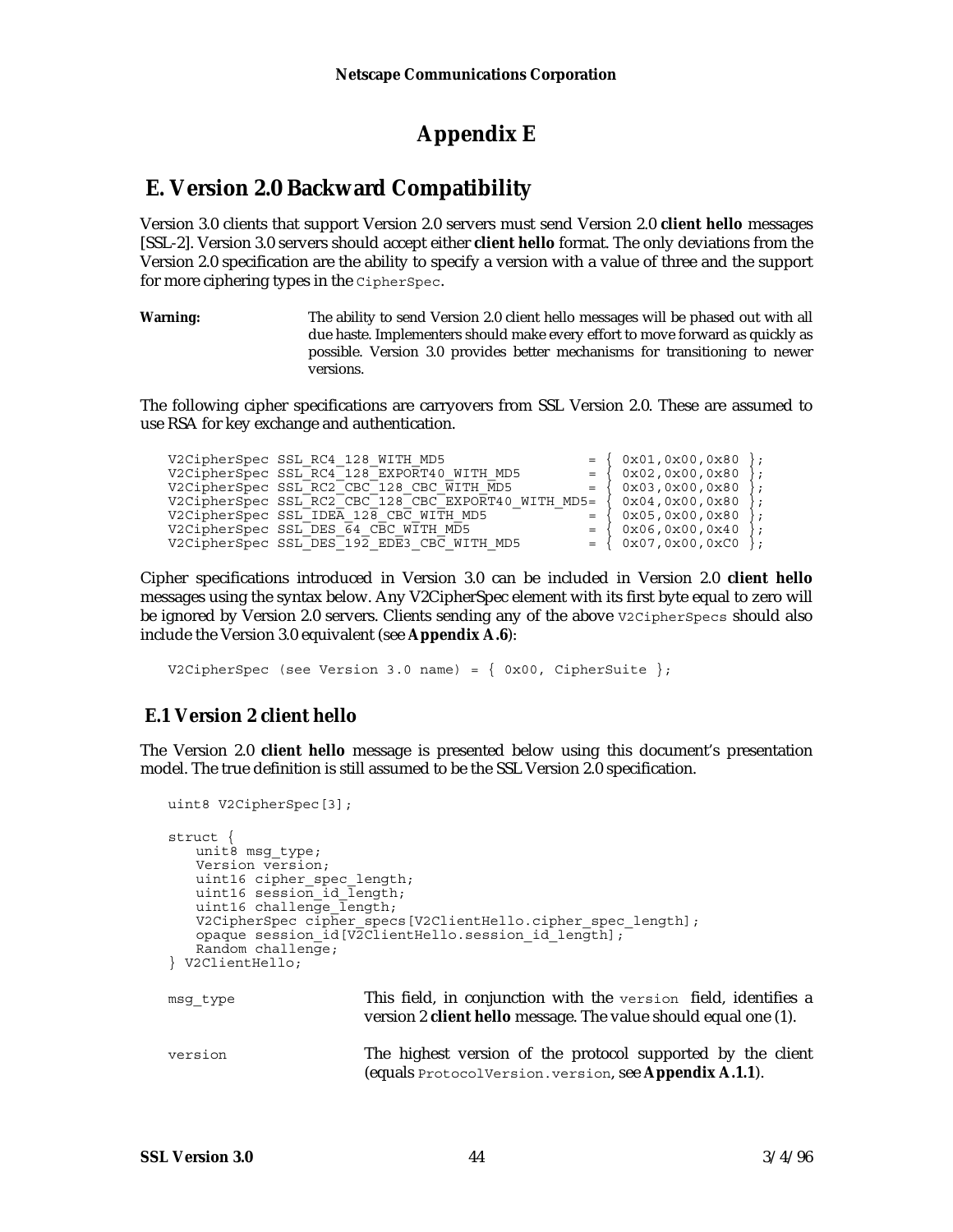| cipher spec length | This field is the total length of the field cipher specs. It cannot<br>be zero and must be a multiple of the v2CipherSpec length (3).                                                                                                                                                                                                                                                                                                                                                                                                                                   |
|--------------------|-------------------------------------------------------------------------------------------------------------------------------------------------------------------------------------------------------------------------------------------------------------------------------------------------------------------------------------------------------------------------------------------------------------------------------------------------------------------------------------------------------------------------------------------------------------------------|
| session id length  | This field must have a value of either zero or 16. If zero, the<br>client is creating a new session. If 16, the session id field will<br>contain the 16 bytes of session identification.                                                                                                                                                                                                                                                                                                                                                                                |
| challenge_length   | The length in bytes of the client's challenge to the server to<br>authenticate itself. This value must be 32.                                                                                                                                                                                                                                                                                                                                                                                                                                                           |
| cipher specs       | This is a list of all CipherSpecs the client is willing and able to<br>use. There must be at least one CipherSpec acceptable to the<br>server.                                                                                                                                                                                                                                                                                                                                                                                                                          |
| session id         | If this field's length is not zero, it will contain the identification<br>for a session that the client wishes to resume.                                                                                                                                                                                                                                                                                                                                                                                                                                               |
| challenge          | The client's challenge to the server for the server to identify itself<br>is a (nearly) arbitrary length random. The Version 3.0 server will<br>justify the challenge data to<br>become<br>right<br>the<br>ClientHello.random data (padded with leading zeroes, if<br>necessary), as specified in this Version 3.0 protocol. If the length<br>of the challenge is greater than 32 bytes, then only the last 32<br>bytes are used. It is legitimate (but not necessary) for a V3 server<br>to reject a V2 ClientHello that has fewer than 16 bytes of<br>challenge data. |
| Note:              | Requests to resume an SSL 3.0 session should use an SSL 3.0 client hello.                                                                                                                                                                                                                                                                                                                                                                                                                                                                                               |

### **E.2 Avoiding man-in-the-middle version rollback**

When SSL Version 3.0 clients fall back to Version 2.0 compatibility mode, they use special PKCS #1 block formatting. This is done so that Version 3.0 servers will reject Version 2.0 sessions with Version 3.0-capable clients.

When Version 3.0 clients are in Version 2.0 compatibility mode, they set the right-hand (leastsignificant) 8 random bytes of the PKCS padding (not including the terminal null of the padding) for the RSA encryption of the ENCRYPTED-KEY-DATA field of the CLIENT-MASTER-KEY to 0x03 (the other padding bytes are random). After decrypting the ENCRYPTED-KEY-DATA field, servers that support SSL 3.0 should issue an error if these eight padding bytes are 0x03. Version 2.0 servers receiving blocks padded in this manner will proceed normally.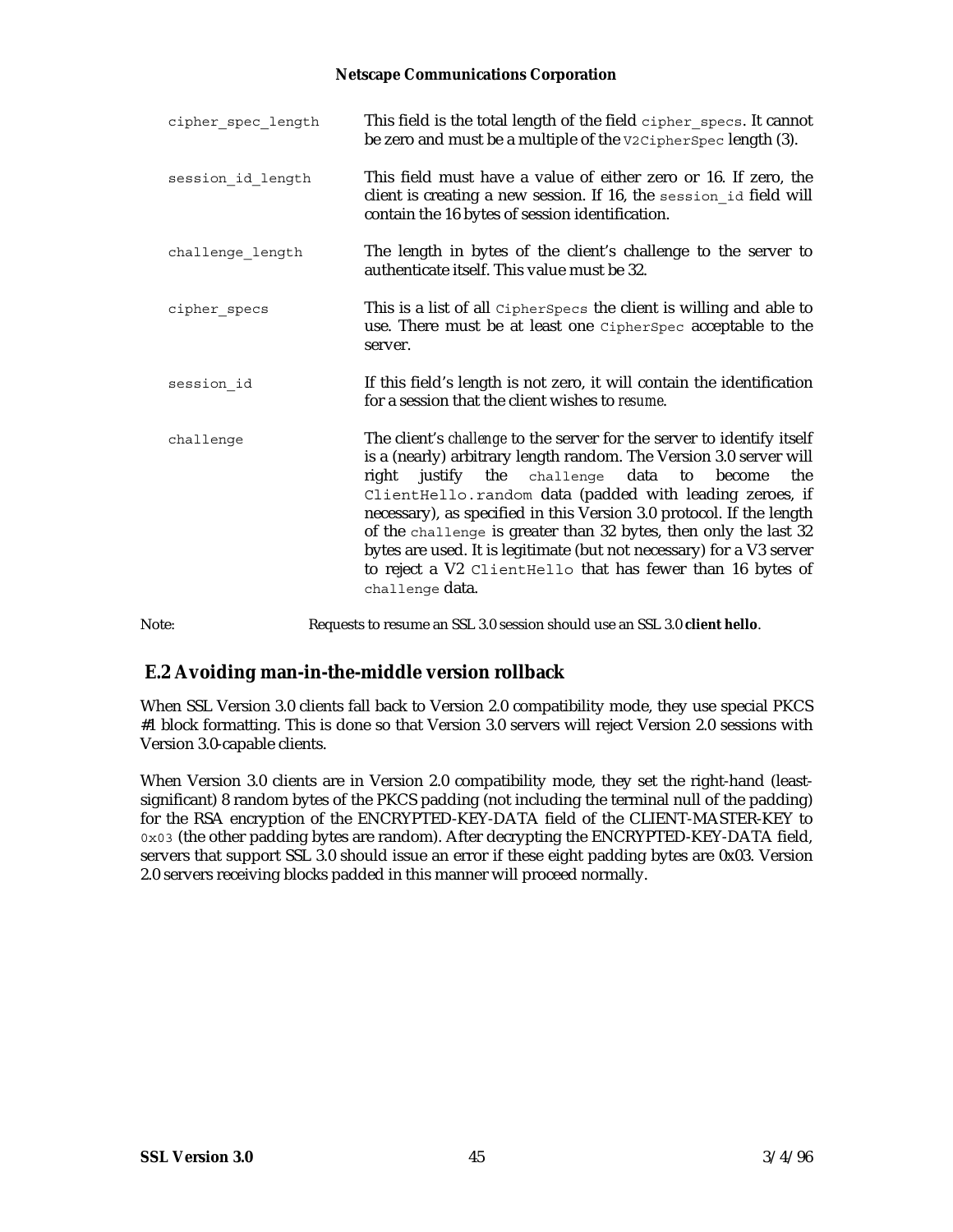## **Appendix F**

### **F. Security analysis**

The SSL protocol is designed to establish a secure connection between a client and a server communicating over an insecure channel. This document makes several traditional assumptions, including that attackers have substantial computational resources and cannot obtain secret information from sources outside the protocol. Attackers are assumed to have the ability to capture, modify, delete, replay, and otherwise tamper with messages sent over the communication channel. This appendix outlines how SSL has been designed to resist a variety of attacks.

### **F.1 Handshake protocol**

The handshake protocol is responsible for selecting a CipherSpec and generating a MasterSecret, which together comprise the primary cryptographic parameters associated with a secure session. The handshake protocol can also optionally authenticate parties who have certificates signed by a trusted certificate authority.

### **F.1.1 Authentication and key exchange**

SSL supports three authentication modes: authentication of both parties, server authentication with an unauthenticated client, and total anonymity. Whenever the server is authenticated, the channel should be secure against man-in-the-middle attacks, but completely anonymous sessions are inherently vulnerable to such attacks. Anonymous servers cannot authenticate clients, since the client signature in the **certificate verify** message may require a server certificate to bind the signature to a particular server.

If the server is authenticated, its **certificate** message must provide a valid certificate chain leading to an acceptable certificate authority. Similarly, authenticated clients must supply an acceptable certificate to the server. Each party is responsible for verifying that the other's certificate is valid and has not expired or been revoked.

The general goal of the key exchange process is to create a pre master secret known to the communicating parties and not to attackers. The pre\_master\_secret will be used to generate the master secret (see **Section 8.1**). The master secret is required to generate the **finished** messages, encryption keys, and MAC secrets (see **Sections 7.6.9** and **8.2.2**). By sending a correct **finished** message, parties thus prove that they know the correct pre\_master\_secret.

### **F.1.1.1 Anonymous key exchange**

Completely anonymous sessions can be established using RSA, Diffie-Hellman, or Fortezza for key exchange.

With anonymous RSA, the client encrypts a pre master secret with the server's uncertified public key extracted from the **server key exchange** message. The result is sent in a **client key exchange** message. Since eavesdroppers do not know the server's private key, it will be infeasible for them to decode the pre\_master\_secret.

With Diffie-Hellman or Fortezza, the server's public parameters are contained in the **server key exchange** message and the client's are sent in the **client key exchange** message. Eavesdroppers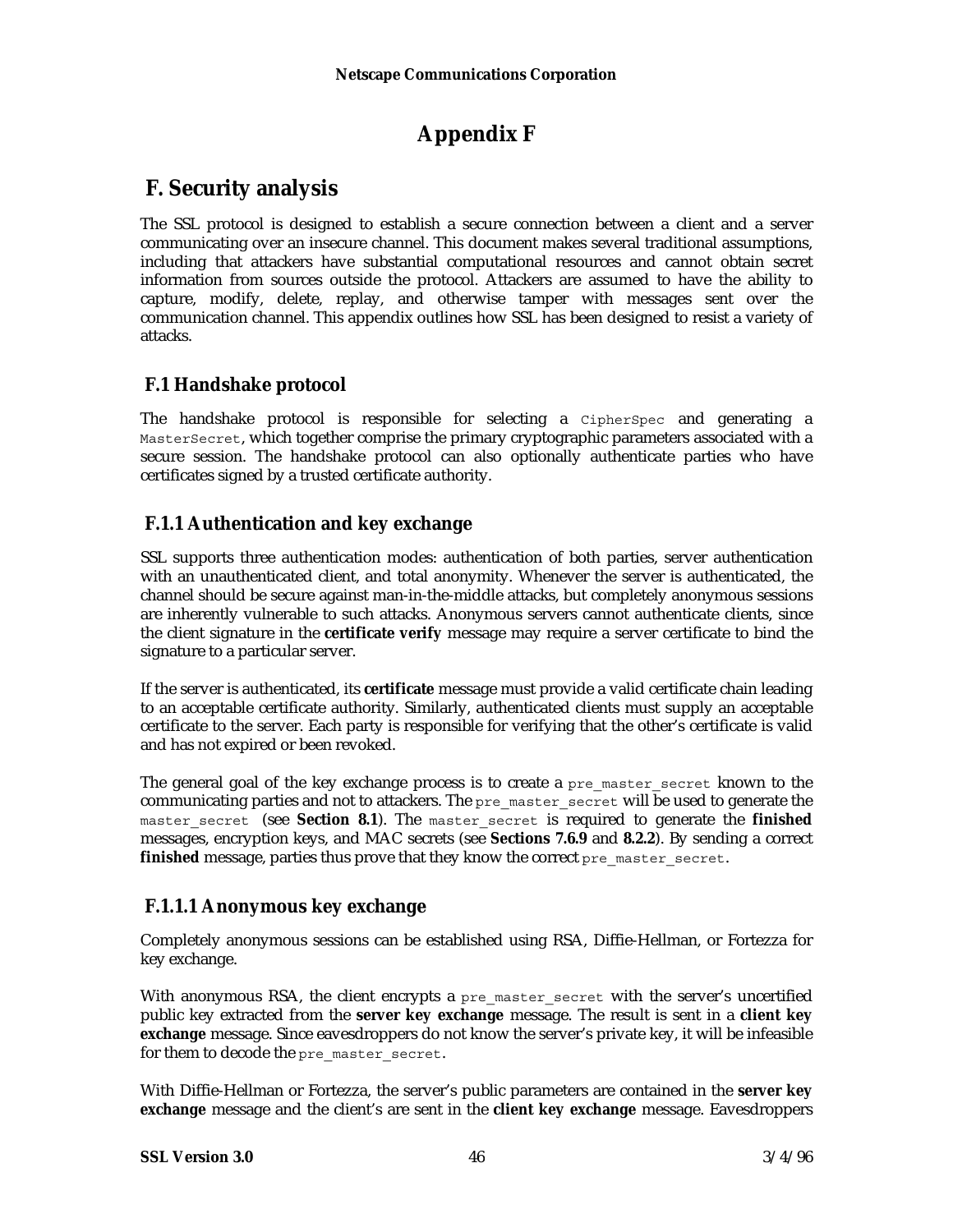who do not know the private values should not be able to find the Diffie-Hellman result (*i.e.* the pre master secret) or the Fortezza token encryption key (TEK).

**Warning:** Completely anonymous connections *only* provide protection against passive eavesdropping. Unless an independent tamper-proof channel is used to verify that the **finished** messages were not replaced by an attacker, server authentication is required in environments where active man-in-the-middle attacks are a concern.

### **F.1.1.2 RSA key exchange and authentication**

With RSA, key exchange and server authentication are combined. The public key may be either contained in the server's certificate or may be a temporary RSA key sent in a **server key exchange** message. When temporary RSA keys are used, they are signed by the server's RSA or DSS certificate. The signature includes the current ClientHello.random, so old signatures and temporary keys cannot be replayed. Servers may use a single temporary RSA key for multiple negotiation sessions.

**Note:** The temporary RSA key option is useful if servers need large certificates but must comply with government-imposed size limits on keys used for key exchange.

After verifying the server's certificate, the client encrypts a pre\_master\_secret with the server's public key. By successfully decoding the pre\_master\_secret and producing a correct **finished** message, the server demonstrates that it knows the private key corresponding to the server certificate.

When RSA is used for key exchange, clients are authenticated using the **certificate verify** message (see **Section 7.6.8**). The client signs a value derived from the master\_secret and all preceding handshake messages. These handshake messages include the server certificate, which binds the signature to the server, and ServerHello.random, which binds the signature to the current handshake process.

### **F.1.1.3 Diffie-Hellman key exchange with authentication**

When Diffie-Hellman key exchange is used, the server can either supply a certificate containing fixed Diffie-Hellman parameters or can use the **client key exchange** message to send a set of temporary Diffie-Hellman parameters signed with a DSS or RSA certificate. Temporary parameters are hashed with the hello.random values before signing to ensure that attackers do not replay old parameters. In either case, the client can verify the certificate or signature to ensure that the parameters belong to the server.

If the client has a certificate containing fixed Diffie-Hellman parameters, its certificate contains the information required to complete the key exchange. Note that in this case the client and server will generate the same Diffie-Hellman result *(i.e.*, pre-master secret) every time they communicate. To prevent the pre-master secret from staying in memory any longer than necessary, it should be converted into the master secret as soon as possible. Client Diffie-Hellman parameters must be compatible with those supplied by the server for the key exchange to work.

If the client has a standard DSS or RSA certificate or is unauthenticated, it sends a set of temporary parameters to the server in the **client key exchange** message, then optionally uses a **certificate verify** message to authenticate itself.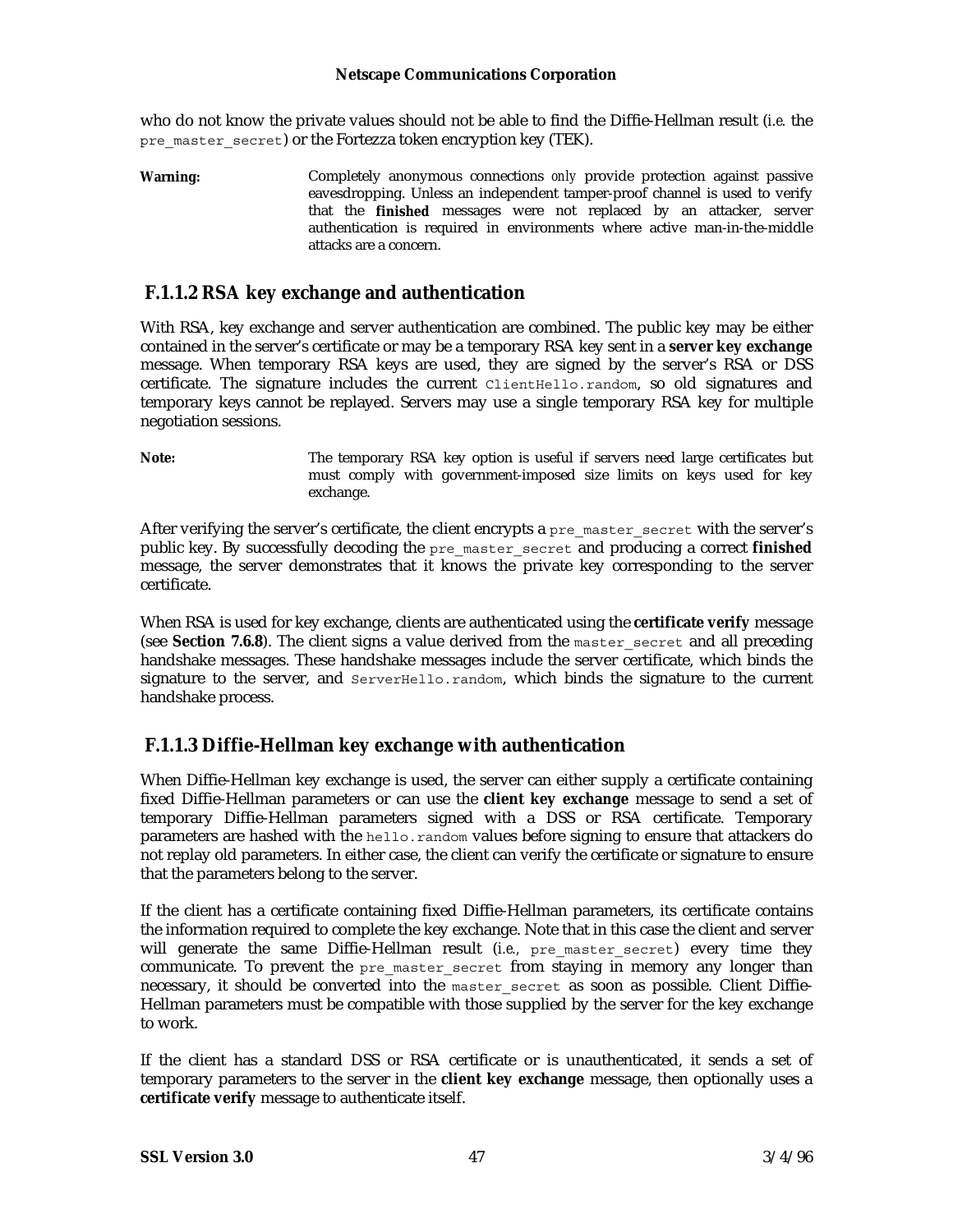### **F.1.1.4 Fortezza**

Fortezza's design is classified, but at the protocol level it is similar to Diffie-Hellman with fixed public values contained in certificates. The result of the key exchange process is the token encryption key (TEK), which is used to wrap data encryption keys, client write key, server write key, and master secret encryption key. The data encryption keys are not derived from the pre master secret because unwrapped keys are not accessible outside the token. The encrypted pre\_master\_secret is sent to the server in a **client key exchange** message.

### **F.1.2 Version rollback attacks**

Because SSL Version 3.0 includes substantial improvements over SSL Version 2.0, attackers may try to make Version 3.0-capable clients and servers fall back to Version 2.0. This attack is occurring if (and only if) two Version 3.0-capable parties use an SSL 2.0 handshake.

Although the solution using non-random PKCS #1 block type 2 message padding is inelegant, it provides a reasonably secure way for Version 3.0 servers to detect the attack. This solution is not secure against attackers who can brute force the key and substitute a new ENCRYPTED-KEY-DATA message containing the same key (but with normal padding) before the application specified wait threshold has expired. Parties concerned about attacks of this scale should not be using 40-bit encryption keys anyway. Altering the padding of the least-significant 8 bytes of the PKCS padding does not impact security, since this is essentially equivalent to increasing the input block size by 8 bytes.

### **F.1.3 Detecting attacks against the handshake protocol**

An attacker might try to influence the handshake exchange to make the parties select different encryption algorithms than they would normally choose. Because many implementations will support 40-bit exportable encryption and some may even support null encryption or MAC algorithms, this attack is of particular concern.

For this attack, an attacker must actively change one or more handshake messages. If this occurs, the client and server will compute different values for the handshake message hashes. As a result, the parties will not accept each others' **finished** messages. Without the master\_secret, the attacker cannot repair the **finished** messages, so the attack will be discovered.

### **F.1.4 Resuming sessions**

When a connection is established by resuming a session, new ClientHello.random and ServerHello.random values are hashed with the session's master\_secret. Provided that the master secret has not been compromised and that the secure hash operations used to produce the encryption keys and MAC secrets are secure, the connection should be secure and effectively independent from previous connections. Attackers cannot use known encryption keys or MAC secrets to compromise the master secret without breaking the secure hash operations (which use both SHA and MD5).

Sessions cannot be resumed unless both the client and server agree. If either party suspects that the session may have been compromised, or that certificates may have expired or been revoked, it should force a full handshake. An upper limit of 24 hours is suggested for session ID lifetimes, since an attacker who obtains a master secret may be able to impersonate the compromised party until the corresponding session ID is retired. Applications that may be run in relatively insecure environments should not write session IDs to stable storage.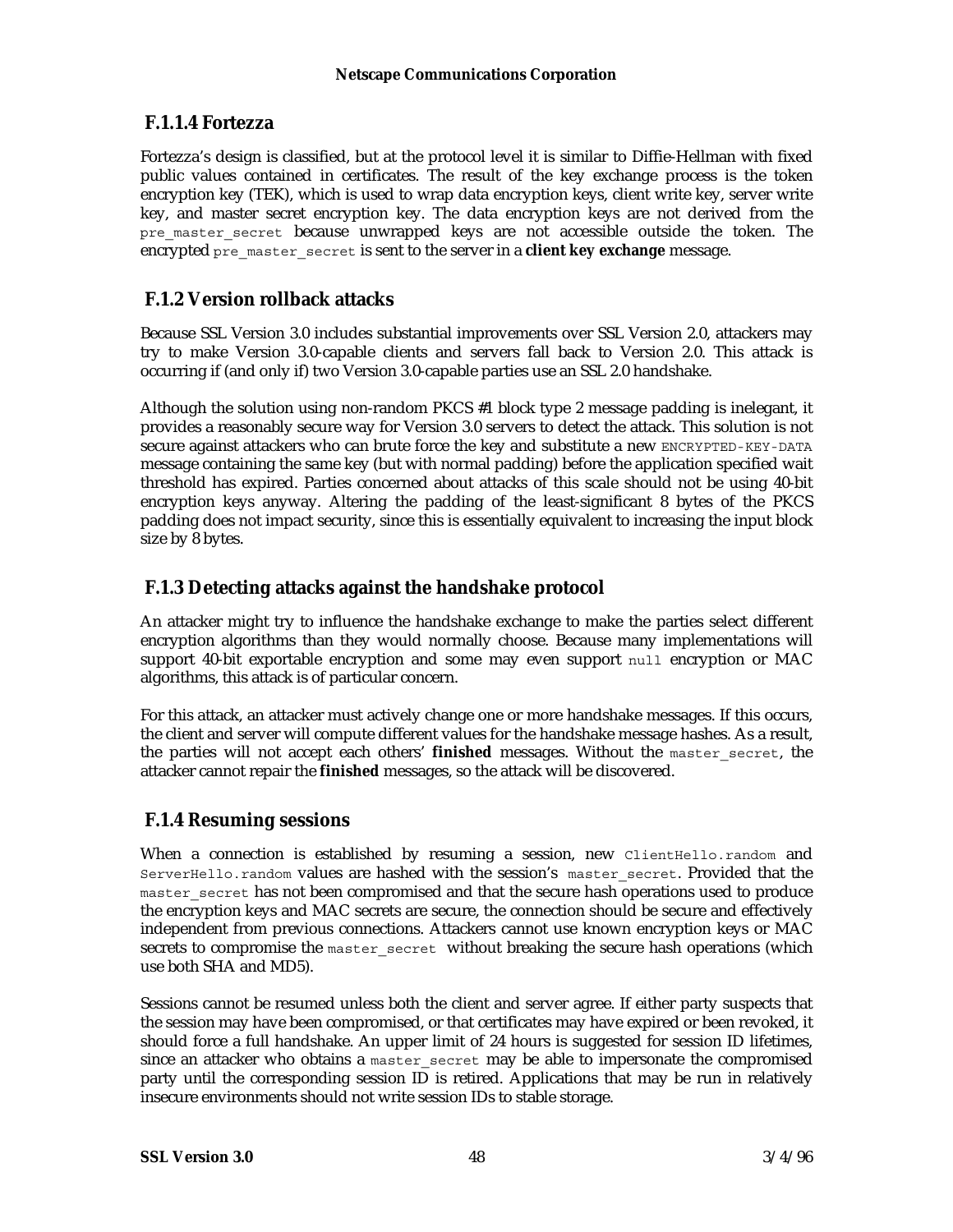### **F.1.5 MD5 and SHA**

SSL uses hash functions very conservatively. Where possible, both MD5 and SHA are used in tandem to ensure that non-catastrophic flaws in one algorithm will not break the overall protocol.

### **F.2 Protecting application data**

The master secret is hashed with the ClientHello.random and ServerHello.random to produce unique data encryption keys and MAC secrets for each connection. Fortezza encryption keys are generated by the token, and are not derived from the master secret.

Outgoing data is protected with a MAC before transmission. To prevent message replay or modification attacks, the MAC is computed from the MAC secret, the sequence number, the message length, the message contents, and two fixed character strings. The message type field is necessary to ensure that messages intended for one SSL Record Layer client are not redirected to another. The sequence number ensures that attempts to delete or reorder messages will be detected. Since sequence numbers are 64-bits long, they should never overflow. Messages from one party cannot be inserted into the other's output, since they use independent MAC secrets. Similarly, the server-write and client-write keys are independent so stream cipher keys are used only once.

If an attacker does break an encryption key, all messages encrypted with it can be read. Similarly, compromise of a MAC key can make message modification attacks possible. Because MACs are also encrypted, message-alteration attacks generally require breaking the encryption algorithm as well as the MAC.

Note: MAC secrets may be larger than encryption keys, so messages can remain tamper resistant even if encryption keys are broken.

### **F.3 Final notes**

For SSL to be able to provide a secure connection, both the client and server systems, keys, and applications must be secure. In addition, the implementation must be free of security errors.

The system is only as strong as the *weakest* key exchange and authentication algorithm supported, and only trustworthy cryptographic functions should be used. Short public keys, 40-bit bulk encryption keys, and anonymous servers should be used with great caution. Implementations and users must be careful when deciding which certificates and certificate authorities are acceptable; a dishonest certificate authority can do tremendous damage.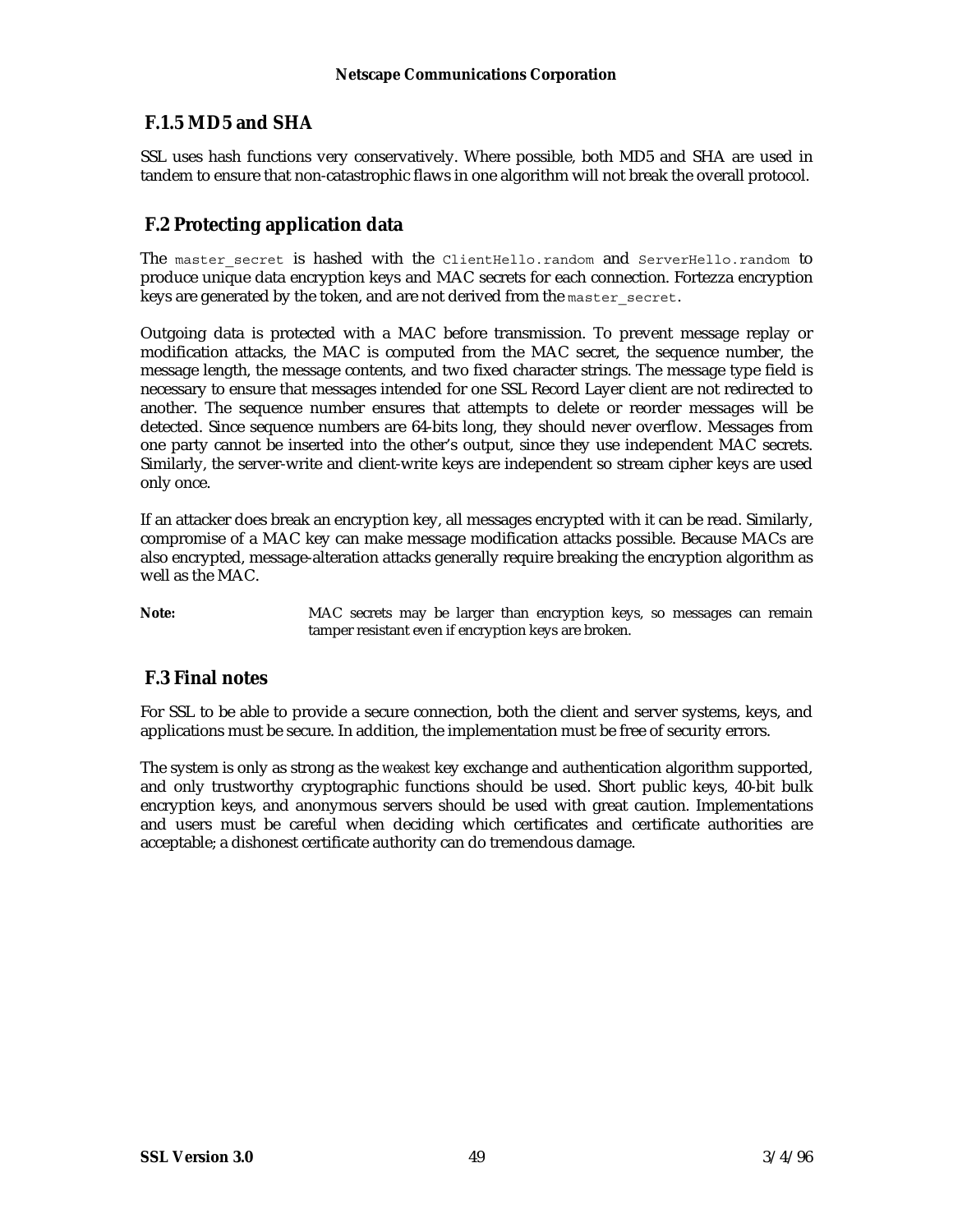## **Appendix G**

### **G. Patent Statement**

This version of the SSL protocol relies on the use of patented public key encryption technology for authentication and encryption. The Internet Standards Process as defined in RFC 1310 requires a written statement from the Patent holder that a license will be made available to applicants under reasonable terms and conditions prior to approving a specification as a Proposed, Draft or Internet Standard.

The Massachusetts Institute of Technology has granted RSA Data Security, Inc., exclusive sublicensing rights to the following patent issued in the United States:

Cryptographic Communications System and Method ("RSA"), No. 4,405,829

The Board of Trustees of the Leland Stanford Junior University have granted Caro-Kann Corporation, a wholly owned subsidiary corporation, exclusive sub-licensing rights to the following patents issued in the United States, and all of their corresponding foreign patents:

Cryptographic Apparatus and Method ("Diffie-Hellman"), No. 4,200,770 Public Key Cryptographic Apparatus and Method ("Hellman-Merkle"), No. 4,218,582

The Internet Society, Internet Architecture Board, Internet Engineering Steering Group and the Corporation for National Research Initiatives take no position on the validity or scope of the patents and patent applications, nor on the appropriateness of the terms of the assurance. The Internet Society and other groups mentioned above have not made any determination as to any other intellectual property rights which may apply to the practice of this standard. Any further consideration of these matters is the user's own responsibility.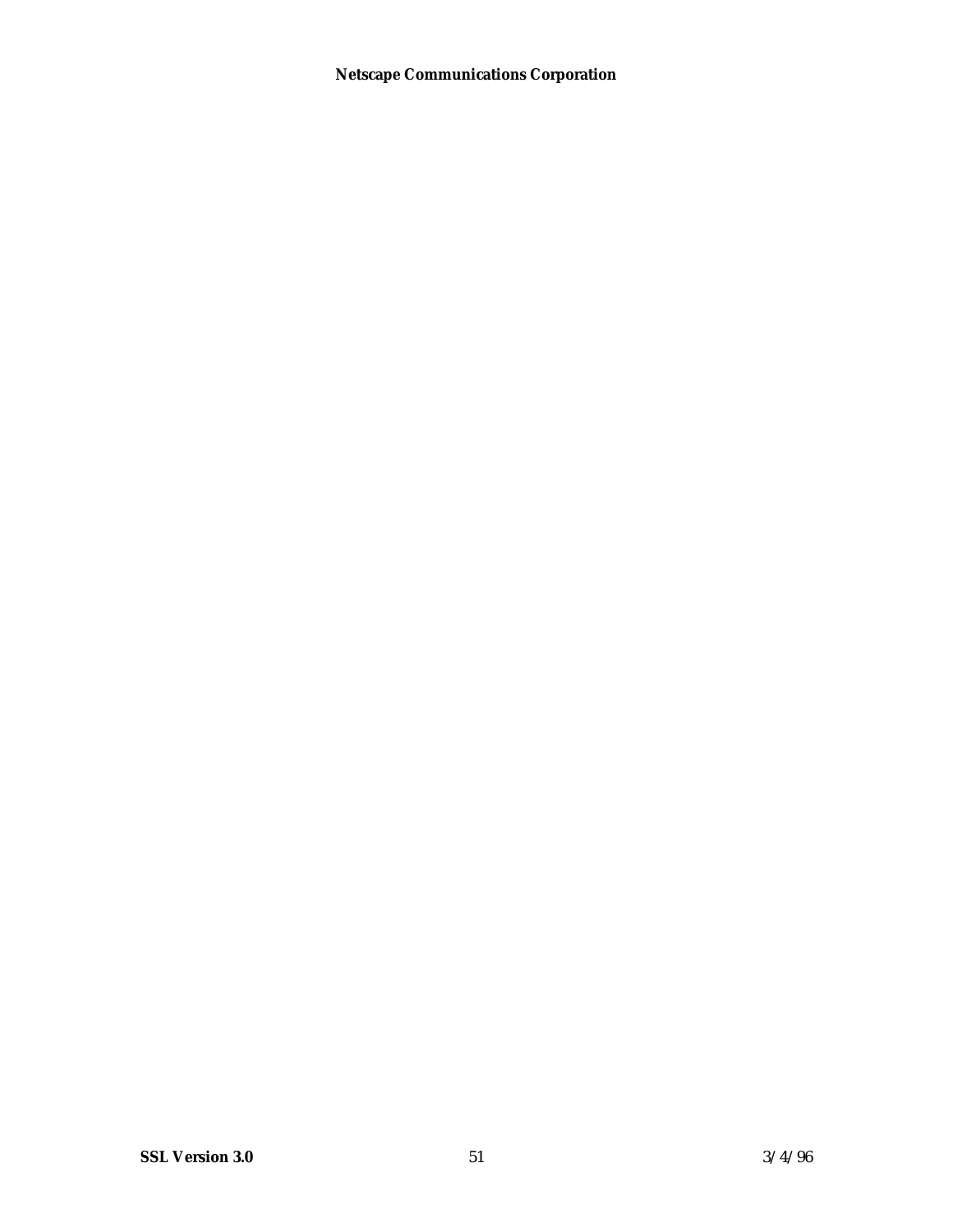### **References**

[DH1] W. Diffie and M. E. Hellman, "New Directions in Cryptography," IEEE Transactions on Information Theory, V. IT-22, n. 6, Jun 1977, pp. 74-84.

[3DES] W. Tuchman, "Hellman Presents No Shortcut Solutions To DES," IEEE Spectrum, v. 16, n. 7, July 1979, pp40-41.

[DES] ANSI X3.106, "American National Standard for Information Systems-Data Link Encryption," American National Standards Institute, 1983.

[DSS] NIST FIPS PUB 186, "Digital Signature Standard," National Institute of Standards and Technology, U.S. Department of Commerce, 18 May 1994.

[FOR] NSA X22, Document # PD4002103-1.01, "Fortezza: Application Implementers Guide," April 6, 1995.

[FTP] J. Postel and J. Reynolds, RFC 959: File Transfer Protocol, October 1985.

[HTTP] T. Berners-Lee, R. Fielding, H. Frystyk, Hypertext Transfer Protocol -- HTTP/1.0, October, 1995.

[IDEA] X. Lai, "On the Design and Security of Block Ciphers," ETH Series in Information Processing, v. 1, Konstanz: Hartung-Gorre Verlag, 1992.

[KRAWCZYK] H. Krawczyk, IETF Draft: Keyed-MD5 for Message Authentication, November 1995.

[MD2] R. Rivest. RFC 1319: The MD2 Message Digest Algorithm, April 1992.

[MD5] R. Rivest. RFC 1321: The MD5 Message Digest Algorithm, April 1992.

[PKCS1] RSA Laboratories, "PKCS #1: RSA Encryption Standard," version 1.5, November 1993.

[PKCS6] RSA Laboratories, "PKCS #6: RSA Extended Certificate Syntax Standard," version 1.5, November 1993.

[PKCS7] RSA Laboratories, "PKCS #7: RSA Cryptographic Message Syntax Standard," version 1.5, November 1993.

[RSA] R. Rivest, A. Shamir, and L. M. Adleman, "A Method for Obtaining Digital Signatures and Public-Key Cryptosystems," Communications of the ACM, v. 21, n. 2, Feb 1978, pp. 120-126.

[RSADSI] Contact RSA Data Security, Inc., Tel: 415-595-8782

[SCH] B. Schneier. Applied Cryptography: Protocols, Algorithms, and Source Code in C, Published by John Wiley & Sons, Inc. 1994.

[SHA] NIST FIPS PUB 180-1, "Secure Hash Standard," National Institute of Standards and Technology, U.S. Department of Commerce, DRAFT, 31 May 1994.

[TCP] ISI for DARPA, RFC 793: Transport Control Protocol, September 1981.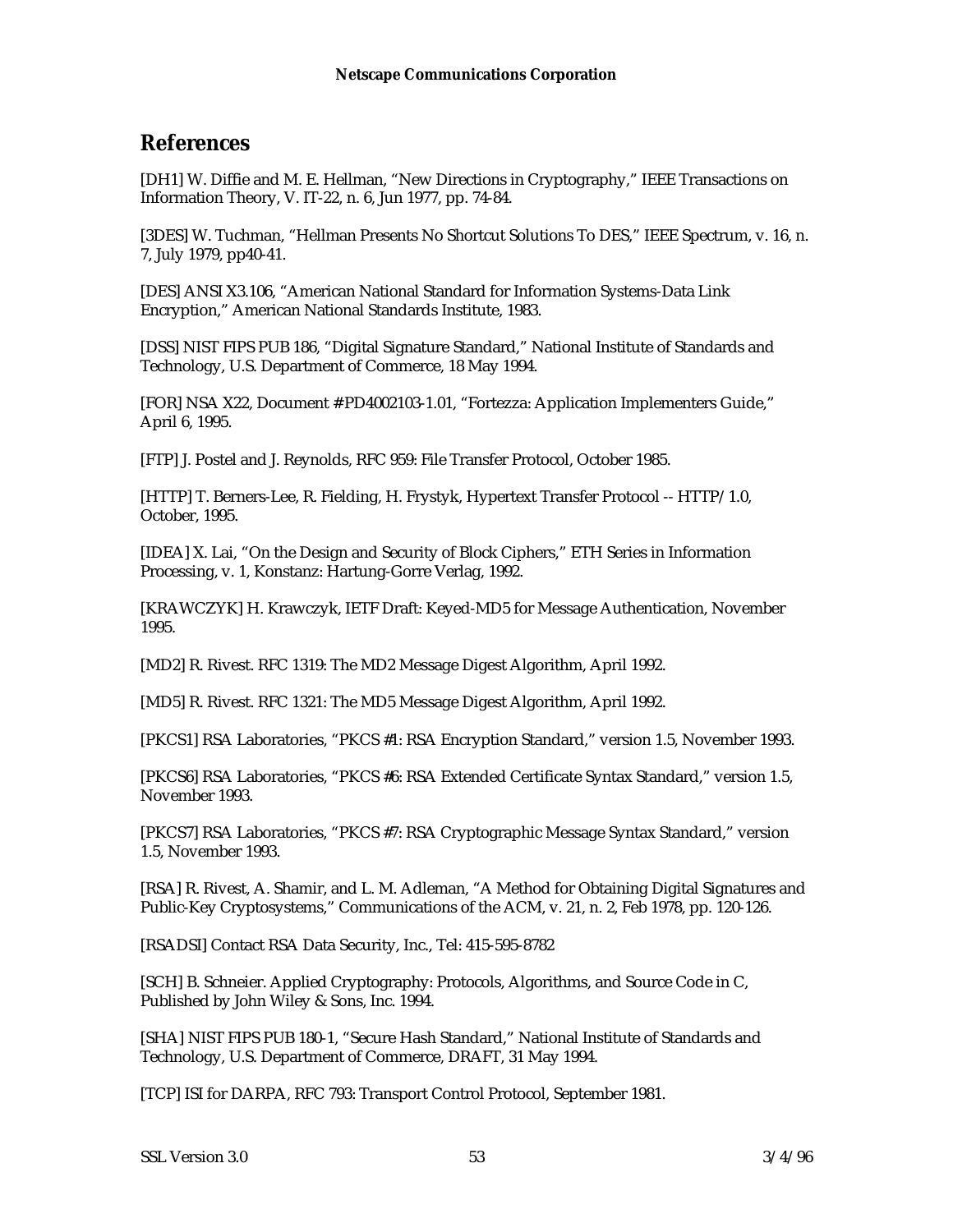[TEL] J. Postel and J. Reynolds, RFC 854/5, May, 1993.

[X509] CCITT. Recommendation X.509: "The Directory - Authentication Framework", 1988.

[XDR] R. Srinivansan, Sun Microsystems, RFC-1832: XDR: External Data Representation Standard, August 1995.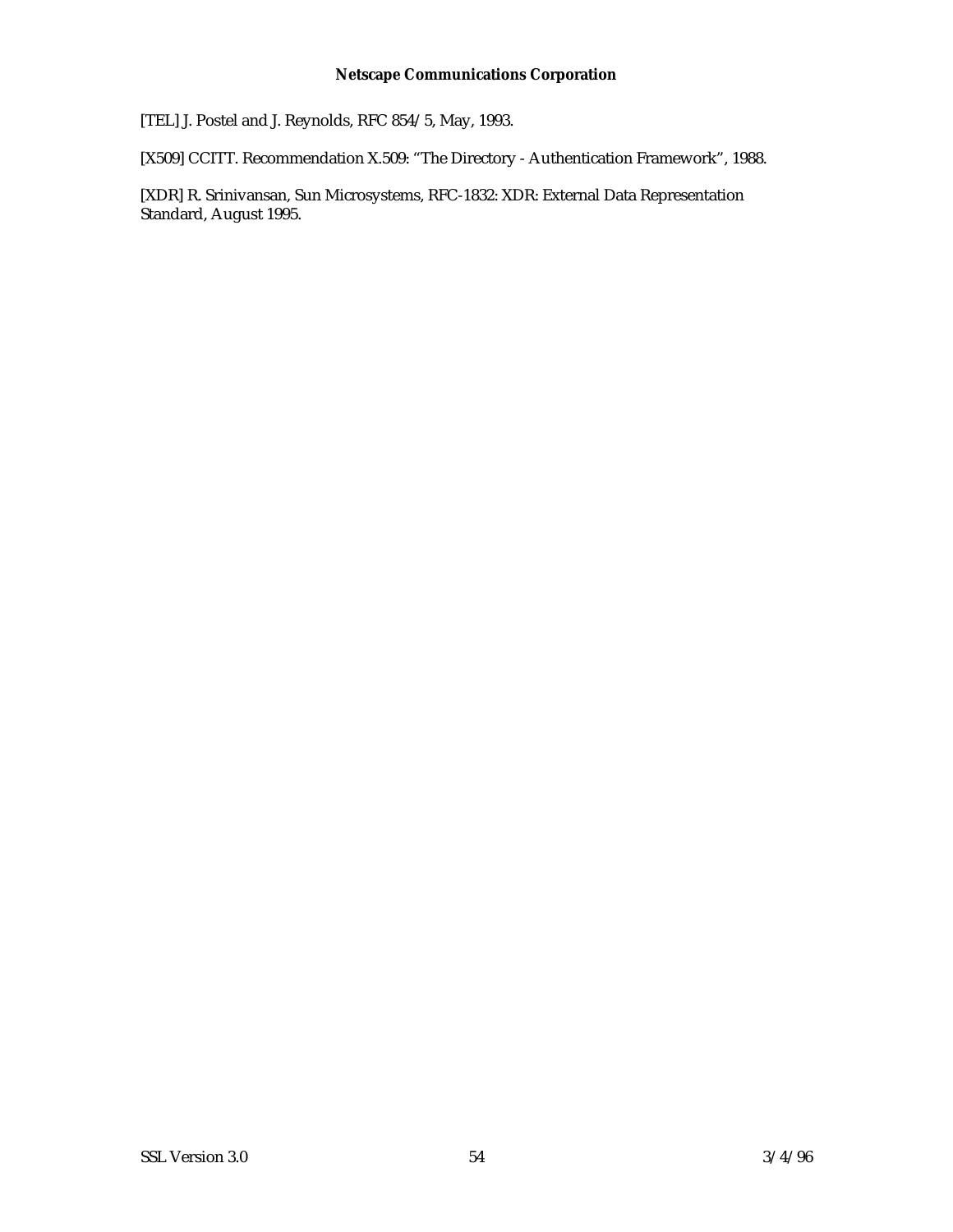### **Authors**

Alan O. Freier Netscape Communications freier@netscape.com

Philip L. Karlton Netscape Communications karlton@netscape.com

### **Other contributors**

Martin Abadi Digital Equipment Corporation ma@pa.dec.com

Taher Elgamal Netscape Communications elgamal@netscape.com

Anil Gangolli Netscape Communications gangolli@netscape.com

Kipp E.B. Hickman Netscape Communications kipp@netscape.com

### **Early reviewers**

Robert Baldwin RSA Data Security, Inc. baldwin@rsa.com

George Cox Intel Corporation cox@ibeam.jf.intel.com

Cheri Dowell Sun Microsystems cheri@eng.sun.com

Stuart Haber Bellcore stuart@bellcore.com

Burt Kaliski RSA Data Security, Inc. burt@rsa.com

Paul C. Kocher Independent Consultant pck@netcom.com

Robert Relyea Netscape Communications relyea@netscape.com

Jim Roskind Netscape Communications jar@netscape.com

Micheal J. Sabin, Ph. D. Consulting Engineer msabin@netcom.com

Tom Weinstein Netscape Communications tomw@netscape.com

Clyde Monma Bellcore clyde@bellcore.com

Eric Murray ericm@lne.com

Avi Rubin Bellcore rubin@bellcore.com

Don Stephenson Sun Microsystems don.stephenson@eng.sun.com

Joe Tardo General Magic tardo@genmagic.com